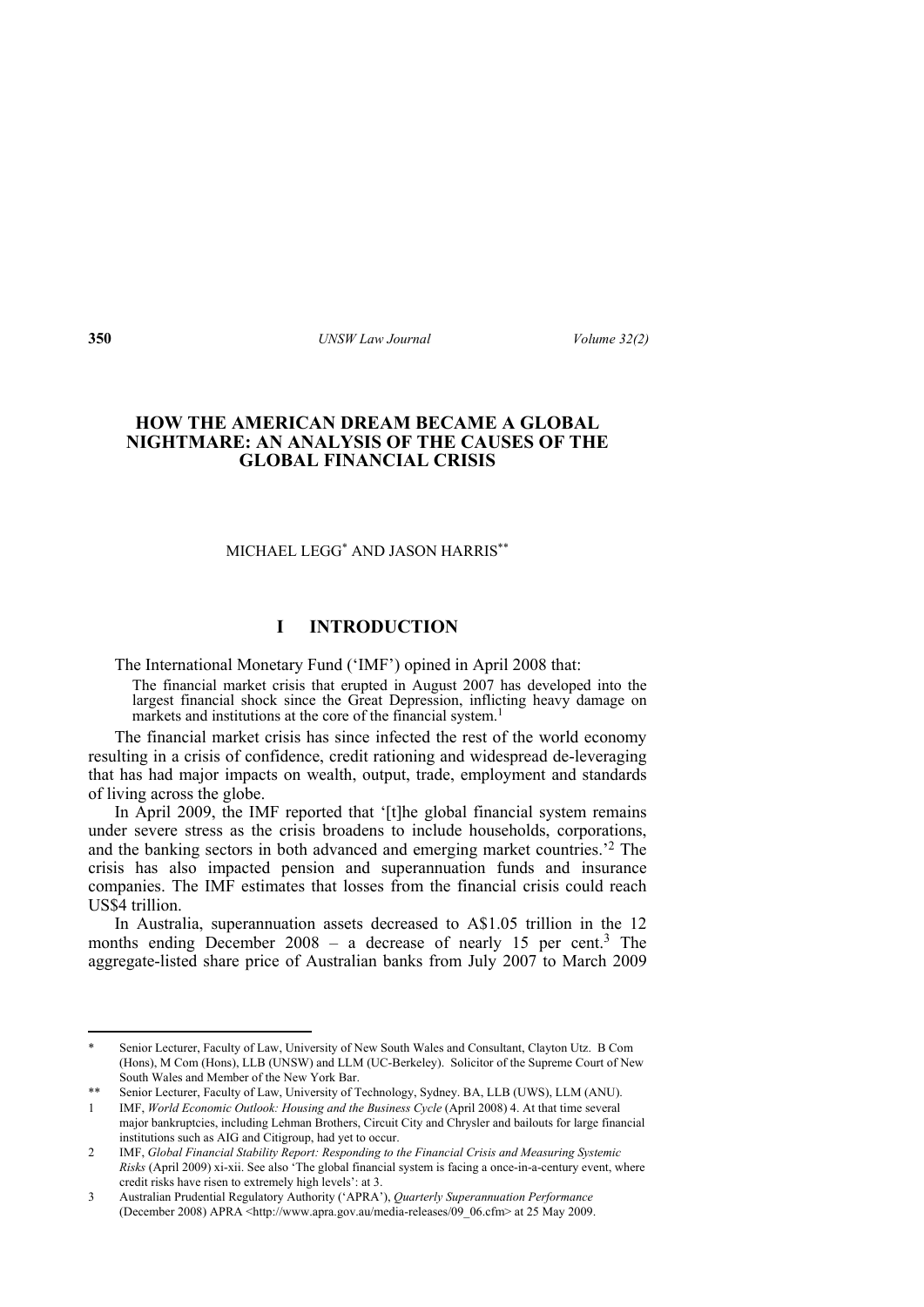fell approximately 40 per cent.<sup>4</sup> In the six months ending December 2008, the value of equities held by Australian superannuation funds fell 38 per cent.5

The ramifications of the global financial crisis ('GFC'), perhaps to be known in history as the Great Recession or the Second Great Depression, has led to questions about its causes.<sup>6</sup> The search for a single cause is likely to be in vain; rather, the focus should be on issues of initial drivers, forces that exacerbated these drivers and factors that have operated to prolong the crisis.

This article seeks to examine the issue of causes in three parts. Part II provides a factual account of what has occurred up to June 2009. Part III examines the crisis by highlighting a number of key underlying themes that arise from the factual account. An appreciation of these themes assists in understanding the legal and regulatory problems that the crisis has brought to light, which are discussed in Part IV.

This article takes the approach that those that fail to learn from history are doomed to repeat it.7 A causal analysis thus has merit in terms of preventing a recurrence of those events that led to the GFC. However, caution must accompany a discussion of causes. Any causal analysis, especially of socioeconomic phenomena such as economics and financial markets, is likely to simplify what is a complex matter. We are still very close to the events under study and developments continue to arise on a daily basis with revised stimulus packages and recriminations over corporate collapses. Perfect vision is possible only with hindsight, and the causes and contributors to the financial crisis will reveal themselves in a more complete form over time. Nonetheless, the dramatic effect of the GFC on the world's financial system and implications for Australia's corporate and financial services regulatory regime makes analysis necessary.

## **II BACKGROUND**

To understand the causes of the credit crunch and GFC, it is necessary to start with the events that led to the housing market bubble and subprime lending in the United States and how the bursting of that bubble spread to other sectors of the US economy – most notably the financial services sector – and then to the rest of the world. It is a story of contagion, interdependence, interconnection and covariance: how the American Dream became the global nightmare.

The GFC has its roots in the US subprime mortgage market. Subprime mortgages are loans to borrowers who have a poor credit history and so are likely

<sup>4</sup> Reserve Bank of Australia ('RBA'), *Financial Stability Review* (March 2009) Graph 2.

<sup>5</sup> Ibid Table 6.

<sup>6</sup> For a comparison of the Great Depression and the GFC see Kevin Rudd, 'A Strategy for Sustainable Economic Recovery – the Role of the G20', (Speech delivered at the Hotel Adlon Kempinski, Berlin, 7 July 2009).

<sup>7 &#</sup>x27;Those who cannot remember the past are condemned to repeat it': George Santayana, *The Life of Reason; or, The Phases of Human Progress: Reason in Common Sense* (2nd ed, 1924) 284.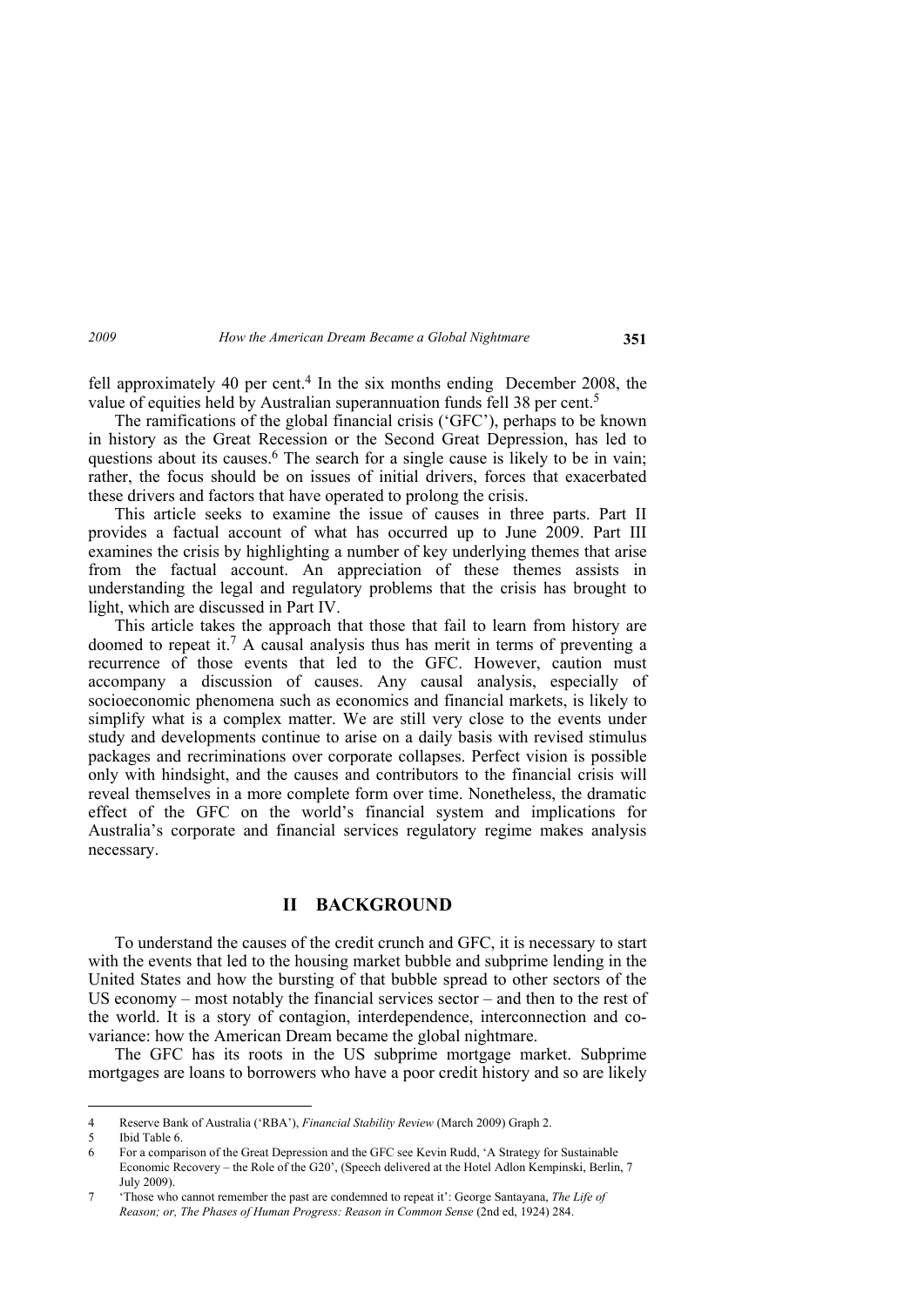to default such that a higher interest rate is usually applied to the loan. After the dotcom bust and the terrorist attacks of 11 September 2001, interest rates in the United States were lowered in an attempt to stimulate the economy.8 This promoted investment in housing. Much of that investment took place through subprime mortgages that went from comprising less than 15 per cent of US mortgages in 2001 to around 50 per cent by 2006.

By comparison, during the same period, Australian non-conforming home mortgages for people with a poor credit history did not exceed one per cent of either total outstanding mortgages or new home mortgages.10 While Australia has no exact equivalent to the US market for subprime mortgages, 'low doc' and loans for up to 100 per cent of the purchase price were issued in Australia.<sup>11</sup>

A number of incentives beyond low interest rates promoted US subprime lending and borrowing. These include a then widespread belief that property prices would continue to rise so that bad loans were not a concern as the house could, it was thought, be resold for a profit. This led to lax lending standards, as both borrowers and lenders sought to benefit from the increase in housing prices. Further, lenders operated on an 'originate to distribute' business model where mortgages were onsold shortly after being written, so that the risk of the mortgage was passed to another financial institution. In this way, lenders' focus switched from maintaining high credit standards to generating maximum volume.12 The housing boom was a classic asset price 'bubble'.13 The ability to easily transfer mortgage debts from the originator's balance sheet by packaging

<sup>8</sup> The US Federal Reserve lowered interest rates from 6.5 per cent to 3.5 per cent in late 2000 and to one per cent in 2003: Charles Morris, *The Trillion Dollar Meltdown* (2008) 59.

<sup>9</sup> See generally Martin Neil Baily, Robert E Litan and Matthew S Johnson, *The Origins of the Financial Crisis* (November 2008) 14–5; Eamonn Butler, 'The Financial Crisis: Blame Governments Not Bankers' in Philip Booth (ed), *Verdict on the Crash: Causes and Policy Implications* (2009) 51; Morris, above n 8, 62–7.

<sup>10</sup> Guy Debelle, 'A Comparison of the US and Australian Housing Markets' (Speech delivered at the Subprime Mortgage Meltdown Symposium, Adelaide, 16 May 2008).

<sup>11</sup> Luci Ellis, 'The Global Financial Crisis: Causes, Consequences and Countermeasures' (Speech delivered at Australia in the Global Storm: A Conference on the Implications of the Global Financial Crisis for Australia and its Region, Victoria University, Melbourne, 15 April 2009); RBA, *Financial Stability Review* (September 2005) 39–40.

<sup>12</sup> John Cassidy, 'Subprime Suspect' (2008) 84(7) *The New Yorker* 78, 85; Baily et al, above n 9, 20–1. Other incentives included: loans in some US states were non-recourse so that borrowers' other assets could not be accessed in the event of default; the use of adjustable rate mortgages that had low initial payments and then reset to a higher rate after two to three years; and interest only or negative amortisation (less than full interest is paid) loans that have low repayments at the beginning of the loan but increase over time: see generally Allen J Fishbein and Patrick Woodall, 'Exotic or Toxic? An Examination of the Non-Traditional Mortgage Market for Consumers and Lenders' (May 2006) Consumer Federation of America

<sup>&</sup>lt;http://www.consumerfed.org/pdfs/Exotic\_Toxic\_Mortgage\_Report0506.pdf> at 25 September 2009. 13 See generally Sushil Bikhchandani, David Hirshleifer and Ivo Welch, 'A Theory of Fads, Fashion, Custom, and Cultural Change as Informational Cascades' (1992) 100(5) *Journal of Political Economy* 992; Hyman P Minsky, 'The Financial Instability Hypothesis' (Working Paper No 74, Jerome Levy Economic Institute, Bard College, 1992); Robert J Shiller, *The Subprime Solution: How Today's Global Financial Crisis Happened, and What to Do About It* (2008).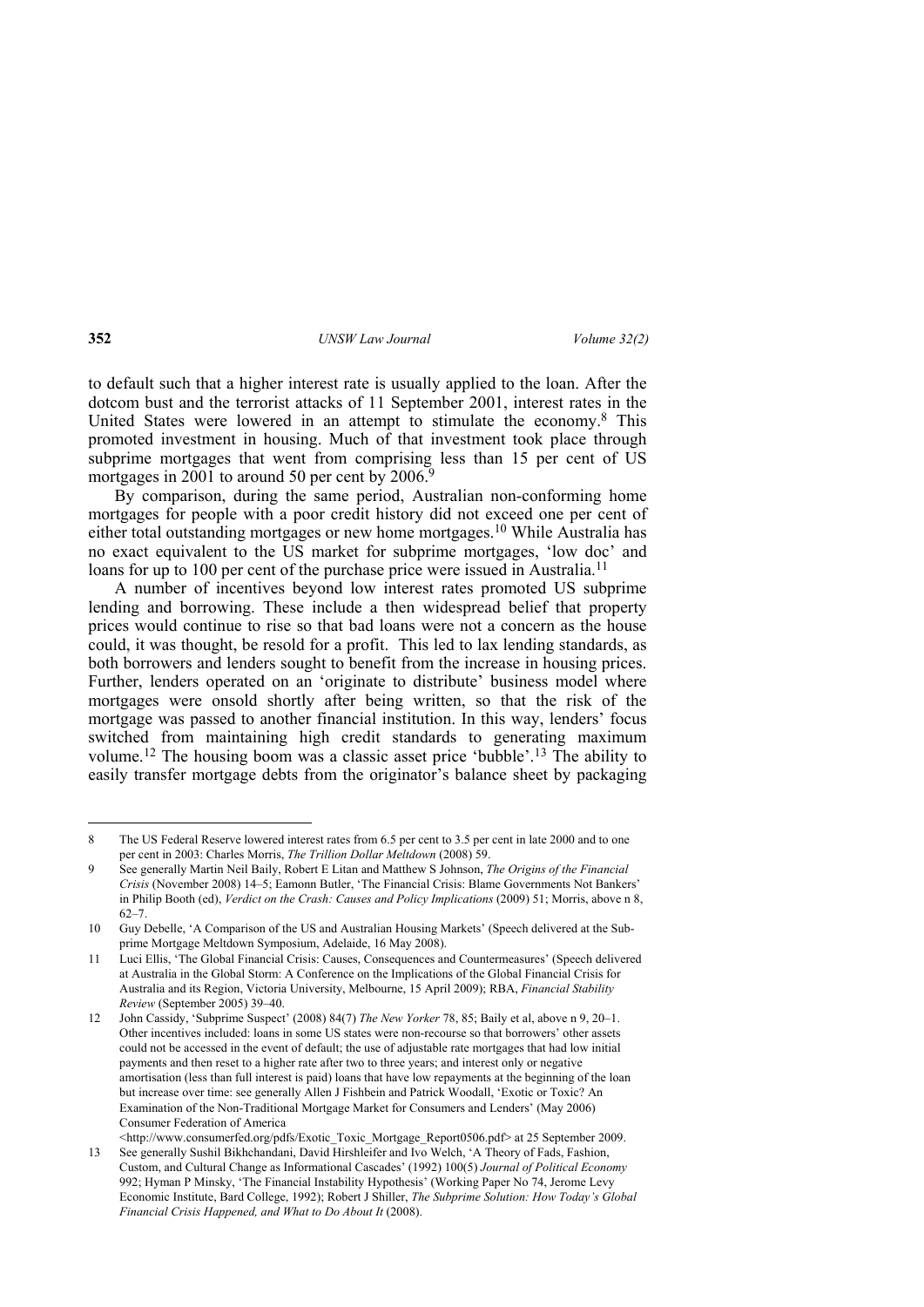loans into securities allowed the risk of mortgage defaults to spread well beyond traditional mortgage lenders.

The risk of the subprime mortgage found its way into the global financial system through the process of financial innovation that gave rise to 'securitisation' and 'credit derivatives'.14 Securitisation is the pooling and repackaging of cash-flow-producing, but generally illiquid, financial assets into securities that are then sold to investors.<sup>15</sup> Mortgages, including subprime mortgages, were 'securitised' in this way, and known as mortgage-backed securities ('MBS').<sup>16</sup> The securitisation process involves pooling the mortgages and then separating them into tranches that have different levels of risk, return, order of payment and degree of credit support.17 The senior tranche, which is rated AAA by a credit rating agency ('CRA') such as Moody's or Standard and Poor's, has the first claim on returns, thus reducing risk but also returning a lower yield.18 The bottom tranche is the first to absorb any losses in the MBS but enjoys the highest rate of return. The importance of the AAA rating lies in the fact that many institutional investors, including municipal authorities, hospitals and universities, are required to hold only highly rated securities. The alchemy of securitisation allows risky mortgage assets to be turned into highly rated investment grade assets available to a wide range of investors.

Although MBS are often purchased by institutional investors, securitisation allowed these assets to be further carved up into yet more specialised and complex securities: the 'collateralised' debt obligation ('CDO'). CDOs are made up of a pool of various tranches of MBS and other asset backed securities and are then separated into further tranches that are sold to investors. The CDO is thus another step removed from the actual mortgage as it is composed of the securities that were issued as part of the MBS process.<sup>19</sup> Ideally, this diversification of risk makes investors in the CDO less vulnerable to the problems of a single borrower or security. However, the tranching described above allowed the most senior tranche in the CDO to have a AAA credit rating even when the ratings of the

<sup>14</sup> Morris, above n 8, 73–9.

<sup>15</sup> Paul Ali, *The Law of Secured Finance: An International Survey of Security Interests Over Property*  $(2002)$  7

<sup>16</sup> The MBS is a subset of asset-backed securities ('ABS'). MBS may be further classified into residential mortgage backed securities ('RMBS') and commercial mortgage backed securities ('CMBS'). The process was originally developed in 1983 by US Government-sponsored agencies Freddie Mac and Fannie Mae to alleviate constraints on lenders' balance sheets so that they could disperse risk, which would reduce the costs of borrowing and make more home loans: ibid.

<sup>17</sup> Adam B Ashcraft and Til Schuermann, 'Understanding the Securitization of Subprime Mortgage Credit', *Federal Reserve Bank of New York Staff Report No 318* (March 2008) 29–36.

<sup>18</sup> The safety of the senior tranche depends on the risk of the underlying asset, but this is reduced through the degree of subordination and the level of credit enhancement. Subordination refers to how much of the MBS ranks lower than those holding the senior tranche and is thus able to absorb any losses. Credit enhancement includes: 'over-collateralisation', in which the face value of the mortgage assets is greater than the face value of the repackaged securities; and excess spread, whereby the total incoming interest received from the mortgage payments exceeds the payments made to securities holders, fees to the issuer and any other expenses: Baily et al, above n 9, 24–5.

<sup>19</sup> Baily et al, above n 9, 27.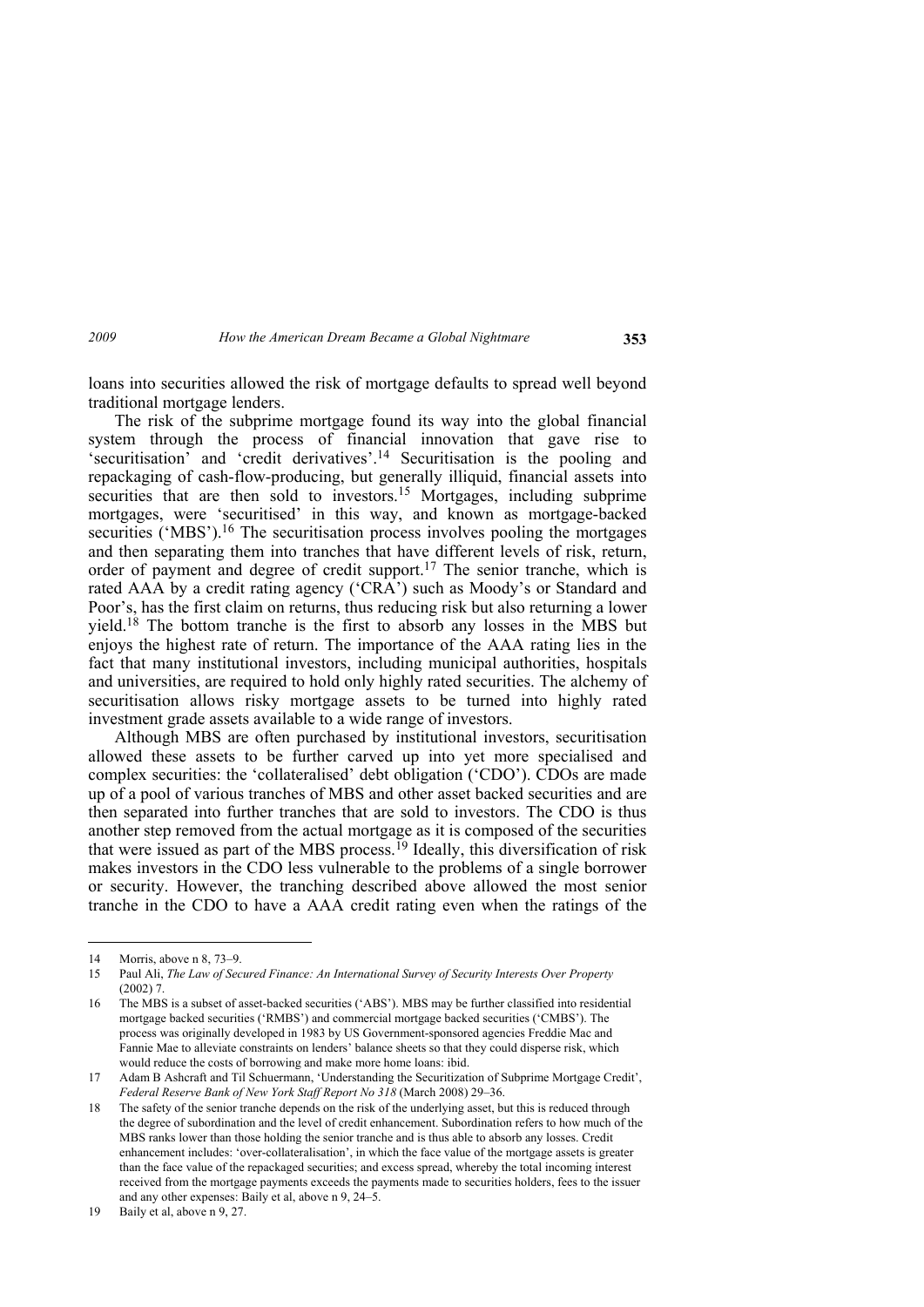underlying assets were less than AAA – a process described by one analyst as 'turning garbage into gold'.20

To further bolster a CDO's tranches' ratings the issuer would purchase a Credit Default Swap ('CDS') or insurance from monoline insurers, banks, hedge funds or even traditional insurers such as AIG.<sup>21</sup> The CDS and credit insurance allow the insurer to assume, in exchange for payment, the risk of default. If there is a default then the party assuming the risk is required to make an agreed payment to the other party, thus offsetting their exposure to that risk.<sup>22</sup> The growth of the market for trading in CDS instruments has led to the total value of CDS far exceeding the total value of global corporate debt.23 This creates the problem of spreading the losses caused by defaults on loans such as those that occurred following the collapse of Lehman Brothers and the 'conservatorship' of Fannie Mae and Freddie Mac in the United States.

The effectiveness of the tranching in MBS and CDOs and structuring of the CDS and insurance depends on a proper understanding of the risk of the underlying assets, as the tranching rearranges but does not eliminate that risk.<sup>24</sup> Instead of risk being determined by due diligence on the underlying asset it was calculated through highly complicated mathematical formulae called quantitative analysis that contributed to greater complexity in financial products and provided unwarranted security.25

As commercial banks were subject to capital requirements in relation to their balance sheets,<sup>26</sup> but wanted to take on more debt to be able to make the investment returns that MBS and CDOs offered, these investments were made through Structured Investment Vehicles ('SIV') or off-balance-sheet specialpurpose vehicles. When SIV got into financial difficulties the banks would bring them onto their balance sheet to preserve the bank's reputation.27 Investment Banks and SIVs funded their investment in MBS and CDOs through short-term

<sup>20</sup> Michael Lewis, 'The End' *Condé Nast Portfolio* (New York), December 2008, 122.

<sup>21 &#</sup>x27;Caveat Counterparty', *The Economist* (London), 22 March 2008, 100.

<sup>22</sup> Satyajit Das, *Credit Derivatives and Credit Linked Notes* (2nd ed, 2000) 27 – 8.

<sup>23</sup> The Bank for International Settlements ('BIS') estimates that the total notional value for credit default swaps worldwide in December 2008 was in excess of US\$41 trillion. This may be compared with the estimated total value of international debt securities during the same period at US\$4.5 trillion: Joint BIS-IMF-OECD-World Bank, *Joint External Debt Hub: Creditor/Markets Tables* (2009) JEDH <http://www.jedh.org/jedh\_metadata-line per cent20items.html> at 2 August 2009; BIS, 'Table 19: Amounts Outstanding of Over-the-Counter (OTC) Derivatives by Risk Category and Instrument' <http://www.bis.org/statistics/otcder/dt1920a.pdf> at 11 June 2009.

<sup>24</sup> Baily et al, above n 9, 24–5.

<sup>25</sup> Satyajit Das, *Traders, Guns & Money: Knowns and Unknowns in the Dazzling World of Derivatives* (2006) 182–210; 'In Plato's Cave', *The Economist* (London), 24 January 2009, 12.

<sup>26</sup> APRA, *Australian Prudential Standard 112: Capital Adequacy: A Standardised Approach to Credit Risk* (January 2008); Basel Committee on Banking Supervision, *International Convergence of Capital Measurements and Capital Standards: A Revised Framework* ('Basel II Accord') (June 2004).

<sup>27</sup> Baily et al, above n 9, 29.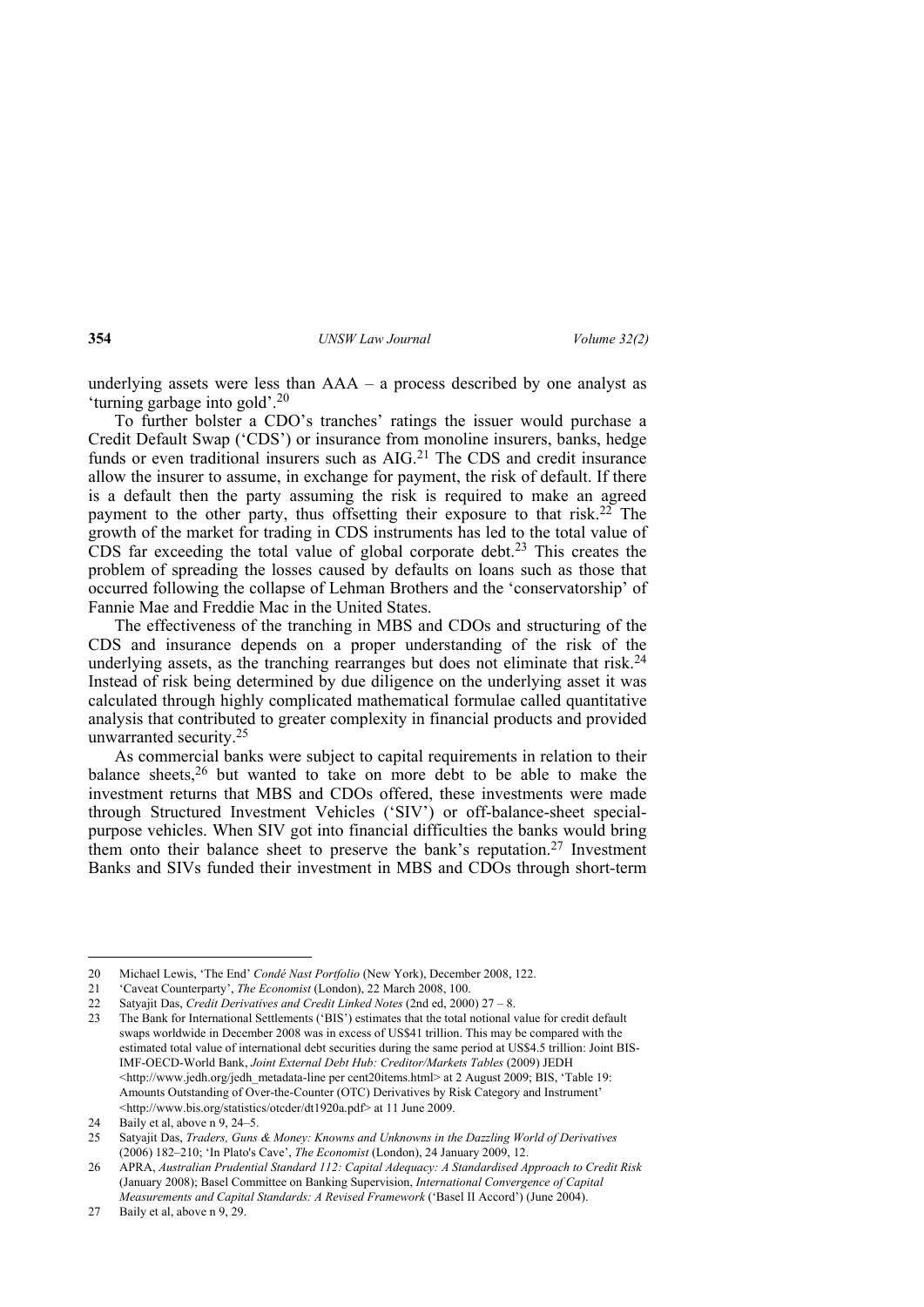borrowing by way of Asset-Backed Commercial Paper ('ABCP') and repurchase agreements that had to be rolled over regularly, often within a matter of days.28

The above financial products – MBS, CDOs and CDS – were attractive to both investment banks, who could make large fees through the creation, sale and underwriting of the product, and also to investment bankers, who could earn large bonuses. The products were equally attractive to investors, who believed they were able to earn secure higher returns on products with AAA credit ratings compared with government bonds that attracted similar ratings but that, because interest rates were at historic lows, offered much lower yields. The credit rating became a crucial indicator of risk as investors were not in a position to evaluate the quality of the underlying asset.<sup>29</sup> Indeed, the investment mandate for many institutional investors often prohibited investments in creditor products that had not been rated by at least two out of the three large international CRAs (Moody's, Standard and Poor's, and Fitch Ratings). Investors also took advantage of low interest rates by using debt to leverage their investments.30 In Australia, this coincided with the growth of margin lending and the spectacular rise (and fall) of financial firms that promoted the practice, such as Opes Prime and Storm Financial.31

In the United States, interest rates were raised by the Federal Reserve as concerns about inflation arose. The housing market also began to cool while, at the same time, 'teaser rates' expired and interest rates on many mortgages began to reset at much higher levels.

In the beginning of 2007 a number of subprime lenders in the United States began filing for bankruptcy including the largest subprime lender, New Century Financial.<sup>32</sup> In July 2007, the links between the property market and the financial system started to become apparent when two Bear Stearns hedge funds specialising in subprime debt announced significant losses resulting in them filing for bankruptcy.<sup>33</sup> A number of private equity deals were unable to access financing at an acceptable rate and were terminated.34 In the United Kingdom, the Bank of England was forced to extend emergency funding to Northern Rock,

<sup>28</sup> Ibid 30–1. Goldman Sachs supported US\$1.1 trillion of assets with US\$40 billion of equity and Merrill Lynch supported US\$1 trillion of assets with US\$30 billion of equity: 'What Went Wrong', *The Economist* (London) 22 March 2008, 92.

<sup>29</sup> Steven L Schwarcz, 'Protecting Financial Markets: Lessons From the Subprime Mortgage Meltdown' (2008) 93(2) *Minnesota Law Review* 373, 404.

<sup>30</sup> Baily et al, above n 9, 27.

<sup>31</sup> See, eg, *Storm Financial Ltd v Commonwealth Bank of Australia* [2008] FCA 1991; *Beconwood Securities Pty Ltd & Anor v Australia and New Zealand Banking Group Ltd & Ors* (2008) 246 ALR 361.

<sup>32</sup> Julie Creswell, 'Mortgage Lender New Century Financial Files for Bankruptcy', *New York Times* (New York), 2 April 2007 <http://www.nytimes.com/2007/04/02/business/worldbusiness/02ihtloans.5.5118838.html> at 25 May 2009.

<sup>33</sup> Morris, above n 8. 80.

Ibid 81.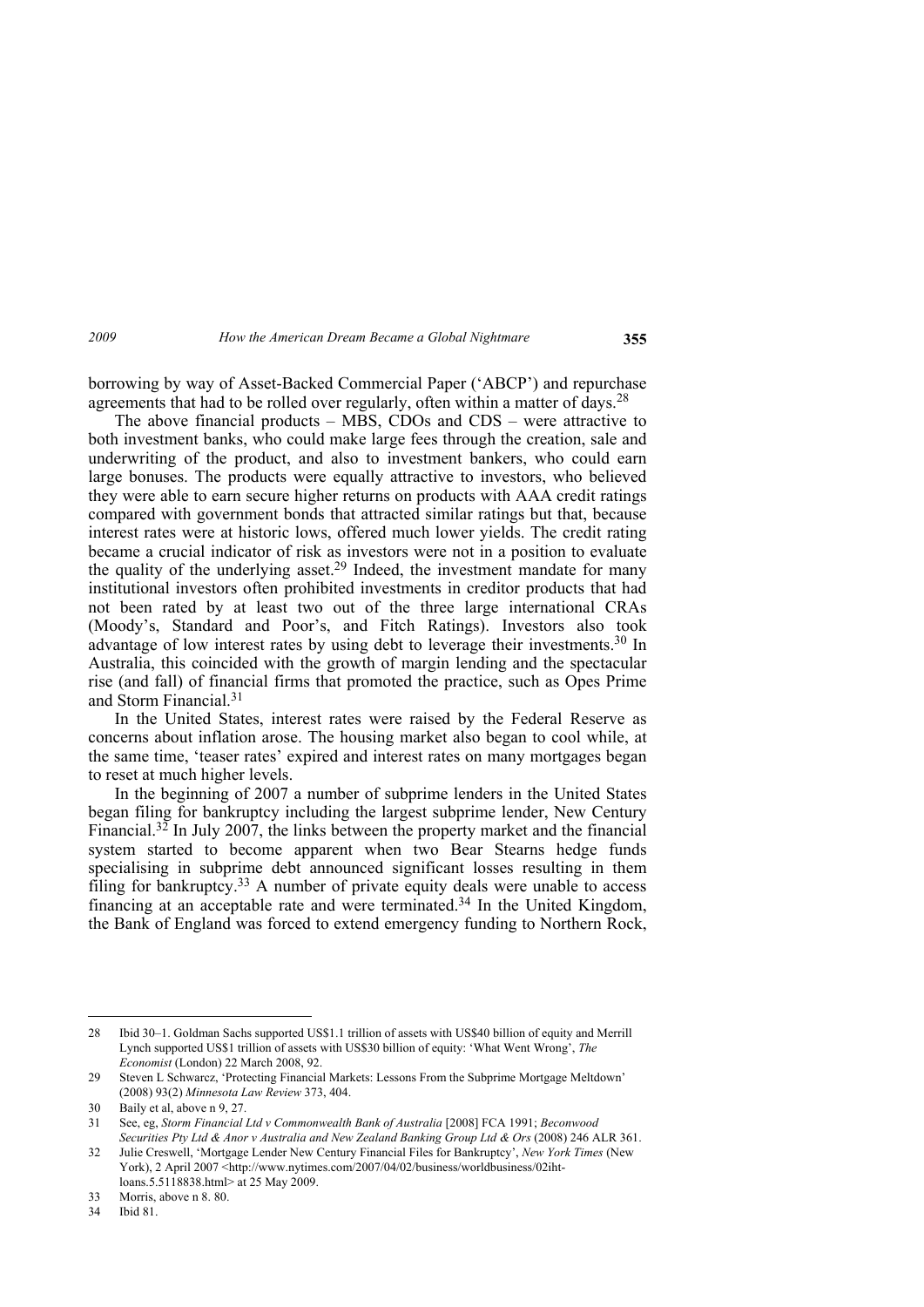a large British mortgage lender. Northern Rock was subsequently nationalised in early 2008.35

From July to August 2007 in Australia, Basis Capital's investment vehicle Basis Yield Alpha Fund (Master), which invested A\$1 billion in asset-backed and credit securities exposed to subprime mortgages, suspended redemptions and was then placed into liquidation after defaulting on margin calls from its financiers.36 Similarly, Absolute Capital suspended two funds worth around A\$200 million due to a lack of liquidity in global structured credit markets and later appointed a voluntary administrator.<sup>37</sup>

The impact of subprime on the debt markets is illustrated by RAMS Home Loans Group which listed on the Australian Stock Exchange ('ASX') on 27 July 2007 at A\$2.50 a share. Despite having no exposure to subprime mortgages, the material increases in spreads and shortages of liquidity in the US debt capital markets, where RAMS obtained a large portion of its funding, resulted in a substantial decline in earnings and a share price of around 25 cents. The sale of its brand name and network of 97 franchise outlets ensued.38

In late 2007, Merrill Lynch and Citigroup wrote down US\$7.9 billion and US\$11 billion respectively in bad debts from losses related to subprime mortgages, resulting in the resignation of their CEOs. Citigroup obtained a capital injection from the Abu Dhabi government. In December 2007, Morgan Stanley announced US\$9.4 billion in write downs from subprime losses and received a capital injection from a Chinese sovereign wealth fund of US\$5 billion. Centro Properties Group, the second largest shopping centre owner in Australia and the fifth largest in the United States, announced that it was having difficulty rolling over A\$3.9 billion in debt that was followed by its share price declining by 90 per cent in the 12 months to mid-January 2008.39

The decline in Centro's share price was emblematic of a significant reduction in the performance of many highly leveraged Australian managed investment

<sup>35</sup> Tripartite Statement by HM Treasury, Bank of England and Financial Services Authority, 'News Release Liquidity Support Facility for Northern Rock plc' (Press Release, 14 September 2007); Alistair Darling, 'Statement on the Nationalisation of the Northern Rock Bank', *BBC News* (London), 17 February 2008 <http://news.bbc.co.uk/2/hi/business/7249575.stm> at 25 May 2009.

<sup>36</sup> *Basis Capital Funds Management Ltd v BT Portfolio Services Ltd & Ors* (2008) 219 FLR 157; Stuart Washington, 'Subprime Turmoil Claims Australia's Basis Fund', *The Sydney Morning Herald* (Sydney), 30 August 2007 <http://www.smh.com.au/news/business/subprime-turmoil-claims-australias-basisfund/2007/08/30/1188067234101.html> at 25 May 2009.

<sup>37</sup> Absolute Capital, 'Absolute Capital Temporarily Closes its Yield Strategies Funds to Protect Investors' (Press Release, 25 July 2007); Peter Ryan, 'US Subprime Mortgage Crisis Hits Aust Funds' *ABC News* (Sydney) 26 July 2007; McGrathNicol, 'Absolute Capital Group Limited Board Appoints Voluntary Administrator' (Press Release, 27 November 2007).

<sup>38</sup> Bryan Frith, 'New RAMS Shareholders Left Bleating', *The Australian* (Sydney), 15 August 2007 <http://www.theaustralian.news.com.au/story/0,25197,22246684-16941,00.html> at 25 May 2009; Danny John, '\$5.2B Deal Saves RHG Group', *The Sydney Morning Herald* (Sydney), 9 February 2008 <http://business.smh.com.au/business/52b-deal-saves-rhg-group-20080208-1r3o.html> at 25 May 2009.

<sup>39</sup> Centro Properties Group, 'Centro Earnings Revision and Refinancing Update' (Press Release, 17 December 2007); Centro Retail Trust, 'Centro Retail Trust Announces Interim Extension of A\$1.2 Billion in Maturing Facilities' (Press Release, 17 December 2007); Mathew Dunckley and Ben Wilmot, 'Centro Acts to Appease Banks', *The Australian Financial Review* (Melbourne) 16 January 2008, 1.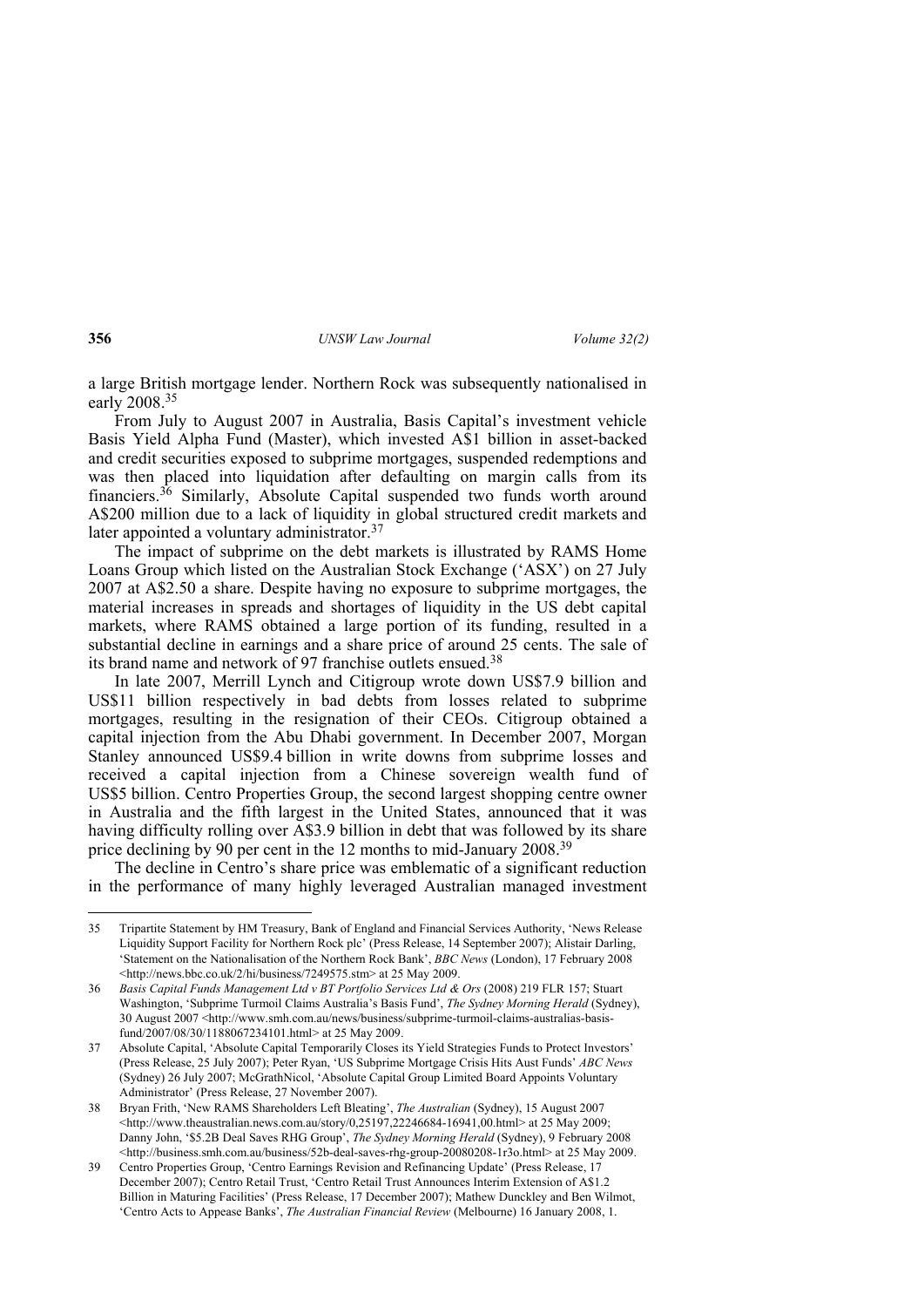schemes, including listed property trusts, as refinancing of debt became more expensive.40 During this time the price of corporate debt rose significantly as the supply of credit tightened, making it much more difficult for companies to raise new funds or roll over existing loans.<sup>41</sup>

In January 2008 Australia's main share indexes fell more than seven per cent – their biggest one-day falls since 1989 – cutting about A\$100 billion from the value of shares.<sup>42</sup>

In March 2008 HSBC, the UK's largest bank, reported a US\$17.2 billion loss on write downs of its US mortgage portfolio. At the same time, France's largest retail bank, Credit Agricole, announced an €857 million loss after write-downs of  $\epsilon$ 3.3 billion on its exposure to the credit crisis.<sup>43</sup> Further write-downs and losses followed.

March 2008 also saw rumours begin to appear that Bear Stearns may have liquidity problems and by 16 March 2008, JP Morgan Chase announced that it would acquire Bear Stearns for US\$2 per share, later raised to US\$10 per share. Bear Stearns had traded at US\$30 per share only two days earlier. The steep discount was an attempt to balance the need to maintain confidence in financial markets but without creating the risk of moral hazard – if people were protected from their own irresponsibility they will be more likely to be irresponsible in the future.44

In mid-2008 the terms 'subprime' and 'credit crunch' were recognised as new words in the English language by the Oxford English Dictionary and the Merriam-Webster Dictionary.45

That September the US government was forced to take control of Freddie Mac and Fannie Mae, government-sponsored entities that were created to

<sup>40</sup> See, eg, Peter Studley, 'Risk, Re-adjustment and Recovery' (2008) 1(8) *Australian and New Zealand Property Journal* 641, 643–4 (reporting on an unprecedented market sell-off of listed property trusts, listed property returns being negative 42 per cent and cutting of distributions).

<sup>41</sup> The cost of issuing BBB rated corporate bonds (which is the lowest rating for investment grade securities) as calculated by the spread between the yields offered by these bonds over government bond yields (which offer a virtually risk free rate of return) almost doubled between 2007 and 2008, rising from 250 basis point (2.5 per cent) in April 2007 to 449 basis points in December 2008. This spread has since increased further to be as high as 582 basis points on 21 April 2009: RBA, 'Capital Market Yields and Spreads-Non-Government Instruments' (2009) RBA <http://www.rba.gov.au/statistics/bulletin/F03.pdf> at 26 May 2009.

<sup>42</sup> Ruth Williams and Vanessa Burrow, 'Black Tuesday Wipes off \$100 Billion', *The Age* (Melbourne), 23 January 2008 <http://www.theage.com.au/articles/2008/01/22/1200764265886.html> at 25 May 2009.

<sup>43 &#</sup>x27;HSBC in \$17bn Credit Crisis Loss', *BBC News* (London), 3 March 2008 <http://news.bbc.co.uk/2/hi/business/7274385.stm> at 25 May 2009; 'Credit Agricole's \$10b Call to Shareholders', *Sydney Morning Herald* (Sydney), 14 May 2008, <http://www.smh.com.au/business/credit-agricoles-10b-call-to-shareholders-20080514-2dzj.html> at 14 September, 2009.

<sup>44</sup> James Surowiecki, 'Too Dumb to Fail' *The New Yorker* (New York), 31 March 2008, 46.

<sup>45</sup> Peter Hutchison, 'Credit Crunch and Subprime Join the Oxford English Dictionary', *Telegraph* (London), 4 July 2008 <http://www.telegraph.co.uk/finance/markets/3053926/Credit-crunch-and-sub-prime-jointhe-Oxford-English-Dictionary.html> at 25 May 2009; Stephanie Reitz, 'Merriam-Webster Unveils New Dictionary Words', *San Francisco Chronicle* (San Francisco), 7 July 2008 <http://www.sfgate.com/cgibin/article.cgi?f=/n/a/2008/07/07/national/a114607D83.DTL&hw=webster&sn=001&sc=1000> at 25 May 2009.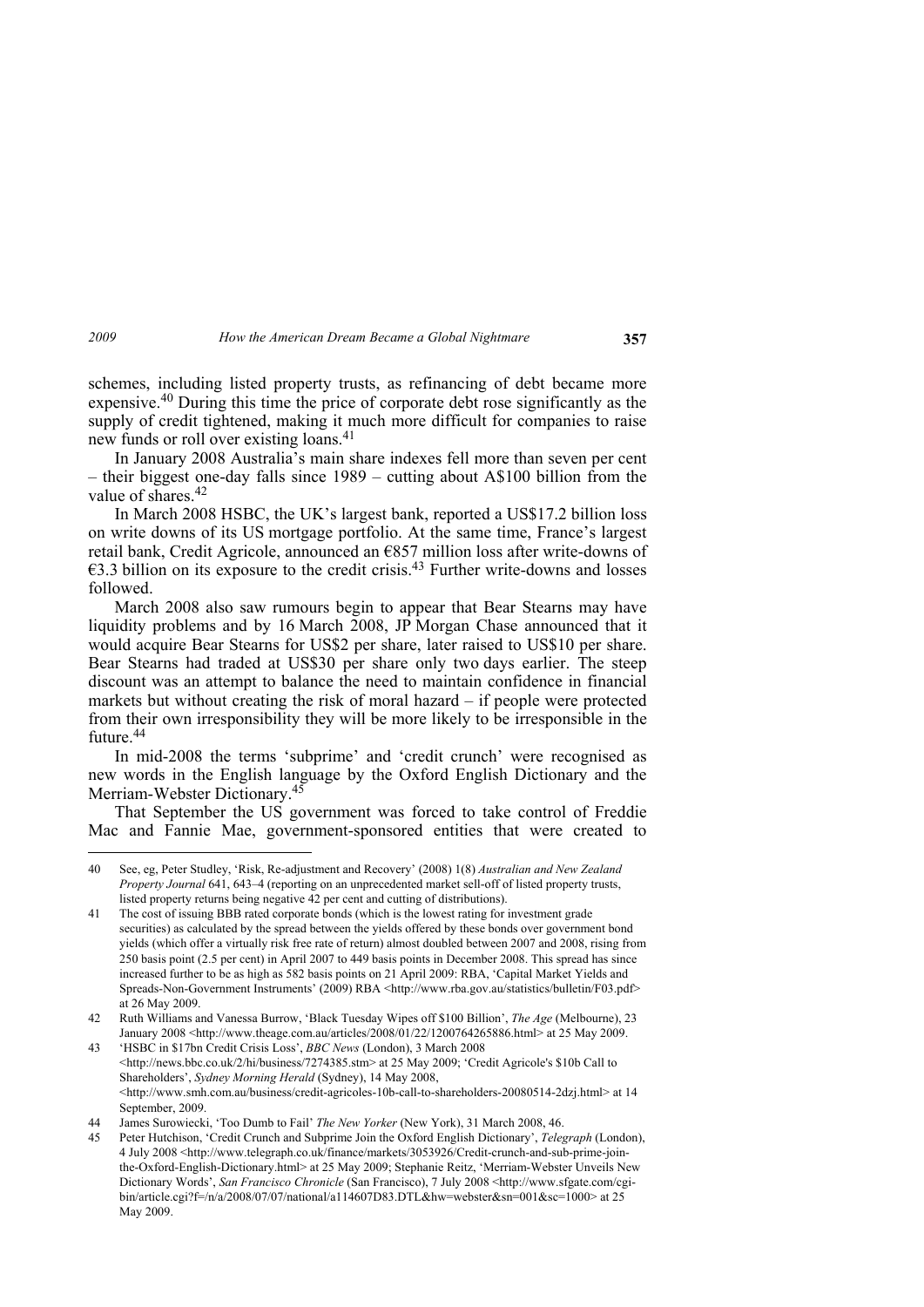generate funding for the US housing market through securitising home loans, and the US\$5 trillion in home loans they back, in what may become the world's largest financial bailout.46

Concerns were voiced about the fate of American investment banks in mid-2008. On 15 September 2008, Lehman Brothers announced it would file for bankruptcy and the Bank of America announced that it would acquire Merrill Lynch for US\$50 billion.47 On 16 September 2008, the US Federal Reserve announced it would lend AIG, once the world's largest insurance company with a market value of US\$239 billion, US\$85 billion in emergency funds due to its insurance of various financial products resulting in substantial losses and impacts on its balance sheet.48 On 17 September 2008, Lloyds announced it would take over HBOS, previously the UK's largest savings institution, for ₤12 billion.49 On 22 September 2008, the remaining American investment banks, Goldman Sachs and Morgan Stanley were approved by the Federal Reserve to become bank holding companies that subjects them to regulation by the Federal Reserve.<sup>50</sup> The failure of Washington Mutual, the sixth largest US bank, on 25 September 2008 marks the largest bank failure in US history.<sup>51</sup> In the UK, the government nationalised Bradford & Bingley.<sup>52</sup>

On 12 October 2008, the Australian federal government announced that it would guarantee all deposits held by authorised deposit taking institutions regulated by the Australian Prudential Regulatory Authority ('APRA') including Australian banks, building societies and Australian subsidiaries of foreign banks. This measure also included a guarantee over debt securities offered by these institutions.53 This was to allow financial institutions to raise capital more easily at a time when the liquidity of credit markets was very tight.

The fourth quarter of 2008 saw inter-bank markets, in which banks loan money to each other, almost halt as trust in contractual counterparties no longer

<sup>46</sup> David Ellis, 'US Seizes Fannie and Freddie', *CNN Money* (New York), 7 September 2008 <http://money.cnn.com/2008/09/07/news/companies/fannie\_freddie/index.htm> at 25 May 2009.

<sup>47</sup> Carrick Mollenkamp et al, 'Lehman Files for Bankruptcy, Merrill Sold, AIG Seeks Cash', *Wall Street*  Journal (New York), 16 September 2008, <http://online.wsj.com/article/SB122145492097035549.html> at 14 September 2009.

<sup>48 &#</sup>x27;AIG's Rescue – Size Matters', *The Economist* (London), 20 September 2008, 85.

<sup>49 &#</sup>x27;Lloyds TSB Seals £12bn HBOS Deal', *BBC News* (London), 17 September 2008 <http://news.bbc.co.uk/2/hi/business/7622180.stm> at 26 May 2009. See also 'Lloyds HBOS Merger Gets Go-ahead', *BBC News* (London), 12 January 2009, <http://news.bbc.co.uk/2/hi/business/7823521.stm> at 14 September 2009.

<sup>50 &#</sup>x27;Federal Reserve Approves Goldman Sachs, Morgan Stanley Bank Applications', *Forbes: Thompson Financial News*, 22 September 2008, <http://www.forbes.com/feeds/afx/2008/09/22/afx5454896.html> at 14 September 2009; see also Lewis, above n 20, 157.

<sup>51</sup> Elinor Comlay and Jonathan Stempel, 'WaMu Is Largest US Bank Failure', *Reuters* (London), 26 September 2008, <http://www.reuters.com/article/topNews/idUSTRE48P01R20080926> at 14 September 2009.

<sup>52 &#</sup>x27;B&B Nationalisation Is Confirmed', *BBC News* (London), 29 September 2008  $\leq$ http://news.bbc.co.uk/2/hi/business/7641193.stm> at 26 May 2009.

<sup>53</sup> Wayne Swan, 'Government Announces Details of Deposit and Wholesale Funding Guarantees' (Press Release No 117, 24 October 2008).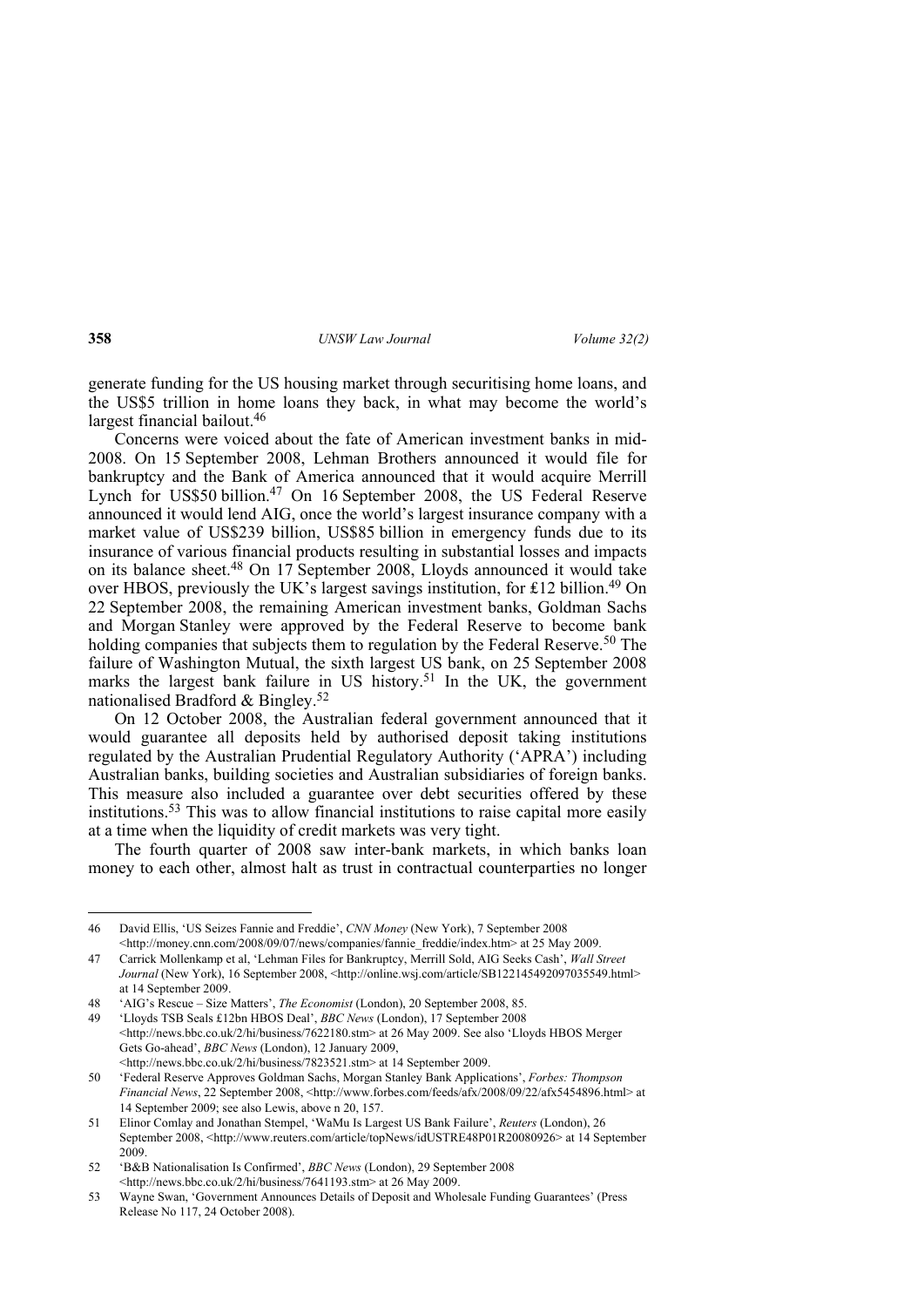existed.54 Short-term borrowings could not be rolled over at all or at the previously low interest rates, and concerns grew that insurance and CDS could become ineffective if the counter-party was insolvent.<sup>55</sup>

In November 2008 the US government agreed to rescue Citigroup, resulting in the government receiving warrants to buy shares. In early 2009, the US Treasury announced it would take a 36 per cent equity stake in Citigroup.56

In Australia the effect of leverage was graphically illustrated when two of the boom sharemarket darlings, ABC Learning and Allco, were placed into receivership and administration after months of share price declines and attempts to renegotiate debt.57 Other companies have had to undertake large equity capital raisings to help repay high debt levels, particularly in the property and minerals sectors<sup>58</sup>

By the end of 2008, litigation trends in the United States revealed a large increase in the filing of subprime cases, including securities class actions.<sup>59</sup> On a smaller scale in Australia, class actions were commenced or threatened against Centro, ABC Learning, Allco and National Australia Bank for alleged defective disclosure related to debt and leverage problems.<sup>60</sup>

<sup>54</sup> Claudio M Loser, *Global Financial Turmoil and Emerging Market Economies: Major Contagion and a Shocking Loss of Wealth* (2009) 7. The 'TED spread' – the difference between the three-month dollar LIBOR (London inter-bank offered rate) and the Treasury Bill rate – is a measure of the risk aversion shown by banks and went from 20 basis point or one-fifth of a percentage in early 2007 to 3.3 per cent in October 2008: 'Blocked Pipes', *The Economist* (London), 4 October 2008, 70–2.

<sup>55 &#</sup>x27;Wall Street's Bad Dream', *The Economist* (London), 20 September 2008, 81–2.

<sup>56</sup> Federal Deposit Insurance Corporation, 'Joint Statement by Treasury, Federal Reserve and the FDIC on Citigroup' (Press Release, 23 November 2008); David Enrich and Deborah Soloman, 'Citi, US Reach Accord on a Third Bailout', *Wall Street Journal* (New York), 28 February 2009 <http://online.wsj.com/article/SB123573611480193881.html> at 26 May 2009.

<sup>57</sup> McGrathNicol, 'ABC Childcare Centres to Remain Open' (Press Release, 6 November 2008); McGrathNicol, 'Allco Finance Group Limited: Creditor Information' (2008–09) McGrathNicol <http://www.mcgrathnicol.com/currentprojects/allco/Pages/creditorinformation.aspx> at 2 August 2009.

<sup>58</sup> In the financial year to June 2009 a record A\$90 billion of new capital was raised on the ASX comprising A\$1.9billion in initial public offerings (down 83 per cent on the previous year) and secondary raisings of A\$88.1 billion (up 74 per cent on the previous year). See 'ASX Group Monthly Activity Report – June 2009' (Market Announcement, 6 July 2009).

<sup>59</sup> Stephanie Plancich and Svetlana Starykh, *2008 Trends in Securities Class Actions: Annual Filings are at the Highest Level in Six Years, Driven by the Credit Crisis, While Median Settlement Values Stay Steady* (December 2008); Cornerstone Research, *Securities Class Action Filings 2008: A Year in Review* (March 2009); as of 14 July 2009, 195 subprime and credit crisis-related securities lawsuits had been filed: D&O Diary Blog, *Subprime and Credit Crisis-Related Securities Class Action Lawsuits* (2009) <http://www.oakbridgeins.com/clients/blog/subprimelawsuitslist.doc> at 2 August 2009.

<sup>60</sup> James Eyers and Alex Boxsell, 'Shareholders Queue to Sue', *The Australian Financial Review* (Melbourne), 30 January 2009, 56; Alex Boxsell, 'Mum and Dad Take to Class Action', *The Australian Financial Review* (Melbourne), 11 July 2009, 37–9; there has also been litigation against Lehman Brothers Australia in respect of alleged misleading conduct by one of its subsidiaries in relation to the marketing of complex CDO products to conservative institutional investors such as local government authorities, charities and universities: *Lehman Brothers Australia Limited v Wingecarribee Shire Council*  [2009] FCAFC 63; PPB, *Section 439A Report to Creditors of Lehman Brothers Australia Ltd* (19 March 2009); Susannah Moran, 'Nothing for Creditors in Lehman Proposal', *The Australian* (Sydney), 27 May 2009 <http://www.theaustralian.news.com.au/business/story/0,,25553211-20501,00.html> at 8 August 2009.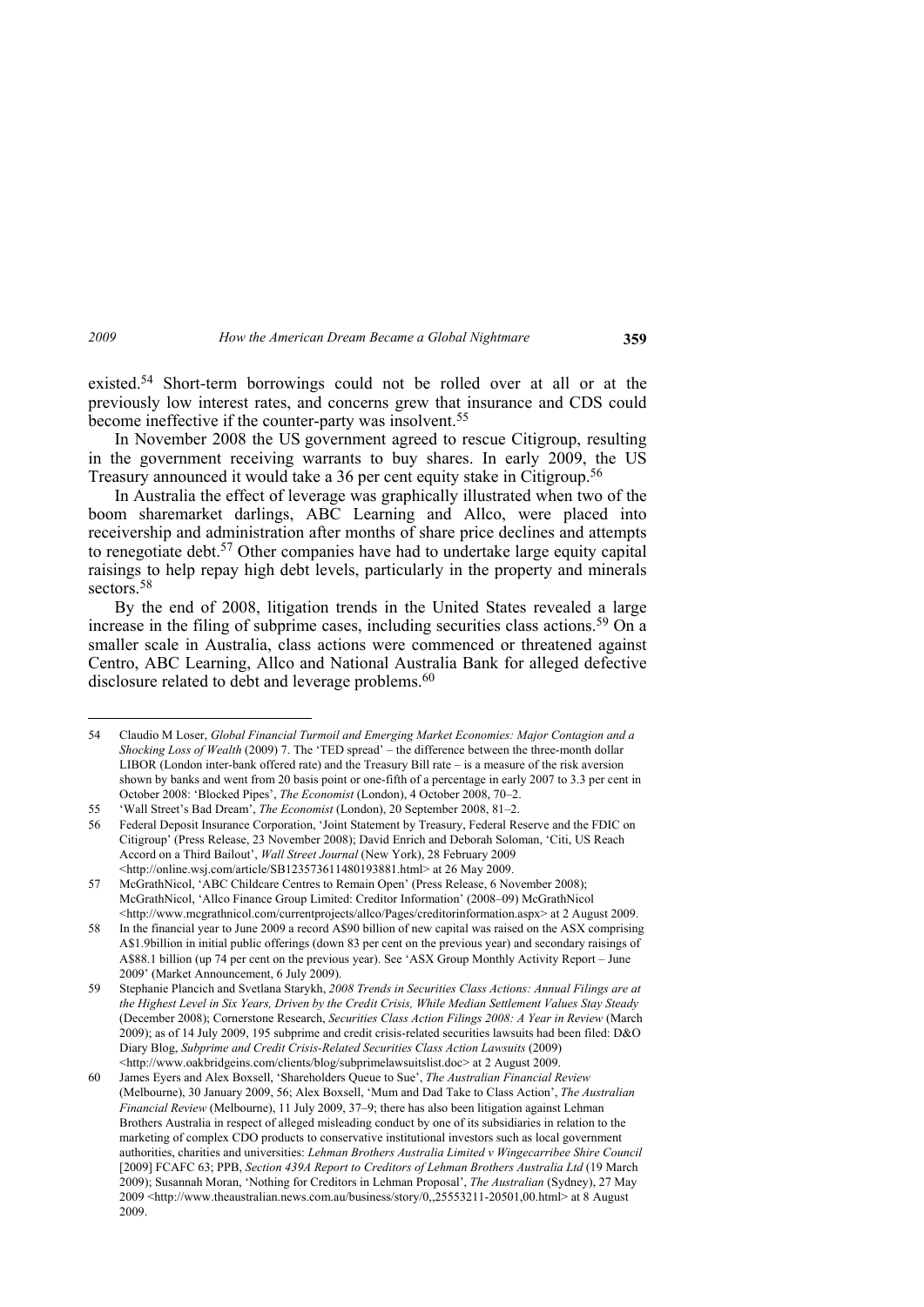Late 2008 and 2009 saw a concerted global response to the GFC with meetings of the G8 and G20 aimed at regulatory reform and national governments adopting a variety of mechanisms for economic stimulus.61 The recently elected Obama administration, the government at the epicentre of the GFC, set out its response to the GFC in the US Department of the Treasury, *Financial Regulatory Reform: A New Foundation: Rebuilding Financial Supervision and Regulation* (June 2009).62

# **III UNDERLYING THEMES**

This part will identify the underlying themes explaining the nature and scope of the financial crisis. The discussion will focus first on those factors that contributed to the germination of the crisis and then will expand to include those factors that operated to exacerbate and prolong its adverse effects.

#### **A Transparency**

Former US Supreme Court Justice Louis Brandeis famously said 'sunlight is said to be the best of disinfectants; electric light the most efficient policeman.<sup>'63</sup> This comment encapsulates the raison d'être of modern securities regulation. Securities laws around the world have followed the lead of the New Deal statutes the *Securities Act of 1933*, 15 USC §§ 77a–77aa (1933) and the *Securities Exchange Act of 1934,* 15 USC §§ 78a–78lll (1934) in focusing regulation on the disclosure of information deemed important to potential investors. The rise of the Efficient Capital Market Hypothesis ('ECMH')<sup>64</sup> in the late 1960s and its increasing popularity in the succeeding decades has placed transparency of securities in a central position within the regulatory framework.<sup>65</sup> The EMCH argues that efficient capital markets are able to rapidly incorporate information into the prices offered for securities traded over those markets. The central idea is that investors should be able to rely on securities prices as they reflect the collective market's valuation sentiment based on information that is publicly

<sup>61</sup> See, eg, 'G20, Global Plan for Recovery and Reform: The Communiqué from the London Summit' (2 April 2009) G20 <www.g20.org/Documents/final-communique.pdf> at 26 May 2009; Douglas W Arner, 'The Global Credit Crisis of 2008: Causes and Consequences' (2009) 43 *International Lawyer* 91, 119– 34; Wayne Swan, 'Extraordinary Times Demand Extraordinary Action' (Speech delivered at the London School of Economics, London, 13 March 2009).

<sup>62</sup> Department of the Treasury, *Financial Regulatory Reform: A New Foundation: Rebuilding Financial Supervision and Regulation* (June 2009).

<sup>63</sup> Louis D Brandeis, *Other People's Money and How the Bankers Use It* (1914) 92.

<sup>64</sup> Eugene Fama, 'Efficient Capital Markets: A Review of Theory and Empirical Work' (1970) 25(2) *Journal of Finance* 383; Razeen Sappideen, 'Securities Market Efficiency Reconsidered' (1988) 9 *University of Tasmania Law Review* 132; Entcho Raykovski, 'Continuous Disclosure: Has Regulation Enhanced the Australian Securities Market?' (2004) 30 *Monash University Law Review* 269.

<sup>65</sup> There are, however, numerous criticisms of the underlying theory, particularly from the field of behavioural finance: see, Raykovski, above n 64; Angie Zandstra, Jason Harris and Anil Hargovan, 'Widening the Net: Accessorial Liability for Continuous Disclosure Contraventions' (2008) 22 *Australian Journal of Corporate Law* 51.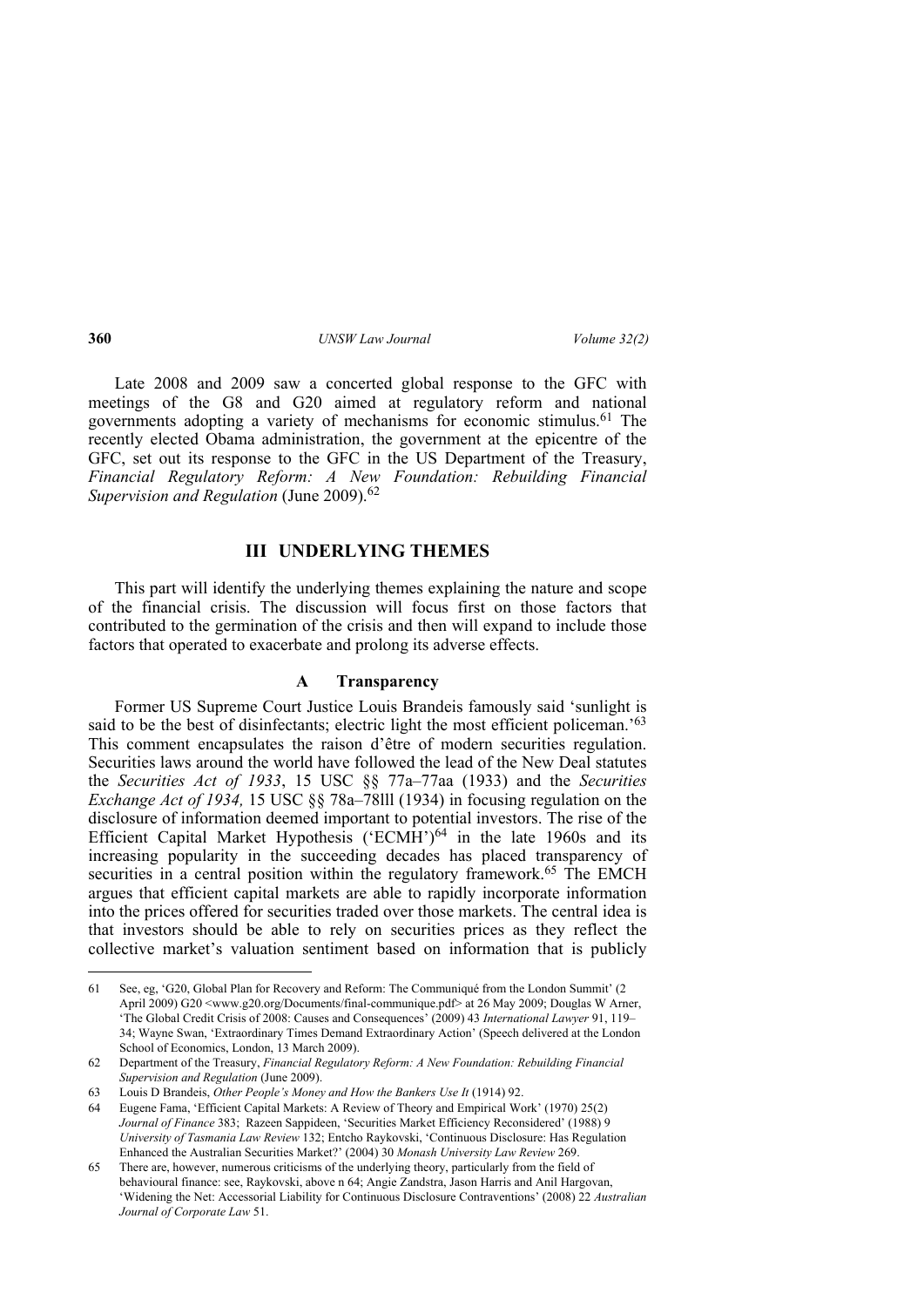available. In Australia this has included regulatory measures covering both periodic and continuous disclosure obligations that aim to ensure material information is disclosed to the market in a timely manner.<sup>66</sup>

Perhaps the key theme underpinning the genesis of the GFC has been the lack of *effective* transparency concerning the underling products noted above, including MBS, CDOs, CDS and a range of other 'alphabet soup' derivative products.67 The levels of disclosure concerning the risks of these products were not always sufficient to allow end users to understand the risks involved, even in circumstances where the disclosures that were made satisfied existing legal obligations.68 The role of credit ratings over these products is also important here and will be discussed further below.

Why were these products not transparent? There are several reasons that contributed to the lack of understanding about these products – dubbed 'financial weapons of mass destruction' by investment manager Warren Buffett.<sup>69</sup> First, the complexity of the arrangements made understanding these products difficult even for sophisticated investors.<sup>70</sup> That complexity was driven by a range of factors including the lack of a central trading platform, such as that which exists for traditional securities like shares and options. This meant that each CDO or CDS was created individually, with idiosyncratic features and disclosures, making comparisons between products difficult for investors. Each product originator marketed their special expertise in financial engineering and their individual capacity to design the next useful instrument for securing high yields and favourable tax treatment. Second, products based on derivatives have traditionally been exempt from consumer protection disclosure laws on the assumption that they are only traded between sophisticated investors. Third, these particular products were typically designed with a view to avoid adverse regulatory consequences (particularly tax laws) that would turn a simple MBS into a complex structure. This would secure favourable regulatory characterisation, even if only by obfuscation. As the head of the UK Financial Services Authority said in January 2009:

Not all innovation is equally useful. If by some terrible accident the world lost the knowledge required to manufacture one of our major drugs or vaccines, human welfare would be seriously harmed. If the instructions for creating a CDO squared have now been mislaid, we will I think get along quite well without. And in the years running up to 2007, too much of the developed world's intellectual talent was devoted to ever more complex financial innovations, whose maximum

<sup>66</sup> *Corporations Act 2001* (Cth) ch 2M, ss 674, 675.

<sup>67</sup> Adair Turner, 'The Financial Crisis and the Future of Financial Regulation' (Speech delivered at *The Economist's Inaugural City Lecture*, London, 21 January 2009).

<sup>68 &#</sup>x27;An investor would need to read in excess of one billion pages to understand a CDO': Andrew Haldane, 'Rethinking the Financial Network' (Speech delivered at the *Financial Student Association*, Amsterdam, April 2009) 17; see also Table 2, 37; see also APRA, ASIC and RBA, *Survey of the OTC Derivatives Market in Australia* (May 2009).

<sup>69</sup> Warren Buffett, *2002 Letter to Berkshire Hathaway Shareholders* (2002) Berkshire Hathaway <http://www.berkshirehathaway.com/letters/2002pdf.pdf > at 2 August 2009, 15.

<sup>70</sup> See generally, Frank Partnoy, *Infectious Greed: How Deceit and Risk Corrupted the Financial Markets*   $(2003)$ .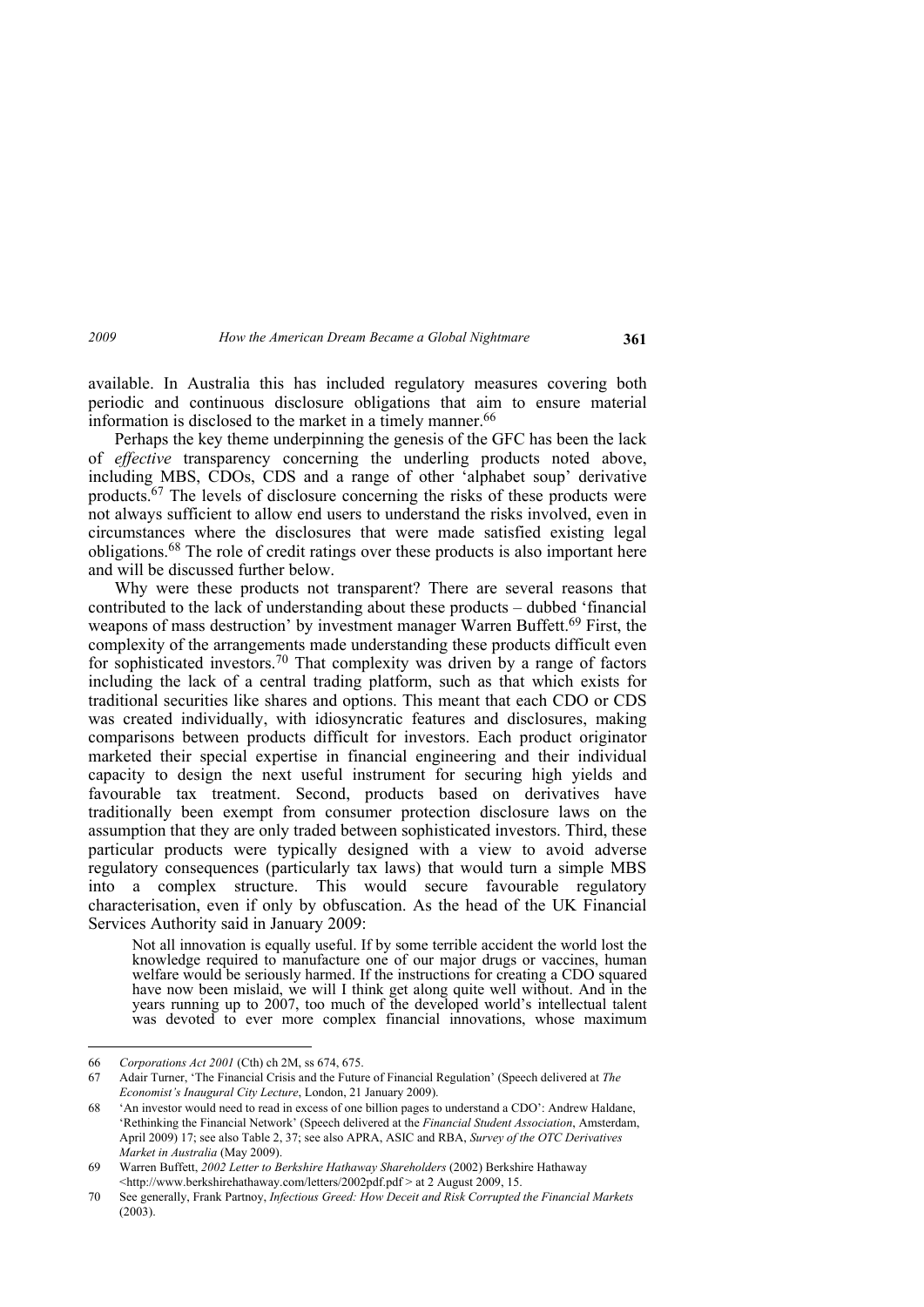possible benefit in terms of allocative efficiency was at best marginal, and which in their complexity and opacity created large financial stability risks.

The triumph of complexity over substance has also been driven by an increasing reliance on complex financial mathematics. Since the early days of the Capital Asset Pricing Model<sup>72</sup> and the Black/Scholes option pricing model<sup>73</sup> in the 1970s, investment firms have recruited analysts and traders with skills in quantitative analysis.74 Over time, quantitative analysis and its complex models (such as the many variations of the *value at risk* models or 'VAR') moved from a measure used to verify prudential investment standards to becoming a major prudential and risk management tool for many investment firms.75 This fed back into financial product design with many investment products designed primarily on complex financial models that hinged on their predictive capabilities.76 The concept of tranching discussed above, central to the marketability of CDOs, depends on assuring investors (and CRAs) that the originator's financial modelling can accurately predict potential adverse events such as default rates.

The use of financial modelling as the main tool for modern risk management has contributed significantly to the growing complexity of financial products and the consequential lack of transparency about the risks associated with those products. However, the utility of a model is determined by the strength of its underlying assumptions, the accuracy of the data included in using the model and the ability of the model to predict previously unforeseen potentialities (the so called 'black swan event').<sup>77</sup> As the *Turner Review* noted in its final report on international banking regulation: 'It is clear in retrospect that the VAR measures of risk were faulty and that required trading book capital was inadequate'.78

The size of the market and its high degree of risk concentration, itself generating systemic risk, compound these problems of complexity.79 For example, the high credit ratings given to many complex structured instruments were based partly on the existence of bond insurance conferred by companies such as Ambac and MBIA. These institutions (known as 'monoline insurers') had traditionally been involved in insuring municipal bonds that are relatively conservative, low yield financial products. Monoline insurers sought increasing profits by providing insurance over structured financial instruments such as

<sup>71</sup> Turner, above n 67.

<sup>72</sup> William F Sharpe, 'Capital Asset Prices: A Theory of Market Equilibrium Under Conditions of Risk' (1964) 19(3) *Journal of Finance* 425.

<sup>73</sup> Fischer Black and Myron Scholes, 'The Pricing of Options and Corporate Liabilities (1973) 81(3) *Journal of Political Economy* 637.

<sup>74</sup> See generally, Partnoy, above n 70.

<sup>75</sup> Joe Nocera, 'Risk Management', *New York Times Magazine* (New York) 2 January 2009, 24.

<sup>76</sup> For example, a basic CDO could be used as collateral for another CDO thereby creating a CDO squared. This in turn could be used as collateral for another CDO called a CDO cubed.

<sup>77</sup> Nassim Nicholas Taleb, *The Black Swan: The Impact of the Highly Improbable* (2007).

<sup>78</sup> Financial Services Authority ('FSA'), *The Turner Review: A Regulatory Response to the Global Banking Crisis* (March 2009) 19.

<sup>79</sup> Systemic risk is an event such as an economic shock or institutional failure that causes a chain of detrimental effects to the financial system and real economy such as market failure, financial losses and volatility: see Steven L Schwarcz, 'Systemic Risk' (2008) 97 *Georgetown Law Journal* 193, 197–8.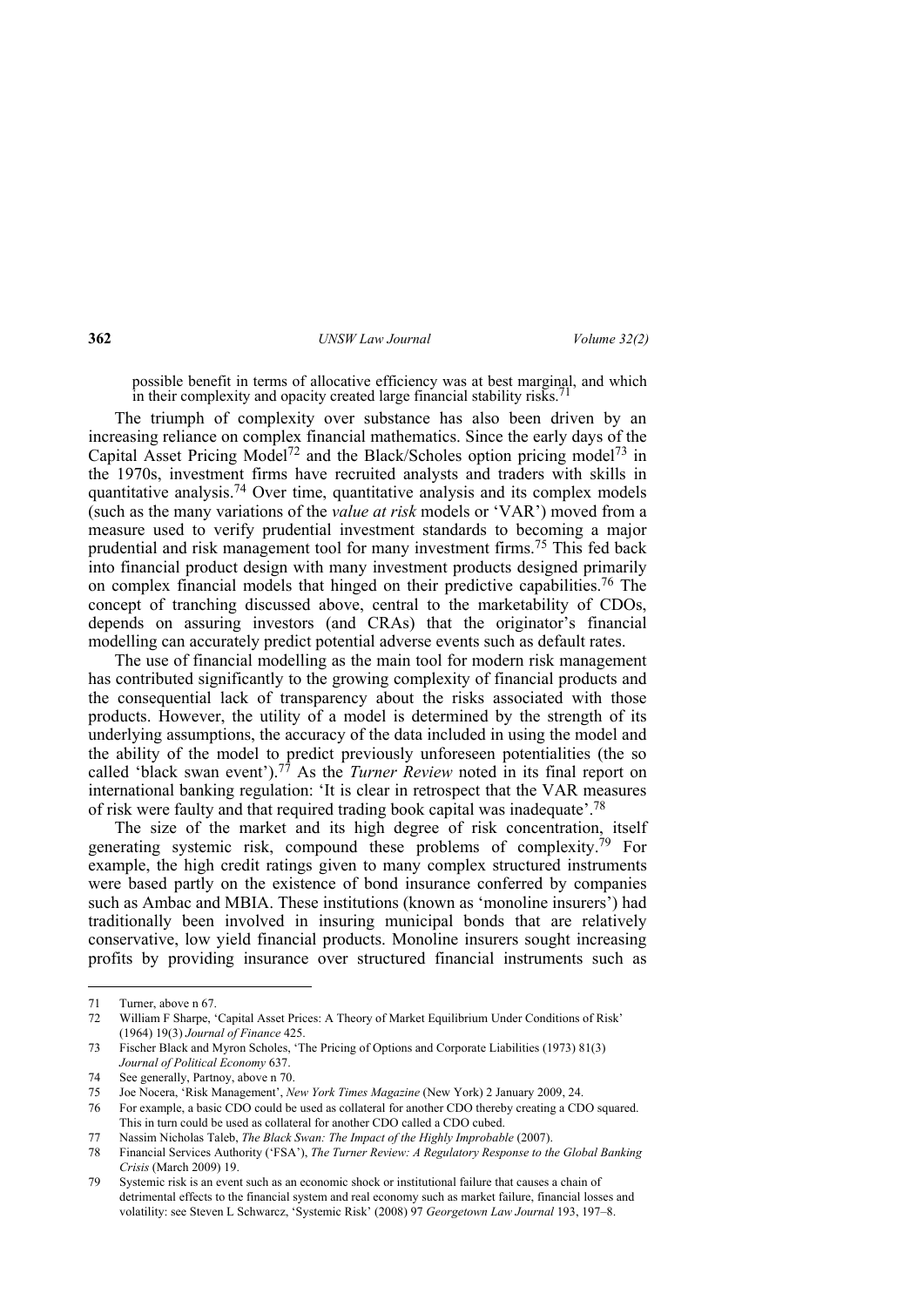CDOs, which in turn provided partial justification for AAA credit ratings over senior tranches of the CDOs. However, the value of the insurance depends on the reliability of the insurer. If a monoline insurer's corporate credit rating decreased, the value of its insurance over CDOs and other products would also decrease, causing widespread credit downgrades as structured instruments and investment managers could no longer hold the instrument due to investment mandates.

The large US monoline insurer MBIA provides a stark illustration of the potential for systemic risk posed by CDOs. At the end of December 2008 MBIA had provided insurance over approximately US\$127 billion of CDOs. At the same time, MBIA had under US\$1 billion in equity.<sup>80</sup> If MBIA were unable to pay the insurance covered by these amounts, the CDOs would be sold off on a massive scale as widespread credit downgrades forced asset sales, thereby flooding the market with already unpopular products and crushing the market price of the assets.

## **B Valuation**

One important consequence of the lack of transparency regarding the risks associated with financial products has been the increasing difficulty of valuing these products, both as assets of the end purchasers, and as liabilities of the product issuers. For example, rising default rates in the US subprime market created uncertainty about the reliability of the financial modelling used to rate the risks associated with CDO products based on these mortgages. There is a well known behavioural trait that leads investors to assume the worst in the absence of complete information.81 This is because firms have an incentive to release positive information (as share prices may rise as a result) and an incentive to conceal negative information (as share prices may fall as a result). Thus, investors who were unsure of the quality of the valuations of the underlying assets likely assumed the worst – ie that the assets were worthless. As buyers for these products disappeared, the securitisation market virtually closed. This was a significant contributing factor in driving up the cost of corporate finance. $82$ Rising corporate finance costs were also caused by increasing demand for traditional bank debt when the securitisation and short-term commercial paper market closed down. Another cause was the failure or contraction of lending by hedge funds and other institutional investors (the so called 'shadow banking sector' discussed below). Bank lenders engaged in credit rationing both because of uncertainty about the valuations of their own assets and because of concern

<sup>80</sup> MBIA Inc, 'Form 10K Filing with SEC', 2 March 2009, Pt II item 6 (2009) MBIA <www.mbia.com> at 11 June 2009.

<sup>81</sup> Frank H Easterbrook and Daniel R Fischel, 'Mandatory Disclosure and the Protection of Investors' (1984) 70(4) *Virginia Law Review* 669; George A Akerlof, 'The Market for "Lemons": Quality Uncertainty and the Market Mechanism' (1970) 84(3) *Quarterly Journal of Economics* 488; Stephen A Ross, 'The Determination of Financial Structure: The Incentive-Signalling Approach' (1977) 8 *The Bell Journal of Economics* 23.

<sup>82 &#</sup>x27;Blocked Pipes', above n 54, 70.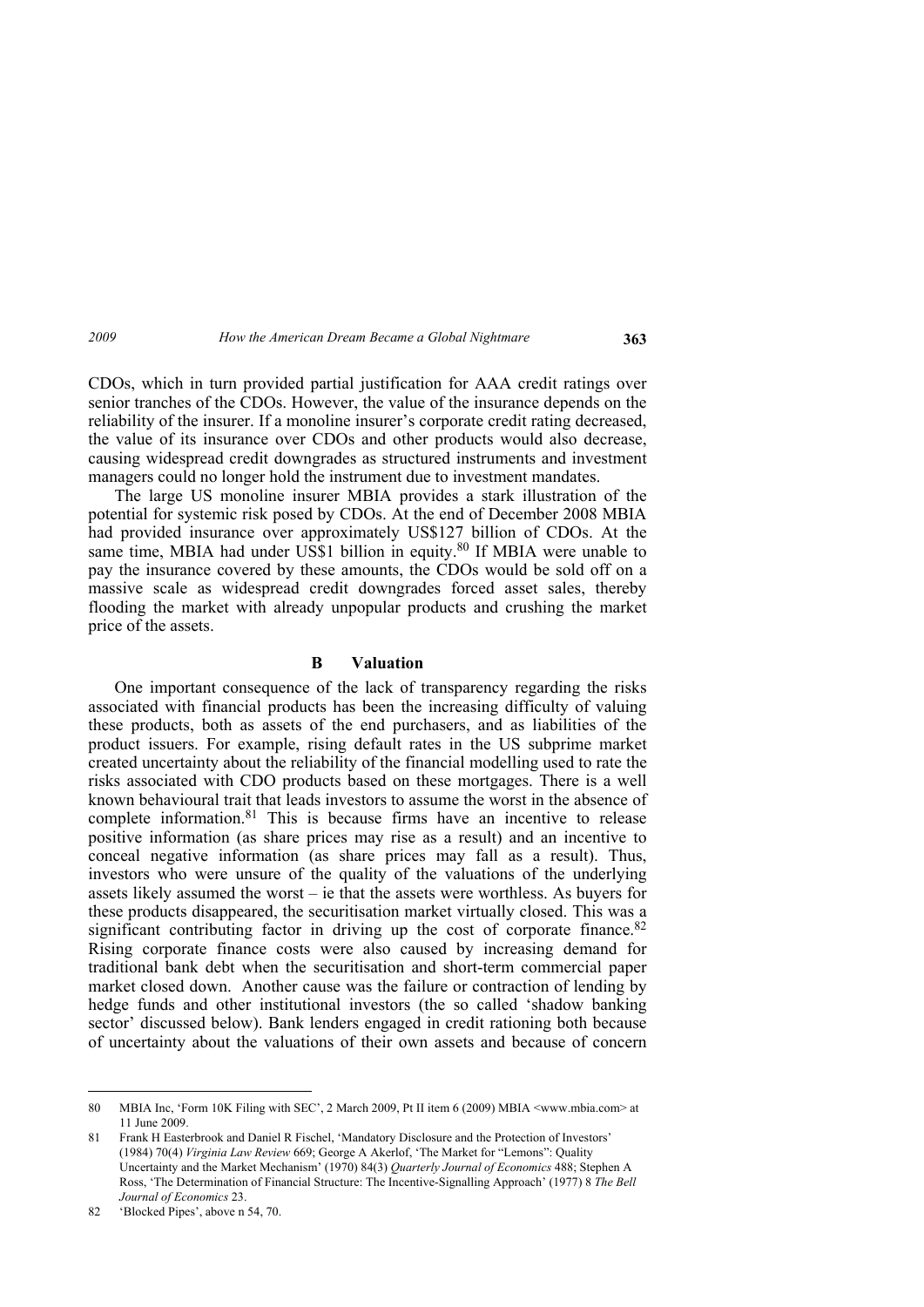regarding the asset valuations maintained by borrowers, even in the inter-bank lending market.

These problems have also highlighted tensions with current international accounting standards, particularly the 'fair value' system that requires companies to regularly mark the value of their assets to market price.<sup>83</sup> In the extraordinary times of the financial crisis this has meant marking values to a virtually nonexistent market. When market value is the price that a fair-minded buyer is prepared to pay from a not-impatient seller how does one value assets that cannot be sold at any price because the market for that class of assets (such as CDOs) has closed down? The answer for many companies was \$0. This seems unreasonable given that even a pool of high risk subprime mortgages is likely to have some borrowers who repay their loans on time, which means the underlying assets in many cases have value, albeit a value that will take 20–40 years to be realised.84 The problems associated with fair value accounting for illiquid markets have been recently recognised by the Basel Committee, which has issued guidelines to banks that allow greater judgment in marking asset values to illiquid market valuations, particularly where one or more transactions (ie asset sales) have occurred at less than expected value due to illiquid market conditions.85

# **C Incentive Misalignment**

Much of corporate law regulation is concerned with the problem of agency costs, which arise whenever there is a separation between ownership and control.86 The common response to the problem of agency costs is to seek to align the interests of management with the perceived interests of investors $87$ through the use of executive share schemes and other bonding devices. Similarly, it is common for major corporations to offer employees bonuses pegged to performance hurdles linked with corporate success. In investment banking, individual bonuses could reach astonishing levels – in the tens of millions of dollars each year for 'rainmaker' employees who brought in deals worth billions of dollars.

As noted above, over-the-counter derivatives are idiosyncratic products, creating the potential for high profit margins because of the lack of competition or comparison. On the other hand, competing firms could easily replicate highly successful products, which meant first that there was a constant imperative to

<sup>83</sup> Australian Accounting Standards Board ('AASB') *AASB 7: Financial Instruments: Disclosures* (2008); AASB, *AASB 139: Financial Instruments: Recognition and Measurement* (2008).

<sup>84</sup> See generally David Roderic Myddelton, 'Accounting Aspects of the Financial Crisis' in Booth, above n 9, 101.

<sup>85</sup> Basel Committee on Banking Supervision, *Supervisory Guidance for Assessing Banks' Financial Instrument Fair Value Practices* (April 2009).

<sup>86</sup> Michael C Jensen and William H Meckling, 'Theory of the Firm: Managerial Behaviour, Agency Costs and Ownership Structure' (1976) 3(4) *Journal of Financial Economics* 305.

<sup>87</sup> The alignment of interests does not focus on the actual demands of real shareholders as they are not a homogenous group.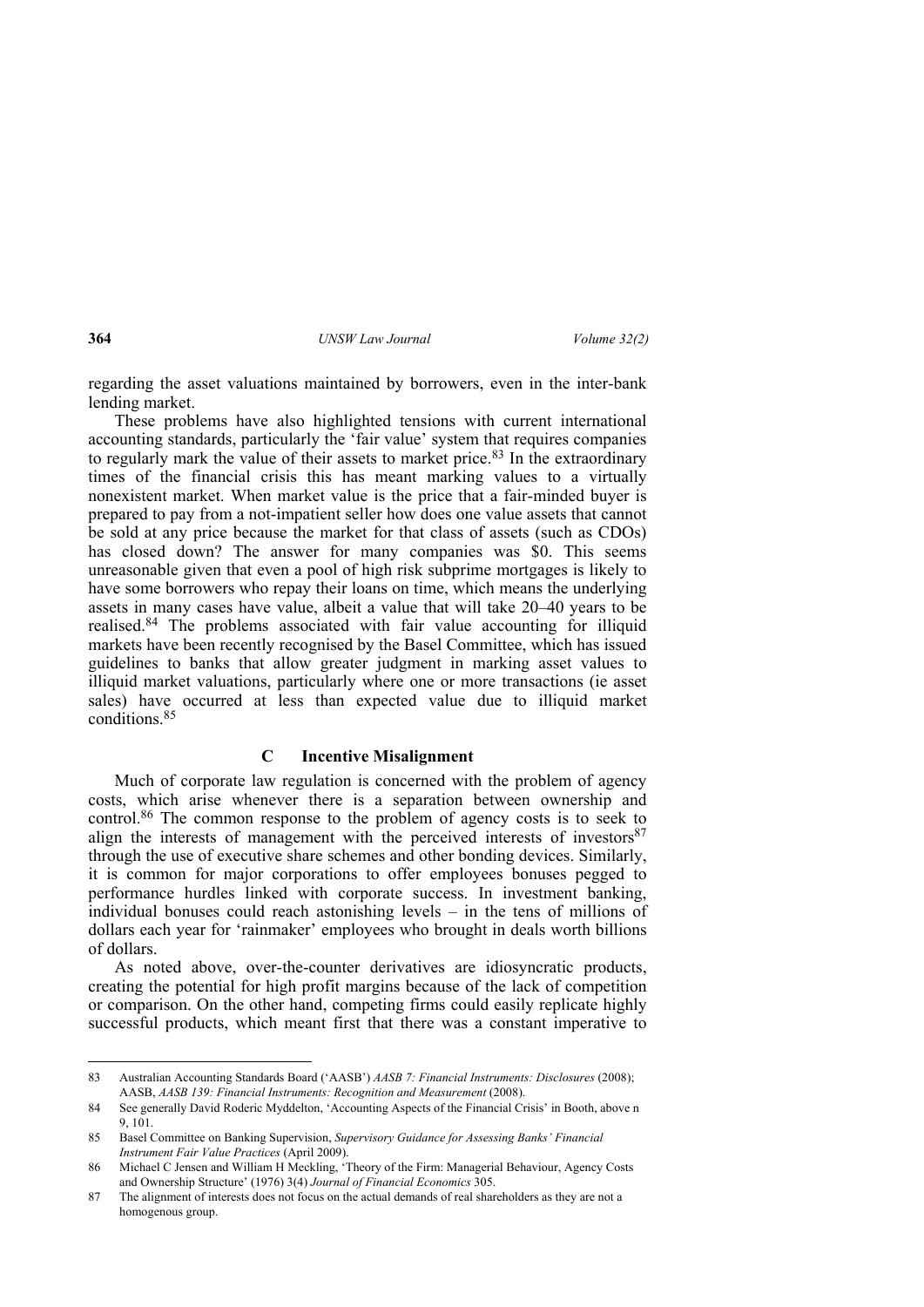innovate, and second that the profits from particular products would not remain high in the long or even medium term. This created a high-pressure environment to make fast profits by designing and selling new complex products to corporate and institutional investors. The incentives created by this environment were, in hindsight, overly weighted towards rewarding short-term behaviour that favoured large deals over sustainable future profits. This has been recognised by several major institutions changing their remuneration practices to reward longer term benefits.88

It should also be noted that salaries in investment banking are not driven solely by the hubris or greed of investment bankers but were substantially influenced by the competition for high quality employees across the finance industry, including lucrative packages offered by the funds management and hedge fund industry in recent years.89 Another way of looking at individual incentives is through the lens of conflicts of interest, which are discussed below in Part IV.

The problem of incentive misalignment contributes to the 'procyclicality' of the banking system. It is generally accepted that banks tend to operate in tandem with macroeconomic cycles by engaging in higher risk activities during boom times and thereby suffering substantial losses during recessions. Incentive misalignment through huge short-term bonus payments encouraged traders to 'bet the house' during boom times. The near collapse of the US insurance giant AIG is ample evidence of the problems that can be caused for financial stability when 'casino capitalism'<sup>90</sup> takes hold.

Some have argued that the Basel II banking capital requirements further entrench the 'procyclicality' of the banking system.<sup>91</sup> The Basel II Accord is based on risk-weighted assets, with the risk weighting given to certain assets based on ratings given by CRAs. The lower the credit rating the greater the risk weighting given to the asset.<sup>92</sup> Unfortunately, the Basel II requirements, which have been widely adopted, resulted in financial institutions across the globe seeking out similar asset classes and similar highly rated securities that would carry lower risk weighting. Therefore, falls in the market value of these highly

<sup>88</sup> See, eg, changes made to the remuneration structures adopted by Swiss bank UBS, which provide cash bonuses spread over three years depending on a range of conditions, including no government bailouts and overall enterprise profitability: Swiss Financial Market Supervisory Authority ('FINMA'), *UBS – Variable Remuneration 2008* (10 February 2009) FINMA <www.finma.ch/d/aktuell/Documents/kurzbericht-ubs-variable-verguetungen-20090210-e.pdf> at 26 May 2009.

<sup>89</sup> In May 2008, Australian hedge fund manager Greg Coffey made headlines worldwide when he turned down a A\$250 million bonus to set up his own hedge fund in London. Mr Coffey's manager was quoted as saying he 'would never have imagined that a few hundred million dollars was an insufficient amount to retain somebody': Peter Wilson, 'Star Trader Coffey Takes \$4bn with Him', *The Australian* (Sydney), 8 May 2008 Peter Wilson, 'Star Trader Coffey Takes \$4bn with Him', *The Australian* (Sydney), 8 May 2008, < http://www.theaustralian.news.com.au/story/0,25197,23663981-601,00.html> at 17 September 2009.

<sup>90</sup> Susan Strange, *Casino Capitalism* (1986).

<sup>91</sup> FSA, above n 78.

<sup>92</sup> APRA, above n 26.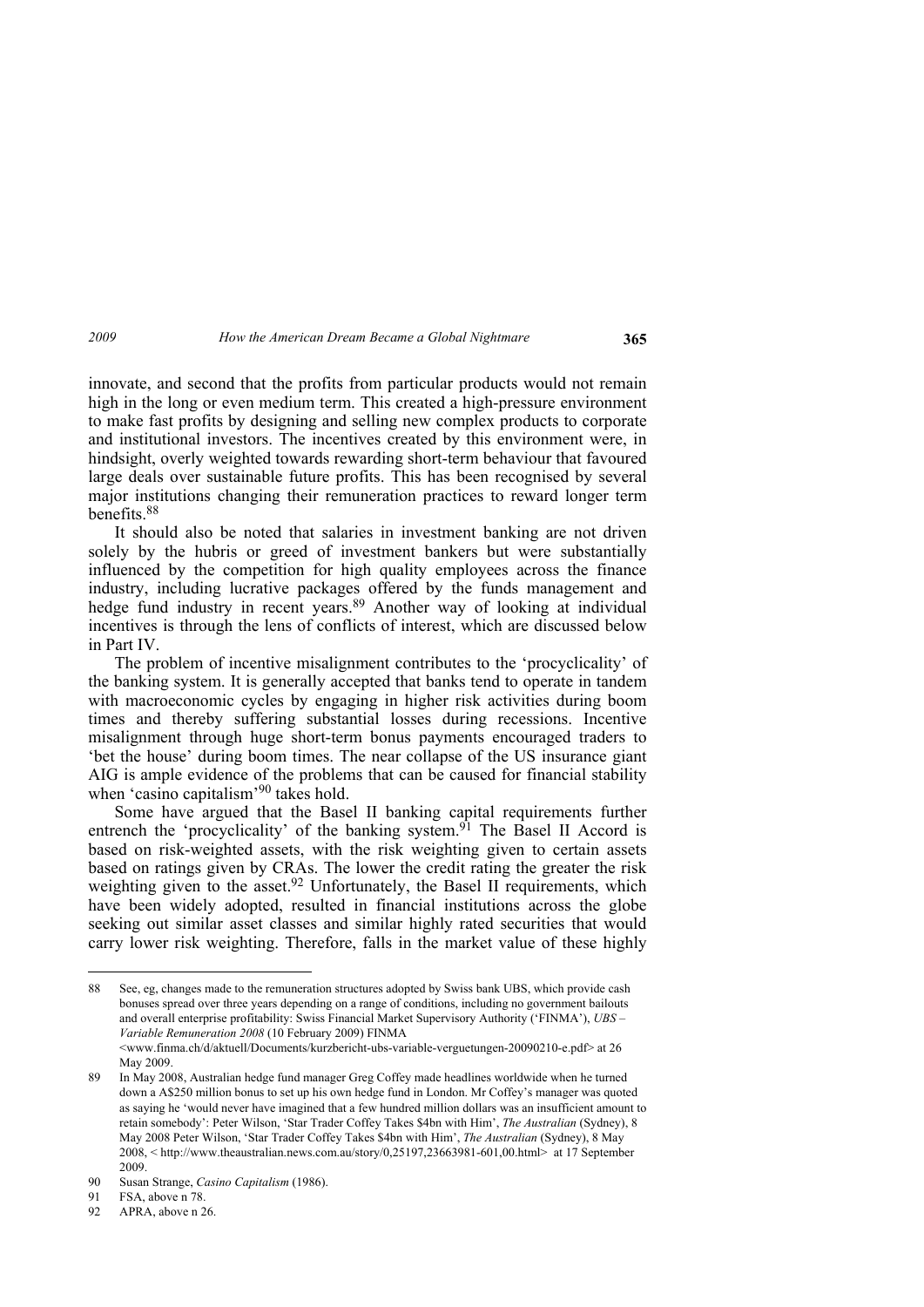rated securities has been felt throughout the financial sector. Capital adequacy rules that were designed to improve the stability of individual banks, have instead increased the level of systemic instability. There is also the problem of Basel II focusing on capital adequacy rather than adequate levels of liquidity.93 The problems of similar assets being held by most financial institutions can generate significant market-wide problems when ratings downgrades occur and large volumes of similar assets need to be sold. This can render previously highly rated assets almost illiquid because market values may substantially decline as volume forced sales occur.94

Apart from the inadequacies of the Basel II Accord, it is clear that the shortterm mentality of some finance executives and traders worked in tandem with the 'procyclical' nature of the banking system to create a bigger problem than the root cause of subprime mortgage defaults. However, short-termism could not have caused the damage it did without the ready supply of capital provided by the largely unregulated shadow banking system.

## **D New Pools of Capital**

Another major factor in the depth of the financial crisis has been the increasingly important roles in credit provision played by non-traditional lenders such as hedge funds and money-market funds as well as credit provided by the securitisation process. It is estimated that this 'shadow banking system' comprised in excess of 80 per cent of the total credit provided in the US economy prior to the financial crisis.<sup>95</sup> Much of this lending capacity was provided by leverage and securitisation (discussed above), which depended on the low official interest rates. Low interest rates were driven by a range of factors, including the increasing role played by sovereign bodies with large trade surpluses generated by rising commodities prices and an export boom. These surplus funds were often used to purchase safe US treasury bonds, which put downward pressure on bond yields.96

Low bond yields caused investors to seek out the higher yields offered by socalled 'alternative investment classes', such as hedge funds and private equity funds. The money provided to these funds came from diverse sources including wealthy investors, pension funds, other alternative investment bodies (so-called 'fund of funds') and of course through the purchase and sale of CDOs.

Once the short term money markets and securitisation markets tightened up in 2007–8, the shadow banking system shrank dramatically. This had several

<sup>93</sup> FSA, above n 78; Arner, above n 61.

<sup>94</sup> FSA, above n 78.

<sup>95 &#</sup>x27;Too Big to Swallow', *The Economist* (London), 16 May 2009 <http://www.economist.com/specialreports/displaystory.cfm?story\_id=13604641> at 14 September 2009. See also Garry Schinasi, *Safeguarding Financial Stability: Theory and Practice* (2006) 167.

<sup>96</sup> Loser, above n 54, 6; Ravi Balakrishnan, Tamim Bayoumi and Volodymyr Tulin, 'Globalization, Gluts, Innovation or Irrationality: What Explains the Easy Financing of the US Current Account Deficit?' (Working Paper No 07/160, IMF, 2007); William Devlin and Bill Brummitt, 'A Few Sovereigns More: The Rise of Sovereign Wealth Funds' (2007) Spring, *Economic Roundup*, 119.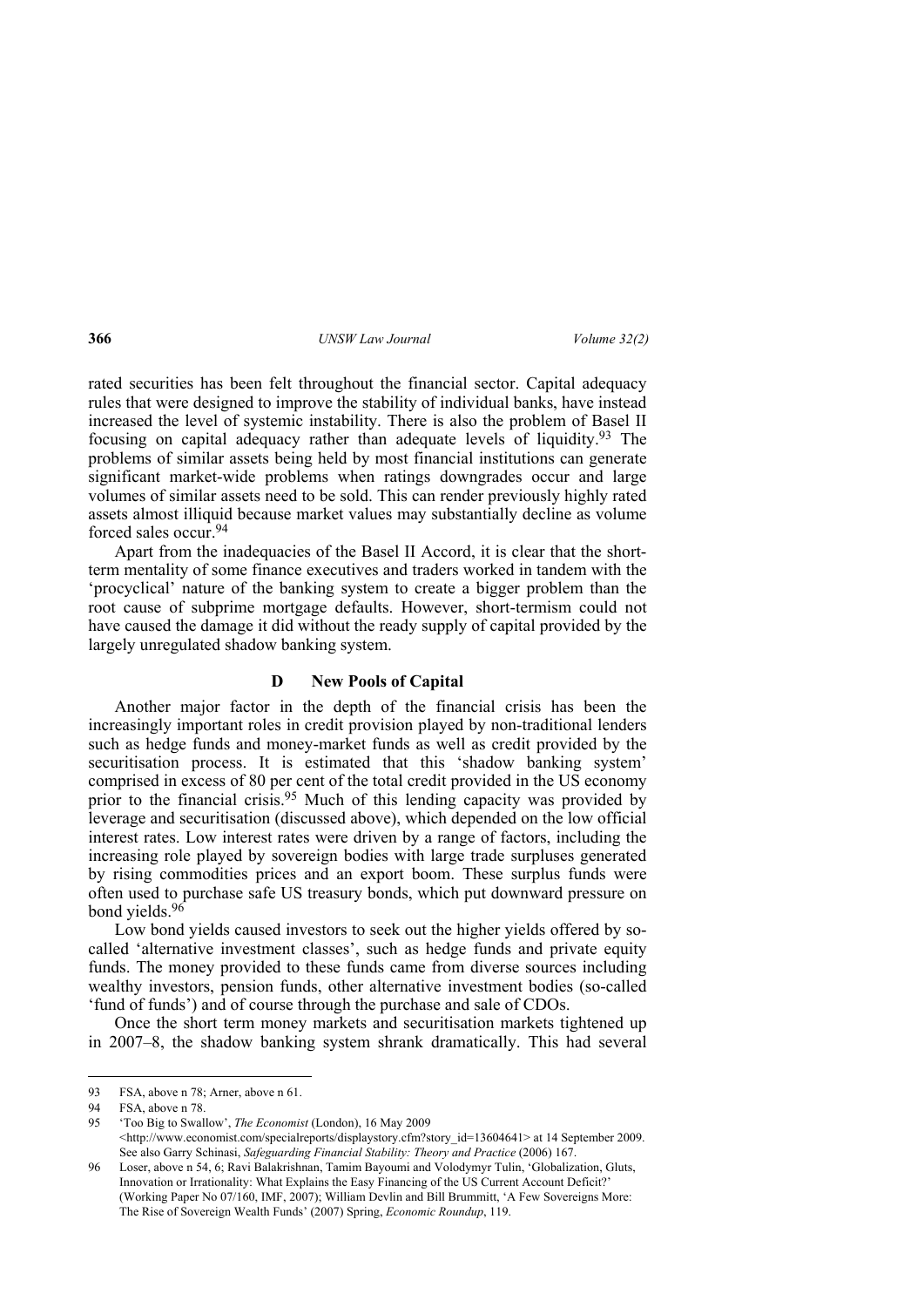important consequences. In particular, the declining profitability of these funds (particularly hedge funds) caused in some cases a dramatic rise in redemption requests from investors. Numerous funds have closed down, many more have limited or even frozen redemptions by investors.

The growing number of redemption requests has caused some funds to liquidate large portions of their asset portfolios, in many cases through forced sales at well below book value for the assets. This has had flow-on effects on the broader economy by contributing to a general decline in asset prices, particularly with respect to securities and real property. This can create a negative feedback loop where declining asset prices lower the profitability of funds and sap investor confidence, resulting in further redemptions and asset sales.

One thing is clear: low interest rates and (comparatively) easy access to credit set the foundation for the initial asset price bubble to develop and expand. Failures by central banks to reign in 'irrational exuberance'<sup>97</sup> by tightening monetary policy, and by federal governments to maintain conservative fiscal policy, allowed the asset bubble to become unsustainable.

#### **E Regulatory Gaps**

Financial regulation takes both direct and indirect forms. Direct financial regulation occurs through the role and powers of government regulators, such as the Australian Securities and Investments Commission ('ASIC'). Regulators may be responsible for specific issues – for example APRA which regulates prudential capital requirements – or have a broader brief, for example ASIC, which includes primary supervision of financial services licensing, consumer protection as well as corporate governance and corporate disclosure. Indirect regulation can occur through the use of particular non-government bodies who act as gatekeepers, such as auditors, lawyers and credit ratings agencies. The role of gatekeepers is discussed below in Part IV.

Many of the problems associated with the financial crisis have involved banks and bank lending practices.<sup>98</sup> Banks were able to lend to borrowers who could not repay the loans, to sell the risky loans through complex financial products and to invest in opaque securities because of the lack of effective and clear regulatory oversight. This was particularly so in the United States, although banking regulators in other countries such as England, Germany and Switzerland have also been heavily criticised,<sup>99</sup> and particularly with regard to investment

<sup>97</sup> Alan Greenspan, 'The Challenge of Central Banking in a Democratic Society' (Speech delivered at the Annual Dinner and Francis Boyer Lecture of The American Enterprise Institute for Public Policy Research, Washington, DC, 5 December 1996).

<sup>98</sup> Alex Brummer, 'A Failure of Regulation', *New Statesman* (London), 20 September 2007

<sup>&</sup>lt;www.newstatesman.com/business/2007/09/northern-rock-bank-crisis> at 26 May 2009; FSA, above n 78.

<sup>99</sup> FSA, above n 78; Department of Treasury, above n 62; Booth, above n 9.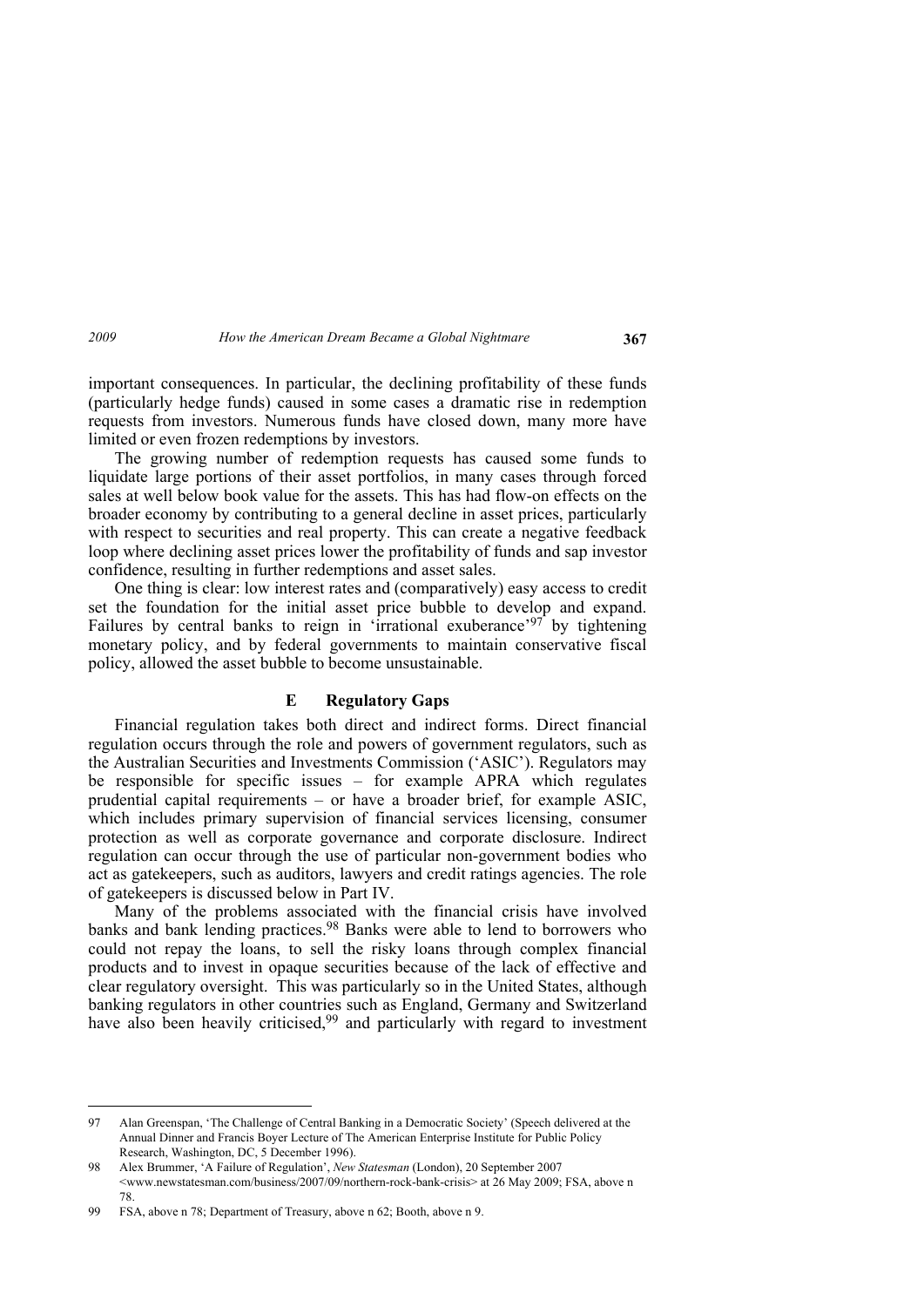banking and derivatives.<sup>100</sup> With the exception of AIG, General Motors and Chrysler in the United States, the majority of large-scale bailouts and bankruptcies caused by the crisis have involved banks.<sup>101</sup>

It is clear that bank supervision has contributed to the size, severity and duration of the credit crisis.<sup>102</sup> Aside from the role of the Basel II Accord, discussed above, two issues stand out in particular. First, the failure of banking regulators, particularly in the United States, to limit or seemingly to curtail in any way the extraordinary risks taken by banks (both investment and commercial) or to minimise the large concentration of risk being held in a small number of institutions. For example, after taking over Bear Stearns in 2008, it was estimated that JP Morgan Chase held over 25 per cent of all of the world's CDS. Given the destruction of value generated by CDS trading at AIG, it seems extraordinary that so much risk, both before and after the takeover, could be concentrated in one institution without banking regulators taking action.

Furthermore, the patchwork of regulation in the US banking system seems to have facilitated the banks' high risks. Unlike Australia, the US has a fragmented system of banking regulation, involving both state and federal banking regulators.103 Australian banks and other authorised deposit taking institutions are regulated by APRA within the framework of the *Banking Act 1959* (Cth). The Reserve Bank of Australia provides regulatory supervision of the overall payment system and regulates the cost of credit through its responsibilities for setting monetary policy. US banks, on the other hand, have a range of state regulatory bodies (such as the New York State Banking Board) as well as national bodies under the overarching jurisdiction of the Federal Reserve System that has 12 separate banks and 24 individual branches, under the overall chairmanship of Ben Bernanke and the other board of governors.104

The Federal Reserve has responsibility for the overall supply and pricing of money for federal banks, and also sets capital adequacy requirements. Of course, not all banks are federal, which means that state banking regulators also have this responsibility. Other federal bodies, such as the Federal Deposit Insurance Corporation, Office of the Comptroller of the Currency and the Office of Thrift

<sup>100</sup> See Lawrence A Cunningham and David T Zaring, 'The Three or Four Approaches to Financial Regulation: A Cautionary Analysis Against Exuberance in Crisis Response' (2009) forthcoming *George Washington Law Review*.

<sup>101</sup> For a list of institutions receiving financial assistance from the US Troubled Asset Relief Program ('TARP') see <http://www.financialstability.gov/impact/contracts\_list.htm> at 20 June 2009; *The New York Times* also maintains an up to date list of relief recipients according to industry type with almost all of the recipients in the banking industry: Matthew Ericson, Elaine He and Amy Schoenfeld 'Tracking the \$700 Billion Bail Out' (2009) *New York Times*, <http://projects.nytimes.com/creditcrisis/recipients/table> at 2 August 2009.

<sup>102</sup> See generally FSA, above n 78; Booth, above n 9.

<sup>103</sup> Mark Jickling and Edward V Murphy, *R40249 Who Regulates Whom? An Overview of US Financial Supervision* (24 February 2009); Heidi Mandanis Schooner and Michael Taylor, 'Convergence and Competition: The Case of Bank Regulation in Britain and the United States' (1999) 20(4) *Michigan Journal of International Law* 595; Andreas Busch, *Banking Regulation and Globalization* (2009) ch 3.

<sup>104</sup> See generally Board of Governors of the Federal Reserve System, <www.federalreserve.gov> at 3 August 2009.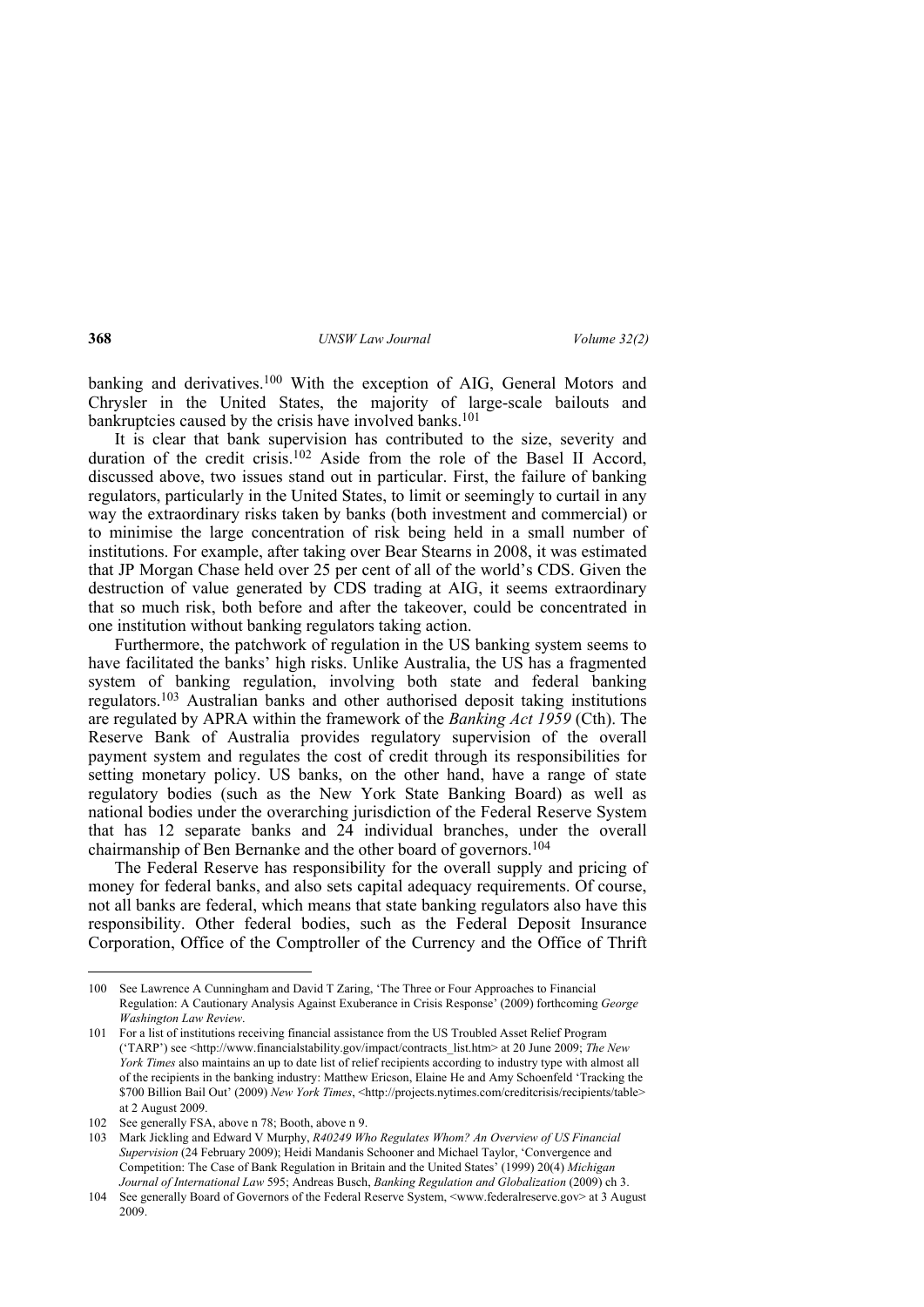Supervision, also have a role in setting capital adequacy requirements for banks and other deposit taking and lending institutions. The complex web of federal and state regulators, each with their own requirements and supervisory powers, generates considerable regulatory gaps that appear to have been exploited with banks in the US taking huge risks on structured finance instruments. These problems were exacerbated by the systemic risk posed by the increasingly important shadow banking sector.105 The banking regulatory gaps that existed in the US allowed non-bank firms to take an important role in providing liquidity to the market. The failure to adequately regulate hedge funds and private equity funds by focussing on institutional characteristics rather than functional characteristics has allowed high concentrations of systemic and contagion risk to develop, with AIG being a clear example of this.<sup>106</sup>

This has been recognised by the recent US Treasury Reform Proposal to provide the Federal Reserve with further powers and responsibility to oversee systemic risk'.<sup>107</sup> The regulatory gaps in the US banking system also allowed non-bank lenders such as hedge funds to take an increasingly important role in providing liquidity by purchasing derivatives and other structured finance products. The significance of hedge funds and other participants in the so-called 'shadow banking system' and the systemic risks they pose, has been recognised by the recent US Treasury reform proposals to increase oversight of systemic risks.108

Another regulatory gap has been the perceived inconsistency of approach applied by regulators, central banks and government treasury departments in responding to the crisis. The best example is the differing treatment of Bear Stearns on the one hand, which the US government engineered a takeover as a bailout, and Lehman Brothers on the other, which the US government refused to rescue and that eventually entered bankruptcy.<sup>109</sup>

## **F Globalisation of Capital Flows**

The globalisation of capital has been an integral part of the scale of the financial crisis.110 The globalisation or internationalisation of finance has both benefits and disadvantages for individual countries and their citizens. It can provide for access to global markets, thus reducing financing costs and allowing for business cycles to be smoothed, but it can also allow for the rapid

<sup>105</sup> Emilios Avgouleas, 'The Global Financial Crisis, Behavioural Finance and Financial Regulation: In Search of a New Orthodoxy' (2009) 9 *Journal of Corporate Law Studies* 23.

<sup>106</sup> Aaron Unterman, 'Innovative Destruction – Structured Finance and Credit Market Reform in the Bubble Era' (2009) 5 *Hastings Business Law Journal* 53.

<sup>107</sup> Department of Treasury, above n 62.

<sup>108</sup> These will include increasing the responsibility and powers of the Federal Reserve, the creation of a new Financial Services Oversight Council and increasing capital adequacy requirements for financial firms: ibid.

<sup>109</sup> Arner, above n 61, 113–5.

<sup>110</sup> See Garry Schinasi, *Safeguarding Financial Stability – Theory and Practice* (2006) 155–65 for an overview of the globalisation of finance process.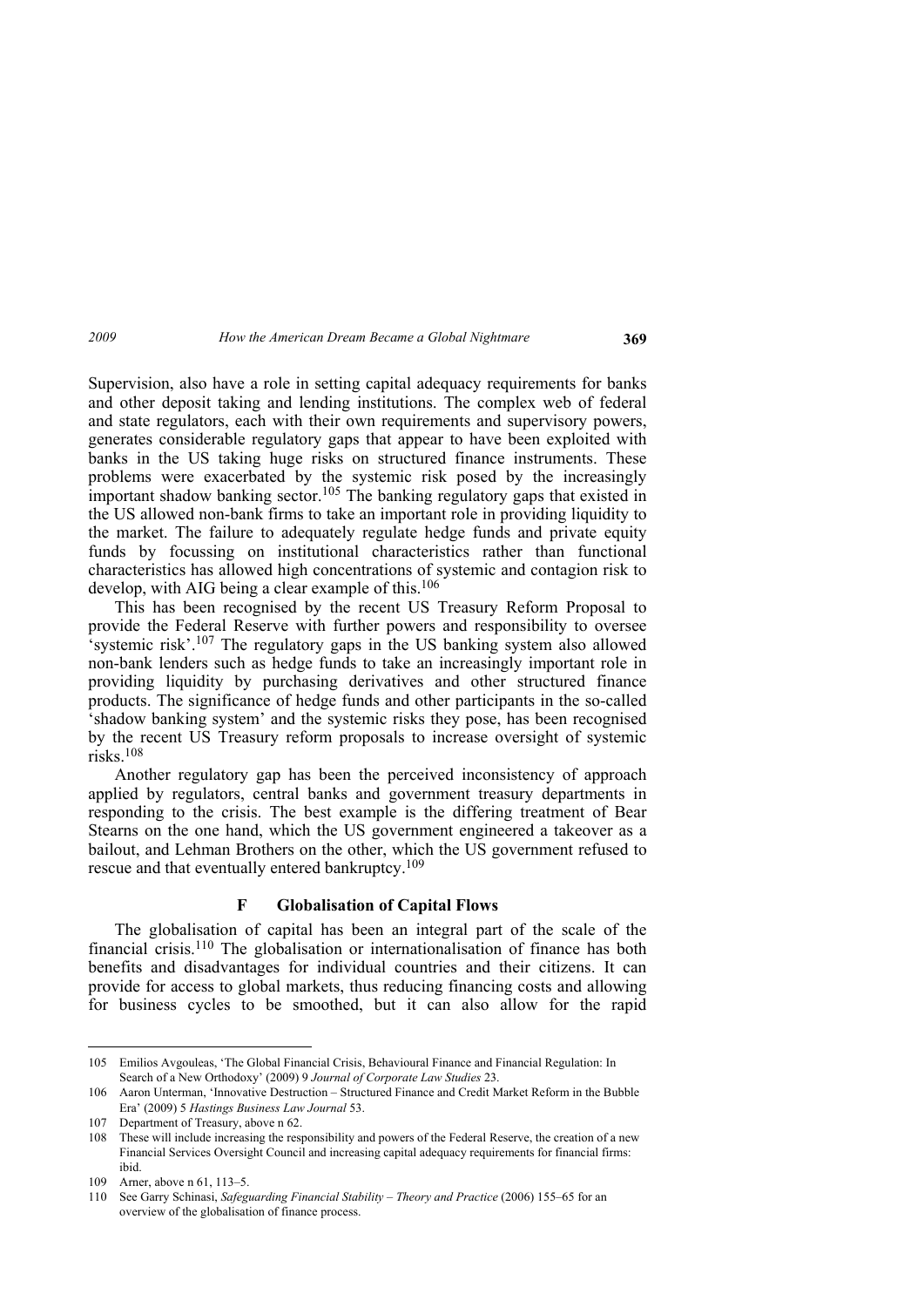transmission of economic shocks between economies.111 Investors are able to purchase a wide variety of securities offered on various international markets, which has allowed the impact of the subprime crisis to spread around the world. It also allows for regulatory competition as financial institutions or investors move their operations and investments to jurisdictions they find favourable – whether that be because of the presence of the rule of law, the existence of transparency and good corporate governance or because regulation and its associated costs are minimised. Regulatory competition that results in jurisdictions with inadequate regulation can then create risks for other jurisdictions due to the interconnection of economies and markets.<sup>112</sup> On the other hand, there is the incentive for jurisdictions having low levels of investor protection to increase their levels of regulation in order to encourage increasing capital inflows.

The globalisation of capital flows also poses considerable regulatory challenges. The financial institutions at the centre of the financial crisis, such as AIG, UBS and Lehman Brothers all operate(d) across borders with each foreign subsidiary subject to different regulatory supervision. AIG, for example, undertook most of its controversial CDS transactions via its London office, but it was regulated as an insurance company in the US. The move to harmonise international financial laws has been discussed in various forums, including the G20. However, aside from supervisory cooperation through bodies such as International Organization of Securities Commissions ('IOSCO') and model law initiatives through United Nations Commission on International Trade Law ('UNCITRAL'), it is difficult to achieve international consistency. The competitiveness of capital markets depends in part on the attractiveness of the legal regime for capital market regulation and investor protection. Proposed regulatory changes to US, UK or other capital markets are outside of the scope of this article.

The factors discussed above did not individually cause the global financial crisis that has seen asset values and stock markets plummet, millions of jobs lost and large numbers of corporations collapse, even those once thought too big to fail. However, each of these factors played a part in turning rising US mortgage defaults into the worst financial crisis since the Great Depression. Having discussed the key events that have unfolded during the crisis so far and elucidated the underlying themes that generated, spread and prolonged the financial crisis, it is now important to understand what role the law has in the debate about the GFC's causes and consequences.

<sup>111</sup> Hal Scott, *International Finance: Law and Regulation* (2008) 14–5. Globalisation's benefits are also not evenly spread across nations: see Ross Buckley, *International Financial System – Policy and Regulation* (2008) ch 2.

<sup>112 &#</sup>x27;[The US] had a number of firms that took wild and unjustified risks, we had regulators that were asleep at the switch, and it has taken an enormous toll on the US economy and has spread to the world economy.': Barack Obama, 'News Conference by President Obama' (Speech delivered at the ExCel Center, London, 2 April 2009).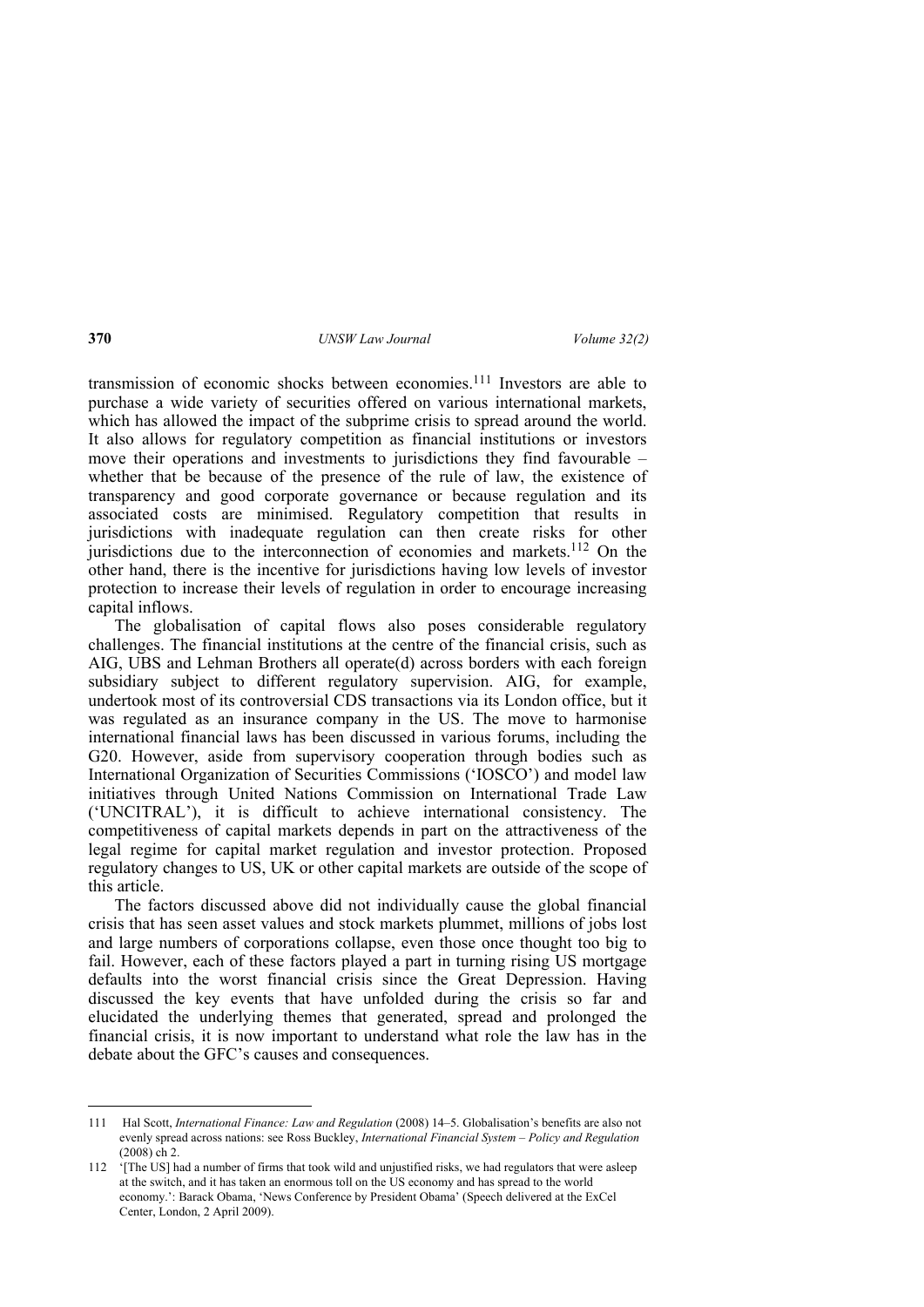# **IV LEGAL ASPECTS OF THE CRISIS FOR AUSTRALIA**

Governments, regulators, advisers and researchers have debated the roles of the market, the political economy and the legal system in relation to what factors contribute to financial development and economic growth. The debate has included analysis of lack of regulation and over-regulation, legal rules compared to actual enforcement, and of public verses private enforcement.<sup>113</sup> Findings have included that countries with poorer investor protection, measured by both the character of legal rules and the quality of legal enforcement, have smaller and narrower capital markets.<sup>114</sup> However, law, markets and politics are continually evolving and impacting upon each other. Laws create incentives for particular types of behaviour; markets develop new financial products or services that are not subject to regulation and political views about how best to regulate can affect what laws are created and applied. The financial industry has argued that overregulation can lead to costs and a lack of international competitiveness.115 Indeed much of the past 25 years has been aimed at securing deregulation because of the efficiency of markets and meant that regulation could distort the market's ability to allocate resources.<sup>116</sup>

The GFC has seen a shift in the role envisaged for law as there has been a lack of regulatory oversight and a miscalculation of the costs of too little regulation. The prime examples are investment banks and derivatives,<sup>117</sup> but banking and investor protection generally have also been criticised.<sup>118</sup>

The GFC therefore calls for a fundamental rethinking about the appropriate levels and methods of regulation. Indeed, the last catalyst for large scale government regulation in the area of markets and securities was the Great Depression, suggesting that a similar opportunity exists now.119 Even one of the doyens of the Chicago School of Economics, Richard Posner, has stated: 'The

<sup>113</sup> See, eg, Rafael La Porta et al, 'Legal Determinants of External Finance', (1997) 52(3) *Journal of Finance* 1131, 1149; John C Coffee Jr, 'The Rise of Dispersed Ownership: The Roles of Law and the State in the Separation of Ownership and Control' (2001–2) 111 *Yale Law Journal* 1, 8–9; Bernard Black, 'The Legal and Institutional Preconditions for Strong Securities Markets' (2000–1) 48 *University of California at Los Angeles Law Review* 781, 782–3; Rafael La Porta, Florencio Lopez-de-Silanes and Andrei Shleifer, 'What Works in Securities Laws?', (2006) 61 *Journal of Finance* 1, 14, 20; John C Coffee Jr, 'Law and the Market: The Impact of Enforcement' (2007) 156(2) *University of Pennsylvania Law Review* 229.

<sup>114</sup> La Porta et al, 'Legal Determinants', above n 113, 1149; Rafael La Porta et al, 'Law and Finance', (1998) 106(6) *Journal of Political Economy* 1113; World Bank, *World Development Report 2002 – Building Institutions for Markets* (September 2001).

<sup>115</sup> John C Coffee Jr, 'Financial Crises 101: What can we learn from Scandals and Meltdowns – From Enron to Subprime?' in R P Austin, *The Credit Crunch and the Law* (2008) 37; see also Robert C Ellickson, 'Taming Leviathan: Will the Centralizing Tide of the Twentieth Century Continue Into the Twenty-First?' (2000) 74 *Southern California Law Review* 101.

<sup>116</sup> Peter Cartwright, *Banks, Consumers and Regulation* (2004) 14–8.

<sup>117</sup> Cunningham and Zaring, above n 100.

<sup>118</sup> Brummer, above n 98.

<sup>119</sup> See, eg, *Securities Act*, 15 USC §§ 77a–77aa (1933); *Securities Exchange Act*, 15 USC §§ 78a–78lll (1934); Lawrence Friedman, *A History of American Law* (2nd ed, 1985) 658.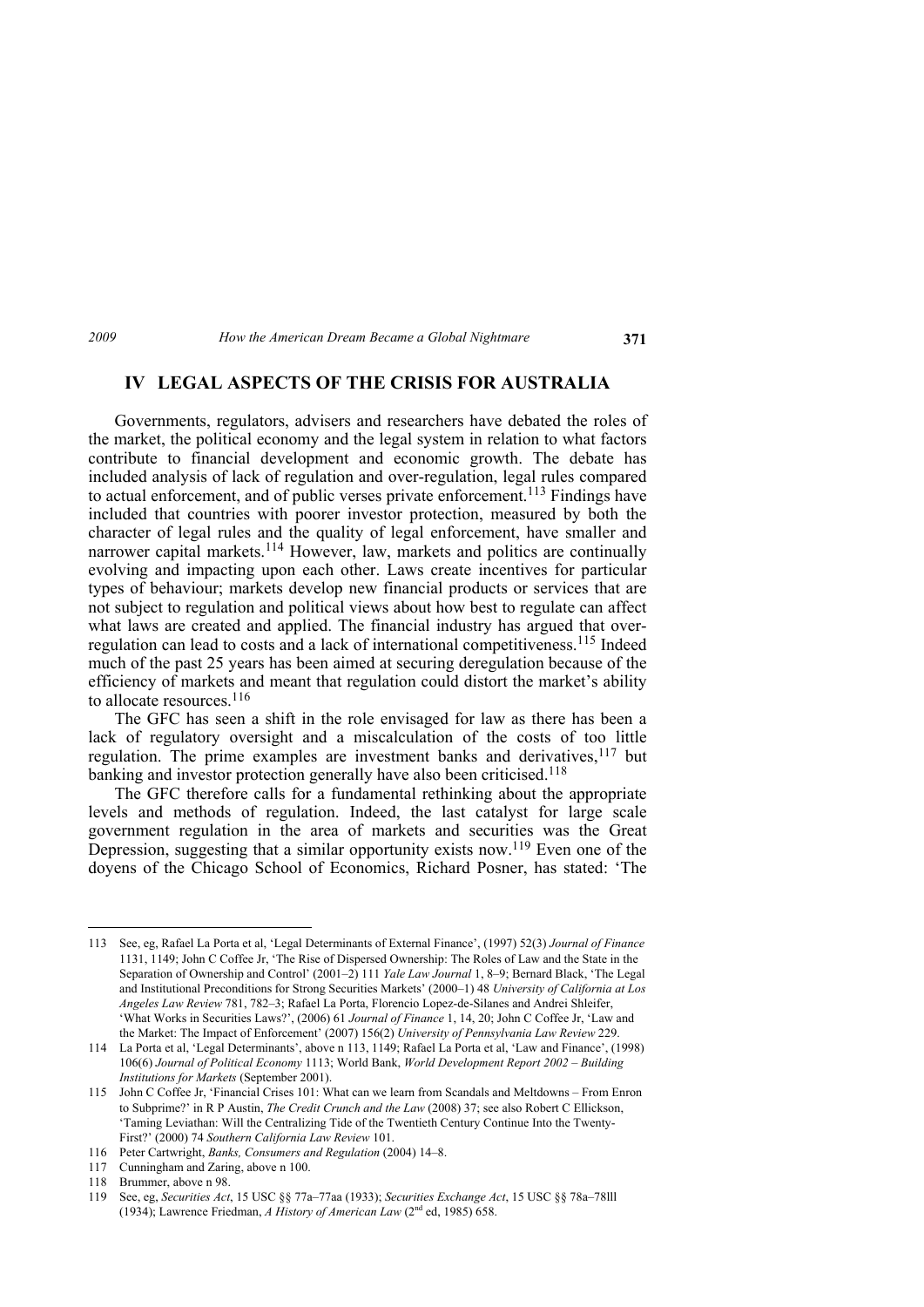movement to deregulate the financial industry went too far by exaggerating the resilience – the self-healing powers – of laissez faire capitalism.'120

Part IV of the article seeks to focus on key legal issues that the GFC has raised and to suggest reforms for better protecting the financial system and its investors.

### **A Disclosure and Information Asymmetry**

The investment problems relating to information asymmetries, particularly with regard to complex derivative instruments, are discussed above. The legal dimension that is concerned with this issue is the adequacy of disclosure requirements in regulating these instruments. In Australian securities law, derivatives are generally classified as financial products for the purposes of the *Corporations Act 2001* (Cth) Chapter 7.121 However, the primary disclosure obligations of this classification do not necessarily resolve the problem of information asymmetries. This is because the products discussed above are often traded only between institutional investors and professional brokers and dealers, which means that the obligation to provide a product disclosure statement and statement of advice under Chapter 7 of the Act does not apply.122 In this situation it is more likely that general provisions prohibiting misleading or deceptive conduct in relation to financial services or to a financial product will apply.123

While it seems clear that the disclosure obligations imposed on issuers and distributors of derivative instruments did not provide sufficient information to properly judge the risks associated with investing in these instruments, the problems of information asymmetry relate more to the complexity of the underlying instruments rather than defects in disclosed information. All investors, including large sophisticated institutions, should press the issuers of complex financial products to provide more comprehensible disclosure rather than wholly delegate this responsibility to gatekeepers such as CRAs (considered below). It could also be argued that government regulators could have done more to monitor information provided by product issuers, but with OTC markets it is exceedingly difficult to see how regulators such as ASIC or APRA could monitor the trading of private agreements. Regulatory gaps are bound to appear, particularly when those who are regulated have a vested interest in minimising transaction costs associated with regulatory burdens.

<sup>120</sup> Richard Posner, *A Failure of Capitalism: The Crisis of '08 and the Descent into Depression* (2009) xii.

<sup>121</sup> It should be noted that the extensive regulatory gaps that exist for derivatives in the United States with no single regulator (neither the Commodity and Futures Trading Commission nor the Securities and Exchange Commission) having comprehensive responsibility has been addressed by US Treasury Department recommendations to harmonise the relationship between these two regulators to ensure comprehensive regulation of OTC derivatives: Department of Treasury, above n 62, ch II.

<sup>122</sup> There are some limited exceptions however, such as contracts for difference, which are a type of equity based derivative marketed heavily to retail investors and therefore require disclosure. See generally: Sally Palmer, 'Contracts for Difference, Spread Bets and Over the Counter Derivatives: Through a Lawyer's Looking Glass' (2007) 25(4) *Company and Securities Law Journal* 246.

<sup>123</sup> *Corporations Act 2001* (Cth) s 1041H.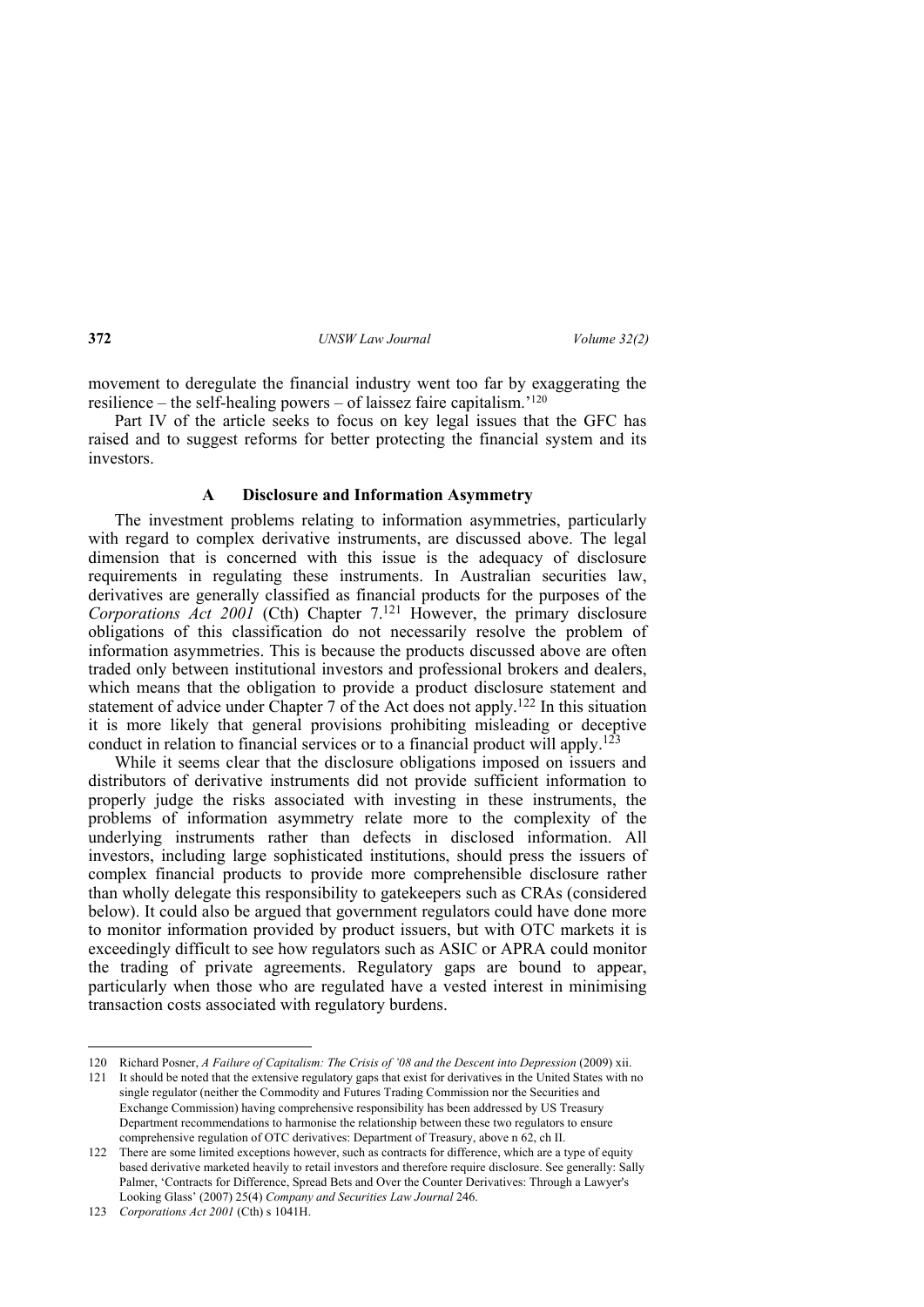Thus the legal response to information asymmetries is not to simply mandate further disclosure, or to extend standard form disclosure documents to complex derivatives. Rather the legal responsibility rests on more effective enforcement of existing rules, minimising regulatory gaps, addressing pervasive conflicts of interest and promoting a more responsible approach by individual investors to understand the products they are investing in. One measure that has been suggested by a joint report from APRA, ASIC and the RBA is to increase industry standard form contracts for different types of commonly traded derivatives.124 The United States has also recently proposed that participants in derivatives trading should be required to maintain more extensive books and records and will be required to maintain stronger capital adequacy thresholds.125

# **B Gatekeepers**

A gatekeeper is an outside or independent professional that is placed in a position whereby it can monitor or prevent wrongdoing.126 In the corporate context gatekeepers are seen as performing two related roles. First is the certification role. This definition views gatekeepers as reputational intermediaries who provide verification and certification services to investors.<sup>127</sup> The gatekeeper fulfils its role because its reputational capital is at stake. The gatekeeper relies on repeat work that will only be forthcoming if its reputation remains intact and is seen as a reflection of quality and veracity. The second definition sees gatekeepers as restricting access to the market by securities issuers who do not conform to legal (and market) standards by withholding cooperation or consent.128

Gatekeepers are desirable first because they overcome an investor's inability to individually be able to afford the cost of monitoring an investment, second because they reduce agency costs and third because they can act as a form of investor protection.<sup>129</sup> Corporations also benefit from gatekeepers because in reducing the risk to investors they also reduce the issuers' cost of capital.130 In the context of the GFC gatekeepers became very important because disclosure alone was insufficient to deal with the complexity of financial instruments. When the gatekeeping function failed, investors who did not understand the underlying investment themselves were left unprotected.

<sup>124</sup> APRA et al, above n 68; similar measures have been proposed in the US: Department of Treasury, above n 62, ch II.

<sup>125</sup> Department of Treasury, above n 62.

<sup>126</sup> John C Coffee Jr, *Gatekeepers: The Professions and Corporate Governance* (2006) 1–2.

<sup>127</sup> Stephen Choi, 'Market Lessons for Gatekeepers' (1998) 92 *Northwestern University Law Review*, 916, 918 $\cdot$  ibid 2.

<sup>128</sup> Reinier H Kraakman, 'Gatekeepers: The Anatomy of a Third-Party Enforcement Strategy' (1986) 2 *Journal of Law Economic and Organization* 53.

<sup>129</sup> Stephen J Choi and Jill E Fisch, 'How to Fix Wall Street: A Voucher Financing Proposal for Securities Intermediaries' (2003–4) 113 *Yale Law Journal* 269, 271–2.

<sup>130</sup> See, eg, Jensen and Meckling, above n 86, 305–7.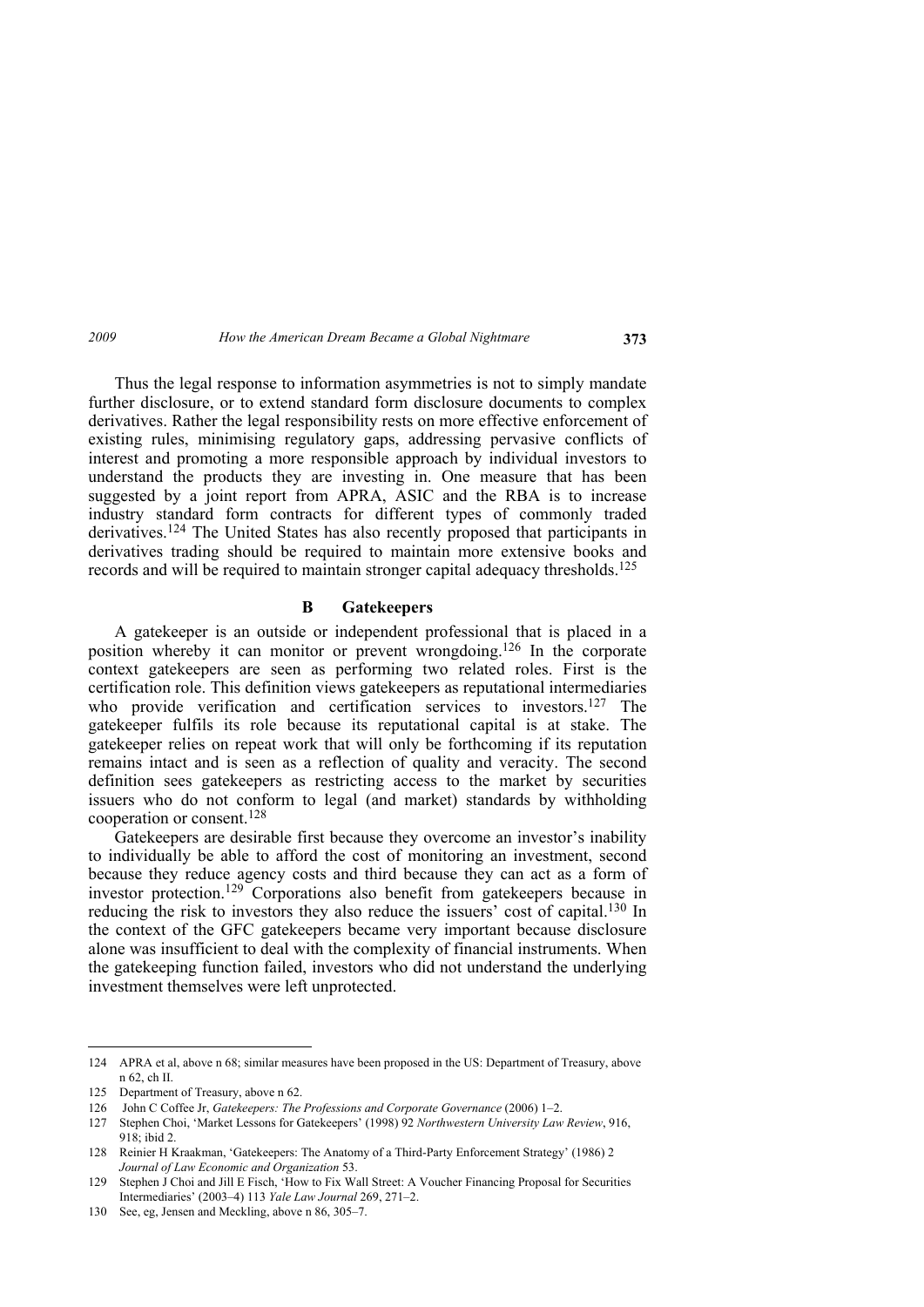### **1** *Auditors*

The auditor is the classic example of a gatekeeper as it provides an audit report in relation to financial accounts that verifies their compliance with the law.131 A qualified audit report will alert shareholders to noncompliance and attract the attention of regulators.132 In Australia, an auditor is required to form an opinion and report to members concerning whether the financial report is in accordance with the *Corporations Act 2001* (Cth), including compliance with accounting standards and presenting a 'true and fair view'.133 Auditors also have an ongoing duty to disclose to ASIC any contraventions of the Act.134

The gatekeeper's integrity was reinforced through the *Corporate Law Economic Reform Act (Audit Reform and Corporate Disclosure) Act 2004* (Cth) ('CLERP 9') that was enacted in the wake of the Enron and HIH collapses to bolster independence. Division 3 of Part 2M.4 of the *Corporations Act 2001* (Cth) sets out general requirements for auditor independence and specific relationships that will compromise auditor independence. The Act creates offences to promote the avoidance of a 'conflict of interest situation' between an auditor and the 'audited body'. A conflict of interest situation is defined as existing when circumstances mean that:

- the auditor is not capable of exercising objective and impartial judgment in relation to the conduct of the audit of the audited body; or
- a reasonable person, with full knowledge of all relevant facts and circumstances, would conclude that the auditor is not capable of exercising objective and impartial judgment in relation to the conduct of the audit of the audited body.

The specific independence requirements create offences aimed at prohibiting certain relationships between the auditor and audited body that are set out in section 324CH(1). Those relationships may be described as nine employment and ten financial relationships that compromise an auditor's independence.135

Despite the above requirements audit failure has been implicated in the GFC. The allegations have focused on incorrect classification of debt, valuation of financial instruments such as CDOs and MBS and valuation of loans. Indeed the auditor has been referred to as a potential defendant in relation to most corporate

<sup>131</sup> Coffee, above n 126, 2; Black, above n 113, 784.

<sup>132</sup> Elizabeth Carson, Andrew Ferguson and Roger Simnett, 'Australian Audit Reports' (2006) 16(3) *Australian Accounting Review* 89, 92, 95.

<sup>133</sup> *Corporations Act 2001* (Cth) ss 307–8; see also *Corporations Act 2001* (Cth) ss 296–7, 304–5.

<sup>134</sup> *Corporations Act 2001* (Cth) ss 311, 601HG; Michael Legg, 'An Auditor's Obligations to Report to ASIC – Between the Hammer and the Anvil' (2005) 23 *Company and Securities Law Journal* 264.

<sup>135</sup> Michael Legg, 'Auditor Independence and Criminal Liability Under CLERP' 9 (2006) 34 *Australian Business Law Review* 156; see also *Corporations Act 2001* (Cth) Div 5 of Pt 2M.4, which provides for auditor rotation; see also *Corporations Act 2001* (Cth) s 307C, which requires an auditor to provide a declaration of independence to the audited body.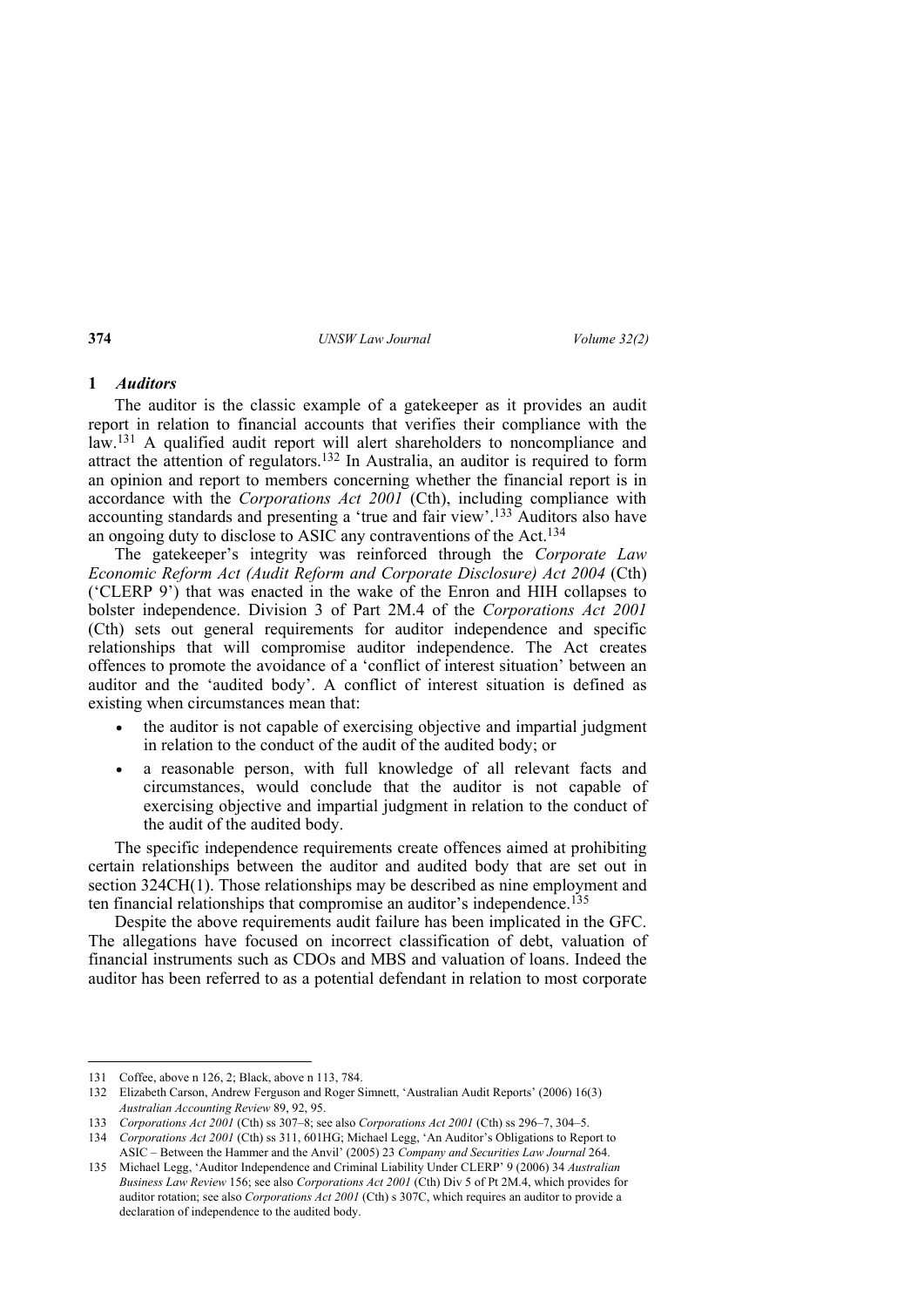collapses or major share price declines such as Centro and ABC Learning.136 The continuation of audit litigation raises two issues for consideration: whether further reforms are needed to enhance the gatekeeper role, and the ramifications of the litigation for society.

A lack of independence in the above statutory terms has not yet been raised as a source of GFC-related litigation. However, independence in the broader sense of the auditor not viewing themselves as performing a public duty but rather seeing themselves as corporate advisers who can assist management so as to continue to earn audit fees may need further examination.<sup>137</sup> Further liability of auditors is an oft-raised suggestion that is a double-edged sword, as discussed below.

It remains to be seen whether the above allegations translate into findings of negligence or a search for a deep pocket. Legislation has been enacted to deter litigation aimed at deep pockets through the introduction of caps on liability and proportionate liability.138 The legislative reforms still allow for the continuation of litigation against auditors and so reflect a balance between:

- (a) reducing the extent of liability so as to ensure audit firm continuity that is essential to the functioning of corporate reporting and the capital markets; and
- (b) preserving the ability of private litigation to deliver compensation, provide deterrence and encourage audit quality as part of promoting investor confidence in corporate reporting and the capital markets.

The problem with this domestic balance is that auditing is part of the global financial system so that the effectiveness of the balance may depend on how other countries deal with auditor liability.139 The GFC has highlighted this global connection with substantial lawsuits pending against auditors. In the United

<sup>136</sup> Patrick Durkin and James Eyers, 'Regulator to Crack Down on Auditors', *The Australian Financial Review* (Melbourne) 2 June 2009 1, 6–7; Adam Schwab, 'Billion-dollar Errors: Lawyers Shape Up to Big Audit Firms', *Sydney Morning Herald* (Sydney) 9 June 2009, 17–8.

<sup>137</sup> Rebecca Roiphe, 'The Most Dangerous Profession' (2006) 39 *Connecticut Law Review* 603, 660–1; *contra* Coffee Jr, above n 126, 342 arguing that the auditor reporting to an audit committee comprised of independent directors may be the best available option.

<sup>138</sup> *Professional Standards Act 1994* (NSW); *Professional Standards Act 1997* (WA); *Professional Standards Act 2003* (Vic); *Professional Standards Act 2004* (Qld); *Professional Standards Act 2004*  (SA); *Professional Standards Act 2005* (Tas); *Professional Standards Act 2004* (NT); State or territorial laws limiting professional liability is extended to s 52 of the *Trade Practices Act 1974* (Cth) by ss 87AB, 1041H of the *Corporations Act 2001* (Cth) by ss 1044B, 12DA of the *Australian Securities and Investments Commission Act 2001* (Cth) s 12GNA; *Civil Law (Wrongs) Act 2002* (ACT), ch 7A; *Civil Liability Act 2002* (NSW), pt 4; *Proportionate Liability Act 2005* (NT), pt 2; *Civil Liability Act 2003* (Qld), ch 2 pt 2; *Law Reform (Contributory Negligence and Apportionment of Liability) Act 2001* (SA), pt 3; *Civil Liability Act 2002* (Tas), pt 9A; *Wrongs Act 1958* (Vic), pt IVAA; *Civil Liability Act 2002* (WA), pt 1F; *Trade Practices Act 1974* (Cth), pt VIA; *Australian Securities and Investments Commission Act 2001* (Cth), pt 2 div 2 Subdiv GA; *Corporations Act 2001* (Cth), pt 7.10 div 2A; there is no proportionate liability in areas such as continuous disclosure, prospectuses and takeovers: see Michael Legg, 'Advisers Can Still End Up Out-of-pocket', *The Australian Financial Review* (Melbourne) 31 July 2006, 63.

<sup>139</sup> Michael Legg, 'The Global Financial Crisis and Auditor Litigation' (2009) 61 *Keeping Good Companies* 55, 58.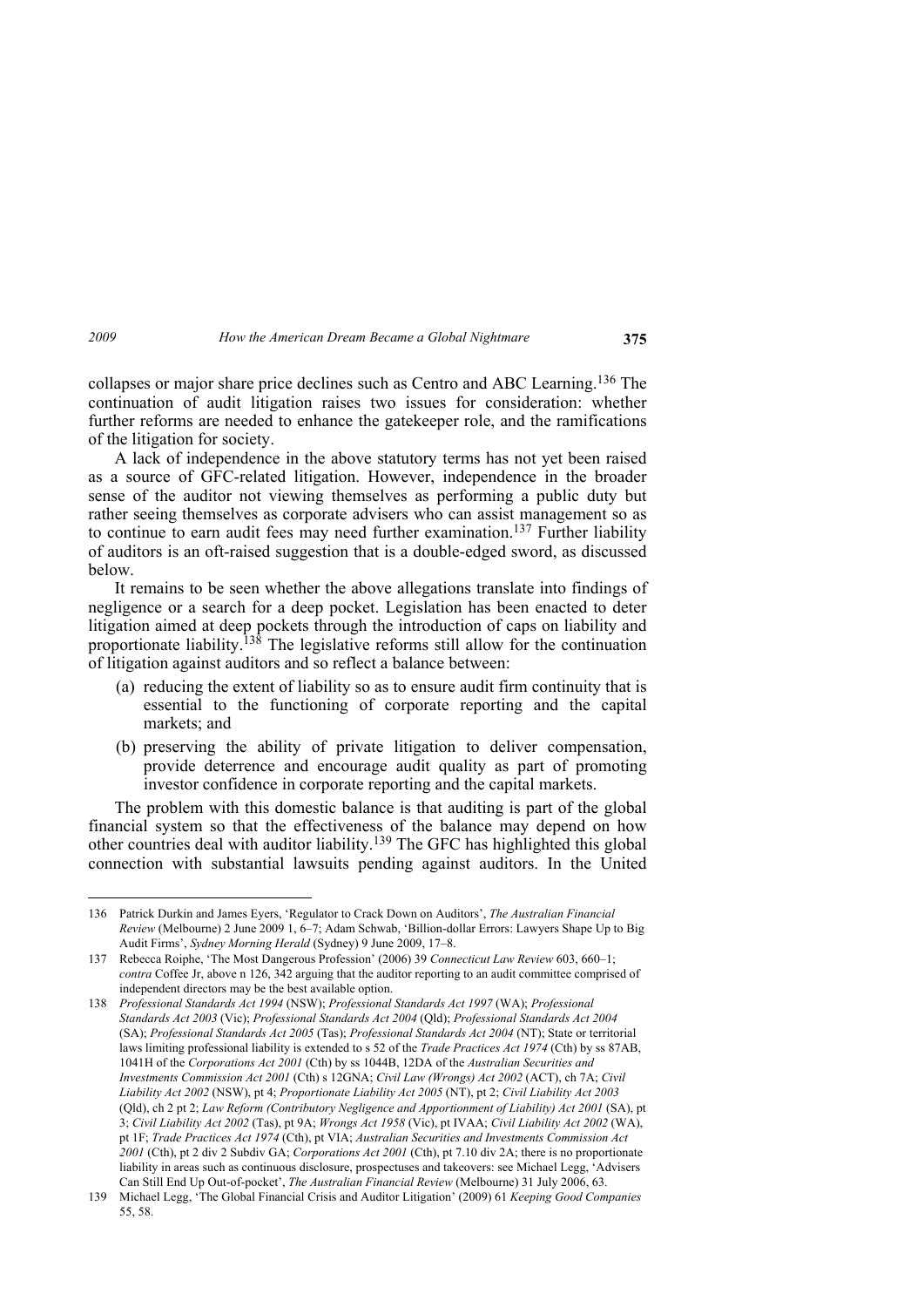States, the six largest auditing firms disclosed that prior to the GFC they were defendants in 90 actions with damage claims against the auditors in each case in excess of US\$100 million.<sup>140</sup> To these suits may be added claims against auditors in relation to the buy-out of Bear Stearns, the demise of AIG and failure of Lehman Brothers, Washington Mutual, and subprime lenders Countrywide and New Century.141

The damages award that could flow from these cases could be of such a size as to exceed the total capital of an auditing firm. If a US law suit causes an audit firm to fail then Australia's capital markets, corporations and investors may be impacted regardless of Australia's liability regime. Auditor regulation is yet another area where a global response is required.

### **2** *Credit Rating Agency ('CRA')*

The CRA is also able to be viewed as a gatekeeper as the rating placed on a debt issue, MBS or CDO certifies the risk associated with that financial product to investors and without a rating the product could not be sold in the marketplace or only for a much reduced amount. In particular, securitisation would not have been as popular and could not have spread as easily throughout the global financial system without the imprimatur of CRAs. The world of structured finance involves complex products whose risks and cash flows are not easily ascertained because of the number of intermediaries involved and the detailed web of contractual rights and subordinated rights. Indeed, the more complex the product, the greater the reliance by both issuers and investors on the rating given because of the increased information asymmetries generated by opaque complex structures.

It seems clear in hindsight that the rating agencies were unable to perform their gatekeeper role because they could not provide ratings that accurately predicted the risk of default. This may be explained by reference to several factors.<sup>142</sup> First, the number of applications for ratings has increased exponentially in the last 20 years but the ratings agencies did not devote sufficient resources to assessing the quality of those applications.<sup>143</sup> Second, ratings agencies are paid by the product issuers and other companies that seek ratings. This became problematic because a small number of investment banks produced the majority of structured finance issues so that the CRA became

<sup>140</sup> Forty-one of the 90 cases seek damages in excess of US\$500 million, 27 cases seek damages in excess of US\$1 billion, and 7 cases seek damages over US\$10 billion: Department of the Treasury, *Advisory Committee on the Auditing Profession: Final Report* (6 October 2008) VII: 24–6.

<sup>141</sup> Matt Kelly, 'More Who-Gets-Screwed Bailout News', *Compliance Week* (Washington) 2 October 2008 <http://www.complianceweek.com/blog/kelly/2008/10/02/more-who-gets-screwed-bailout-news/> at 26 May 2009; Stuart Alix, 'Subprime Suspects', *CFO Magazine* (London) 1 December 2008 <http://www.cfo.com/article.cfm/12668112/c\_12749395> at 14 September 2009.

<sup>142</sup> Coffee Jr, above n 115.

<sup>143</sup> Jeffrey Manns, 'Rating Risk After the Subprime Mortgage Crisis: A User Fee Approach for Rating Agency Accountability' (2009) 87 *North Carolina Law Review* 1011, 1043–7.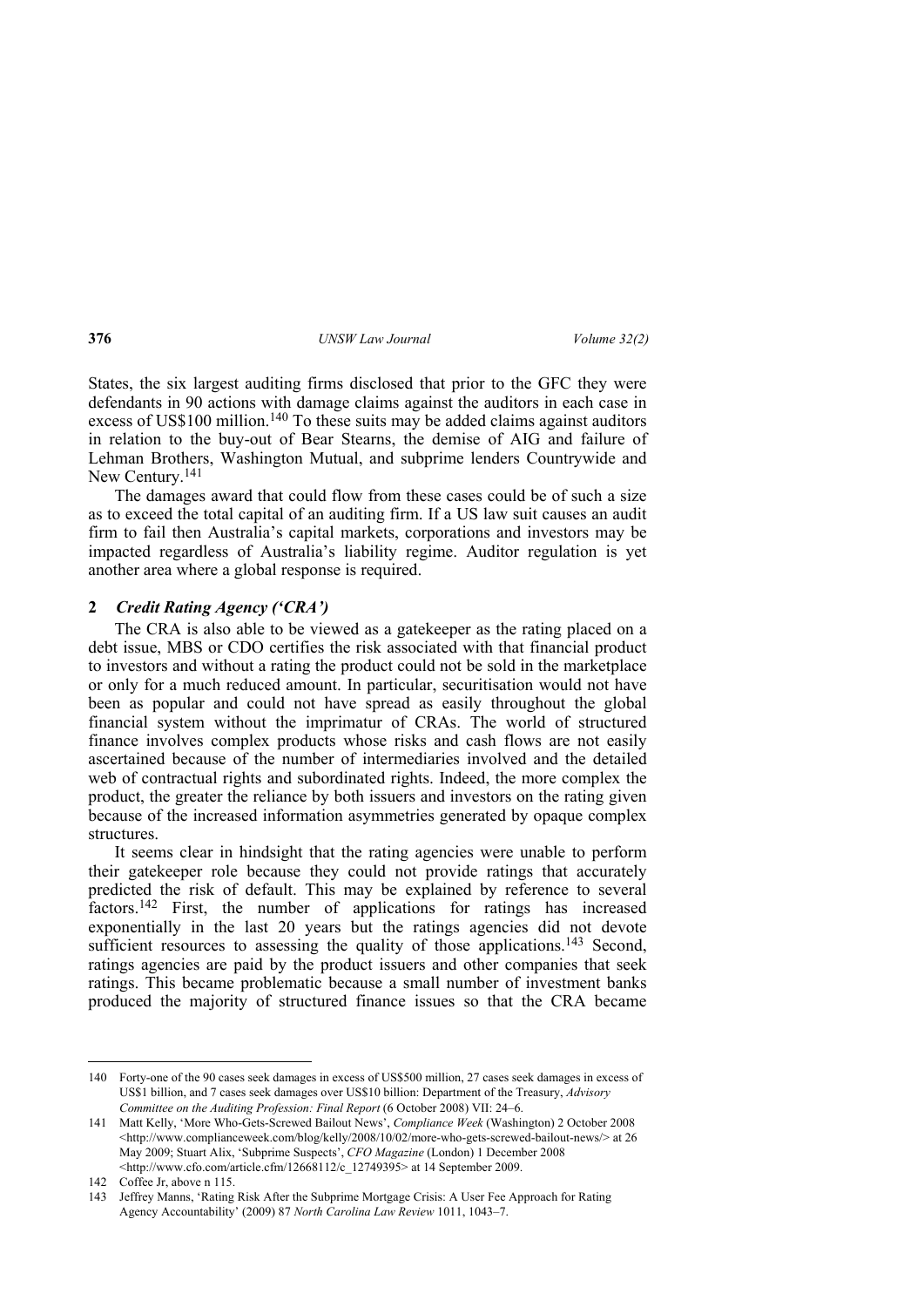beholden to these banks for a comparatively large portion of the profits earned by the ratings agencies.144

The legal issues raised by CRAs centre on their relatively low levels of regulation and oversight and the perceptions of conflicts of interest and overall poor quality control with respect to rating complex products. CRAs have always had an important role in the US legal system with a wide range of statutes referring to ratings provided by a Nationally Recognized Statistical Rating Organization ('NRSRO').145 The US Securities and Exchange Commission ('SEC') had traditionally recognised NRSROs by issuing no-action letters after investigating particular CRAs. However, the passage of the *Credit Rating Agency Reform Act 2006* (US) imposed stricter requirements on the SEC to provide formal rules relating to the recognition of NRSRO status that has now been completed with the release of final rules.<sup>146</sup> The Obama administration has indicated that it requires greater disclosure of conflicts of interest and ratings methodologies to enable investors to reach their own conclusions about the efficacy of a rating. Further, regulatory reliance on credit ratings is to be reduced.<sup>147</sup> These reforms have been labelled as a 'missed opportunity',<sup>148</sup> and are critiqued further below in relation to conflicts of interest.

In Australia, CRAs require an Australian Financial Services License ('AFSL') under Chapter 7 of the *Corporations Act 2001* (Cth), as their ratings advice would fall within the definition of providing a financial service. Holding an AFSL comes with a multitude of regulatory obligations, including conditions imposed on the license itself and ongoing burdens to maintain the license. However, ASIC has traditionally granted class order relief from these requirements for the three main global rating agencies (Moodys, Standard and Poor's and Fitch Ratings), with the result that these agencies are not required to hold an AFSL.<sup>149</sup> The class order relief from licensing is conditional on the ratings agencies complying with the IOSCO Code of Conduct for Credit Rating Agencies, which was introduced in 2003.<sup>150</sup> The Code deals with issues such as quality assurance of credit ratings, maintaining independence and dealing with conflicts of interest. IOSCO released additional guidance on the code of conduct in 2004, which promotes public disclosure by ratings agencies of their internal codes of conduct. Failure to disclose the code of conduct would remove the class order relief granted by ASIC.

On 11 November 2008, the then Minister for Superannuation and Corporate Law announced that the class order relief would be removed, bringing CRAs

145 See generally, SEC <www.sec.gov/divisions/marketreg/ratingagency.htm> at 3 August 2009. 146 Securities and Exchange Commission, 'Oversight of Credit Rating Agencies Registered as Nationally

<sup>144</sup> Jerome S Fons 'Testimony of Jerome S Fons Before the Committee on Oversight and Government Reform' (Opening Statement delivered at the *US House of Representatives*, 22 October 2008) 3.

Recognized Statistical Rating Organizations' (5 June 2007) 2.

<sup>147</sup> Department of the Treasury, above n 62, 46.

<sup>148</sup> Eric Dash, 'Critics Lament a Missed Opportunity', *The Australian Financial Review* (Melbourne) 19 June 2009, 19.

<sup>149</sup> ASIC Class Order 05/1230.

<sup>150</sup> Available at <www.iosco.org>.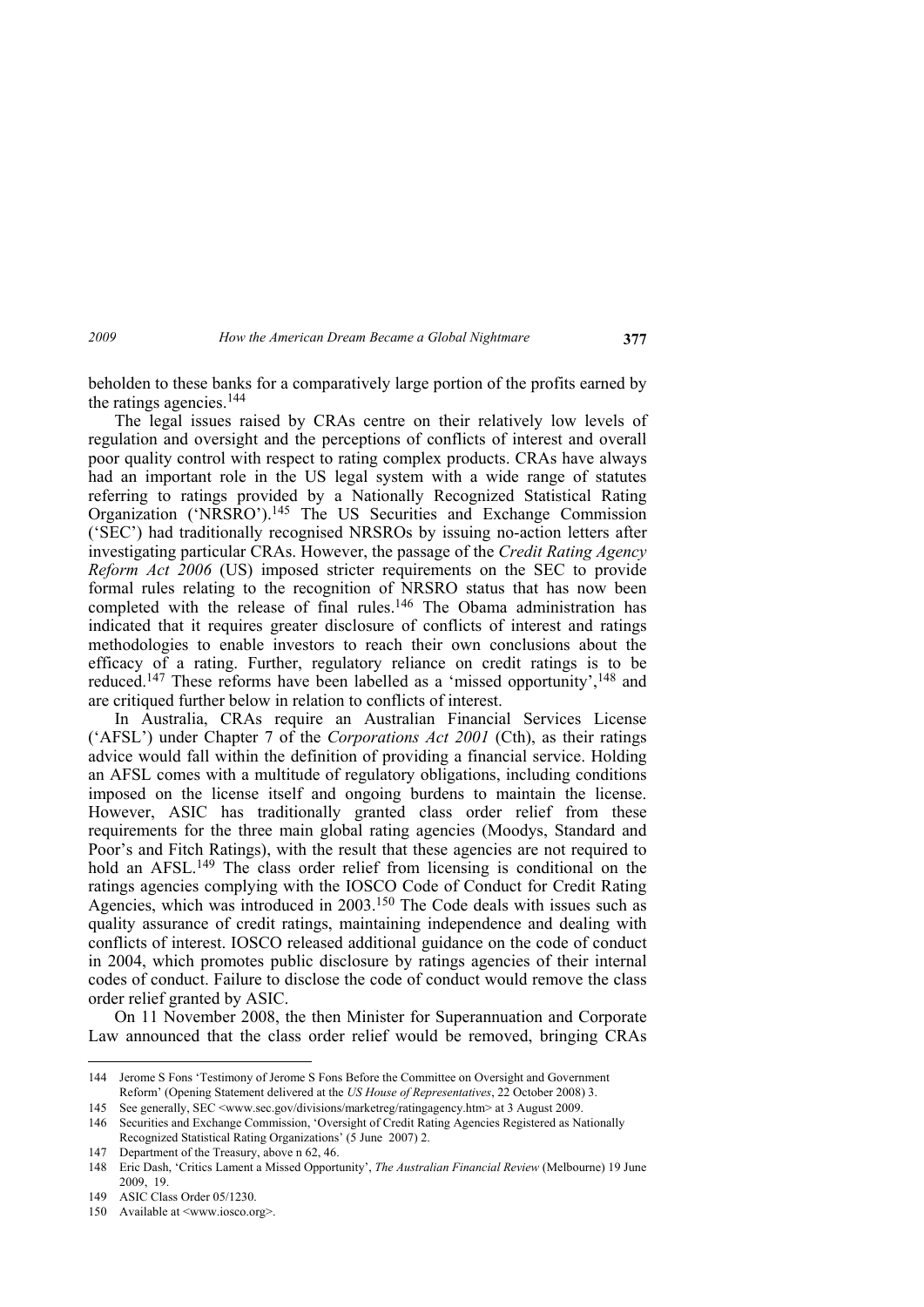within Chapter 7 of the Act.<sup>151</sup> This will therefore require CRAs to maintain an AFSL with conditions imposed by ASIC. CRAs will also be required to provide a compliance report with the IOSCO Code as a condition of their license. Requiring CRAs to maintain and AFSL will also impose the general obligations that apply to all AFSL holders including the obligation to: $152$ 

- $\bullet$  maintain adequate measures to deal with conflicts of interest<sup>153</sup>
- maintain adequate resources to provide financial services; and
- ensure that its representatives are adequately trained, and are competent, to provide the financial services specified in its license.

Similar to the US reforms, there are questions as to whether the above changes go far enough in relation to a gatekeeper that was central to the GFC.

### **3** *Lawyers*

 $\overline{a}$ 

The lawyer is usually seen as owing professional, contractual, tortious and fiduciary duties to the client.154 Those duties involve all legal practitioners maintaining confidentiality and acting with loyalty and fidelity to their client's interests within the bounds of the law.155 The lawyer must also maintain their independence.156 However, the lawyer has also been put forward as a potential gatekeeper that culminated in the United States with the *Sarbanes Oxley Act of 2002* that required that a lawyer must engage in 'up-the-ladder' reporting, whereby an attorney must inform senior management of material violations and if management does not adequately respond, the lawyer must go up the corporate chain of command and inform the board of directors or one of its committees.157

In the wake of the GFC the concept of lawyers as gatekeepers may need to be revisited. The role of lawyers in the GFC has arisen due to their documenting and advising on many of the financial instruments that allowed the risk of subprime mortgages to be disseminated amongst investors and in relation to misleading corporate disclosures about debt obligations. Whilst the criticism of lawyers in relation to the GFC has been primarily occurring in the US, recent developments in Australia suggest that Australian lawyers are not immune from having difficulty in identifying the client so that they seek to please management rather

<sup>151</sup> Nick Sherry, 'Improved Australian Controls for Credit Rating Agencies and Research Houses' (Press Release, 13 November 2008).

<sup>152</sup> *Corporations Act 2001* (Cth) s 912A(1).

<sup>153</sup> See also, ASIC, *Regulatory Guide 181, Licensing: Managing Conflicts of Interest* (30 August 2004); concerns about the adequacy of these measures are discussed further below.

<sup>154</sup> *Maguire v Makaronis* (1997) 188 CLR 449, 463; Ysaiah Ross, *Ethics in Law: Lawyers' Responsibility*  and Accountabilty in Australia (4<sup>th</sup> ed, 2005) 46, 65.

<sup>155</sup> Ross, above n 154, 217, 481, G E Dal Pont, *Lawyers' Professional Responsibility in Australia and New Zealand* (3rd ed, 2005) 71, 75–8; Geoffrey C Hazard Jr and Angelo Dondi, *Legal Ethics: A Comparative Study* (2004) 170–2, 204–9.

<sup>156</sup> G E Dal Pont, above n 155, 375–81; 'Clients seek a lawyer's guidance precisely because it is independent of the client's interests and objective in its legal content': Justice Gerard Brennan, 'Pillars of Professional Practice: Functions and Standards' (1987) 61(3) *Australian Law Journal* 112, 117.

<sup>157 &#</sup>x27;Developments in the Law: Corporations and Society' (2003–2004) 117 *Harvard Law Review* 2169.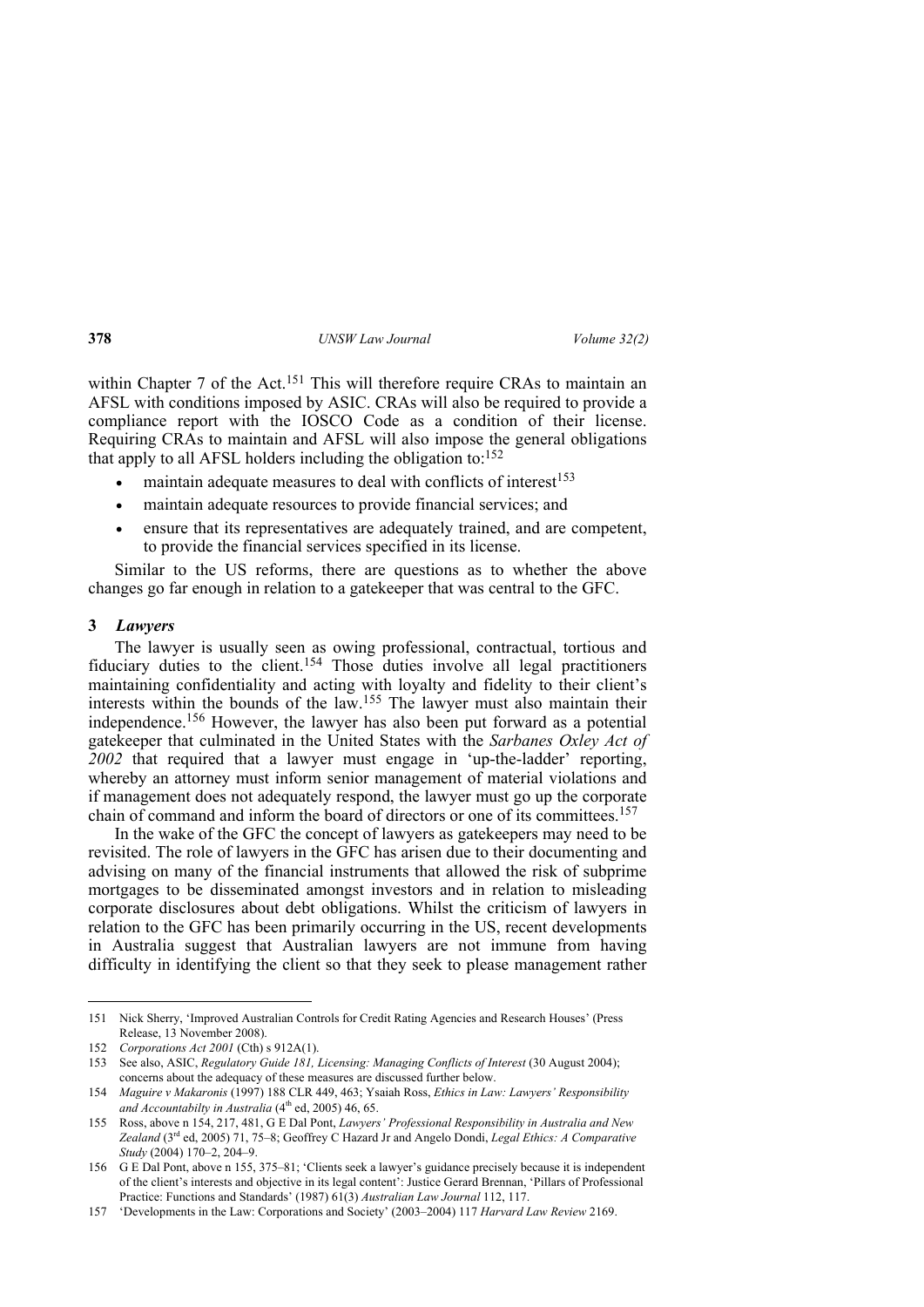than act in the best interests of the corporation and compromise their independence.

In the long-running dispute over pay television, *Seven Network News Ltd v News Ltd* (also known as the C7 litigation) the actions of the General Counsel of News Ltd came under close scrutiny. The Court found that News Ltd's General Counsel 'gave the impression of a man who quite willingly subordinated his sense of ethics and propriety to a single-minded determination to advance the commercial interests of his employer.'158

Similarly in the James Hardie case in which ASIC sought civil penalties against directors and officers, ASIC alleged that the General Counsel had breached his duty to exercise due care and diligence in failing to advise the board of directors that the draft ASX announcement that was prepared to comply with the company's continuous disclosure requirements was false and misleading.<sup>159</sup> The Court held that the General Counsel had breached his duty of due care and diligence as an 'officer' of the corporation.<sup>160</sup> Further, the Court opined that '[g]uarding against legal risks to [the corporate entity] was at the core of ... responsibilities as general counsel.'161

On one view the lawyer is merely the tradesman creating documents at their client's behest and cannot be held responsible for misconceived views about risk or the conflicts of interest that drove the deals that handsomely rewarded executives and bankers but were harmful to investors and shareholders. Further, lawyers may not have the knowledge to be able to comprehend the full effect of certain accounting treatments or intricacies of a financial product. Another perspective is that lawyers exercising their duty of independence should tell would-be clients 'they are damned fools and should stop'.<sup>162</sup> The latter position may assume a prescience that many politicians and regulators did not have. Nonetheless the gravity of the GFC means that potential reforms should be examined.

The first approach to reform would be to simply mirror the *Sarbanes-Oxley* reforms and create 'up-the-ladder' reporting obligations. This would reinforce to lawyers that their obligations are owed to the corporate entity and would empower the board of directors as they could expect improprieties known or suspected by the corporation's lawyers to be brought to their attention. A board of directors may still not act but it would be at their own peril.

The 'up-the-ladder' reporting obligations could be strengthened or weakened. A stronger reform would be to require lawyers to resign or terminate their representation if there was an inadequate response from the board of directors. An even more potent reform would be to impose specific external reporting

<sup>158</sup> *Seven Network News Ltd v News Ltd* (2007) ATPR (Digest) 42–274, [422]. The Court's finding was based on admitted dishonesty and the destruction of documents so as to hinder any potential suit for breach of confidentiality.

<sup>159</sup> *ASIC v Macdonald (No 11)* (2009) 256 ALR 199.

<sup>160</sup> Ibid [406], [413].

<sup>161</sup> Ibid [394].

<sup>162</sup> Elihu Root in Hazard Jr and Dondi, above n 155, 158.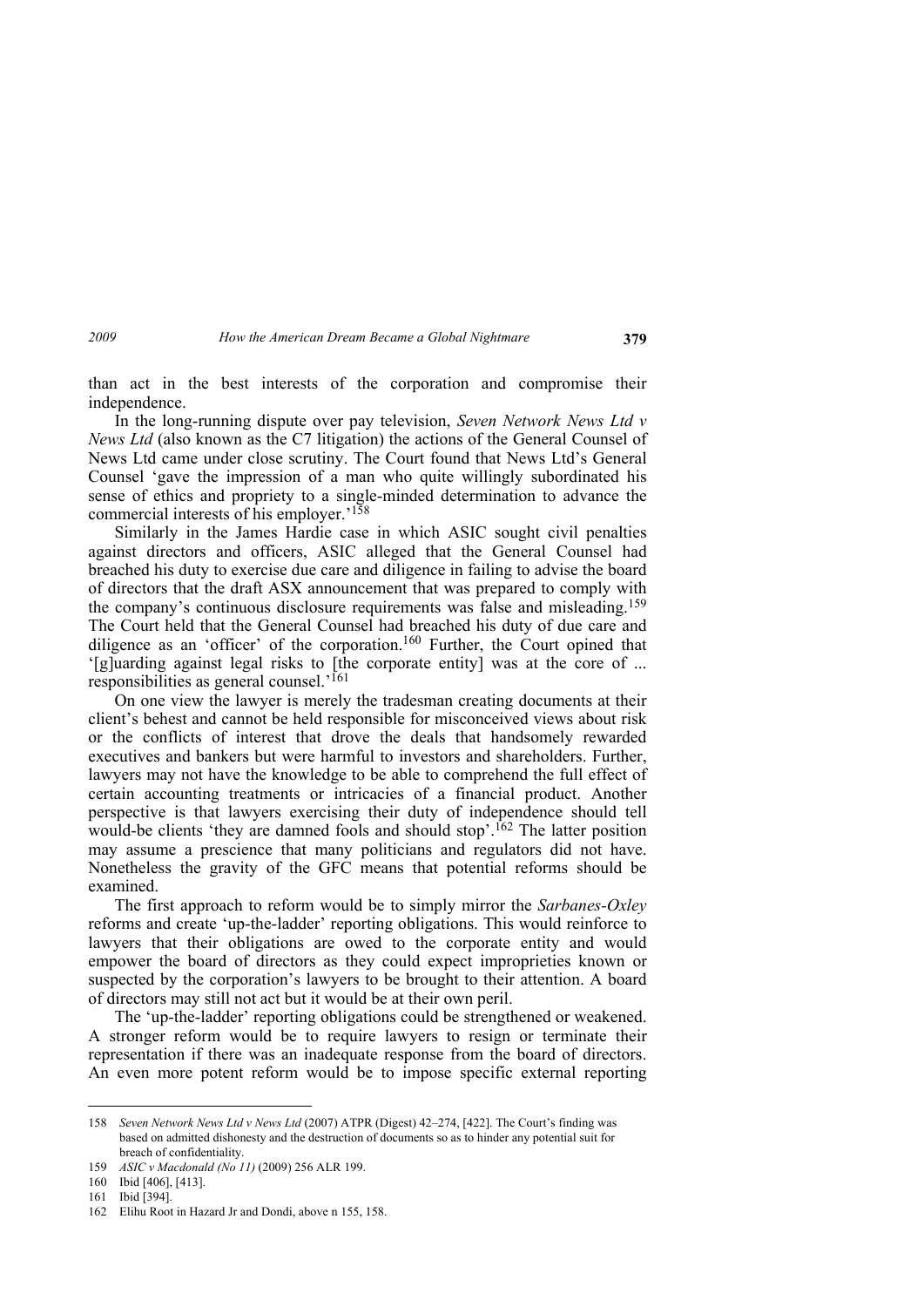obligations. This could include a duty to disclose to ASIC any contraventions of the *Corporations Act 2001* (Cth) that a lawyer has reasonable grounds to suspect. This would be similar to sections 311 and 601HG in relation to auditors.<sup>163</sup> Similar requirements have been adopted in relation to suspicious money transfers in Australia, Europe and Canada.164 A less strict approach would be to simply educate lawyers as to existing whistleblower legislation such as Part 9.4AAA of the Act.

Reporting to an outside entity may serve to bring possible contraventions to light more quickly and thus act to dissuade illegal activities. However, external reporting runs contrary to the lawyers' duties of confidentiality, loyalty and independence.165 There may also be a loss of legal professional privilege although privilege cannot be maintained in relation to illegal activities.166 There is therefore a question as to whether imposing external reporting obligations on lawyers would have a chilling effect on communications from a corporation's managers to lawyers. However, in a highly regulated world it would be very difficult for a corporation to function without legal advice.<sup>167</sup>

Alternatively, there could be the adoption of 'demand side' reforms, whereby there is a greater opportunity and incentive for the board of directors to obtain independent legal advice.<sup>168</sup> A listed corporation could be required to have any corporate disclosures verified by external counsel, thus imposing an obligation on the lawyer to monitor corporate disclosures.<sup>169</sup> This may be feasible in relation to annual or half-yearly reports, or a prospectus or product disclosure statement. However it may be too cumbersome for the continuous disclosure regime where legal advice is probably most needed, but difficult to obtain, when disclosure must be made 'immediately'.170

The lawyer as gatekeeper is a developing approach to corporate and securities regulation. The discussion above illustrates how it may be a practical response to the growth of corporations and the work of lawyers in relation to protecting the

<sup>163</sup> See Michael Legg, 'An Auditor's Obligations to Report to ASIC – Between the Hammer and the Anvil' (2005) 23 *Company and Securities Law Journal* 264.

<sup>164</sup> Andrew Galvin, 'AML Legislation: Implications for Lawyers' (2007) 22(10) *Banking Law Bulletin* 130; Hazard Jr and Dondi, above n 155, 201.

<sup>165 &#</sup>x27;The Law Council is fundamentally opposed to the imposition of reporting obligations on legal practitioners which undermine the independence of the profession and which are at odds with legal practitioners' well established duties to their clients, the court and the public.': Law Council of Australia Senate Legal and Constitutional Affairs Committee, *Anti-Money Laundering and Counter-Terrorism Financing Bill 2006* (17 November 2006) [5].

<sup>166</sup> *Evidence Act 1995* (Cth) s 125; J D Heydon, *Cross on Evidence* (Online 2009) [25290].

<sup>167</sup> Michael Legg, 'Conflict Vests in Gatekeeper's Role, *The Australian Financial Review* (Melbourne) 1 May 2009, 20.

<sup>168</sup> Jill E Fisch and Kenneth M Rosen, 'Is There a Role for Lawyers in Preventing Future Enrons?' (2003) 48 *Villanova Law Review* 1097, 1131–7.

<sup>169</sup> Coffee Jr, above n 126, 347–52.

<sup>170 &#</sup>x27;Consideration of continuous disclosure issues generally takes place in a market context, in "real time", and as a result is intensely time critical. This means that the window for consultation is very limited and in the absence of a trading halt or suspension, it is not possible to engage in detailed legal argument and protracted negotiation with a listed entity and its advisers': Australian Securities Exchange Listing Rule 3.1; ASX Guidance Note 8 (June 2005) [5].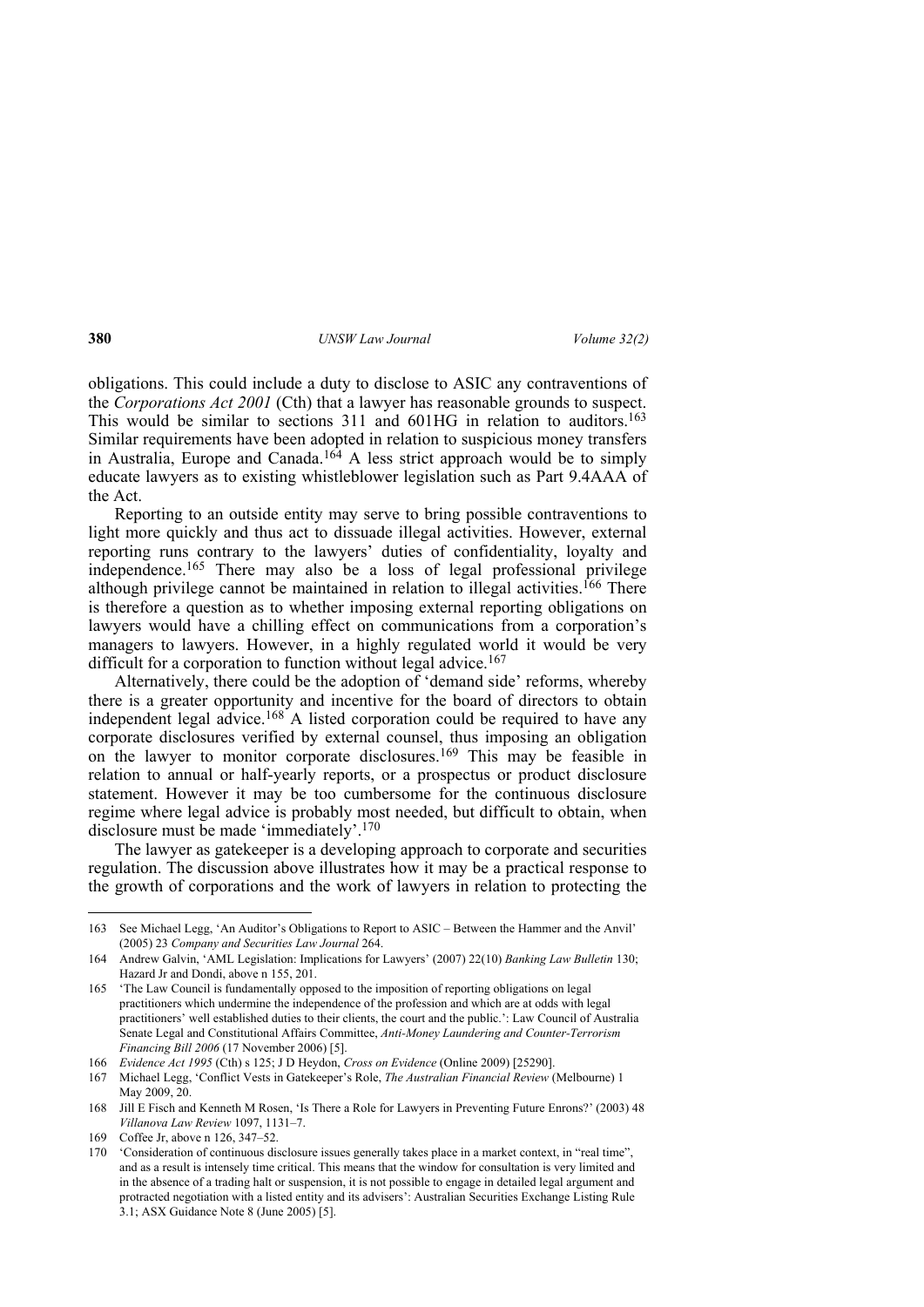corporate entity and shareholders. However, it also has drawbacks such as fundamentally altering the role of the lawyer and potentially comprising the ability of a client to obtain much needed legal guidance.

## **C Conflicts of Interest**

### **1** *Defining Conflicts of Interest*

Conflict of interest may be defined broadly: (a) an incompatibility between the concerns or aims of different parties; (b) a situation whereby two or more of the interests held by, or entrusted to, a single person or party are considered incompatible.171

A conflict of interest may also be defined more narrowly, by reference to a particular category of legal relationship.172 In the context of fiduciary relationships a conflict of interest may arise where, except with the informed consent of the principal, a fiduciary places himself or herself in a position where there is a real and sensible possibility of (a) a conflict between the duty as a fiduciary and his or her own interest ('duty-interest conflict') or (b) between the duty as a fiduciary to two or more persons ('duty-duty conflict').<sup>173</sup>

This article employs the broader definition, but with the qualification that the main concern is where the incompatibility of aims or interests arises in a context where one party is holding itself out as being independent, or able to be relied on, or acting 'for' the other party.

# **2** *Conflicts of Interest Before the GFC*

Conflicts of interest in the business and financial sector have attracted significant attention prior to the GFC. The issue of conflicts first attracted substantial attention in 2001–2 when New York Attorney-General Eliot Spitzer commenced an investigation into the conflicts of interest facing research analysts at a number of investment banks. Enforcement actions resulted in the banks paying US\$1.4 billion in penalties and disgorgement.174 The conflicts arose first because analysts recommended the purchase of securities to the public and to customers of their own firms without disclosing the fact that they owned those securities, second that their compensation was tied to their recommendations,

<sup>171</sup> *Oxford English Dictionary* (Online Edition).

<sup>172</sup> See generally, Charles Hollander QC and Simon Salzedo, *Conflicts of Interest* (3rd ed, 2008).

<sup>173</sup> G E Dal Pont and D R C Chalmers, *Equity and Trusts in Australia* (4th ed, 2007) [4.15].

<sup>174</sup> US Securities and Exchange Commission, 'Ten of Nation's Top Investment Firms Settle Enforcement Actions Involving Conflicts of Interest Between Research and Investment Banking' (Press Release, 28 April 2003). *In re New York ex rel Spitzer v Merrill Lynch & Co. Inc* No. 02/401522 (N.Y. Sup. Ct. 21 May 2002) (stipulation and order of discontinuance of investigation and proceeding against Merrill Lynch) <http://www.oag.state.ny.us/investors/merrill\_agreement.pdf> at 8 August 2009.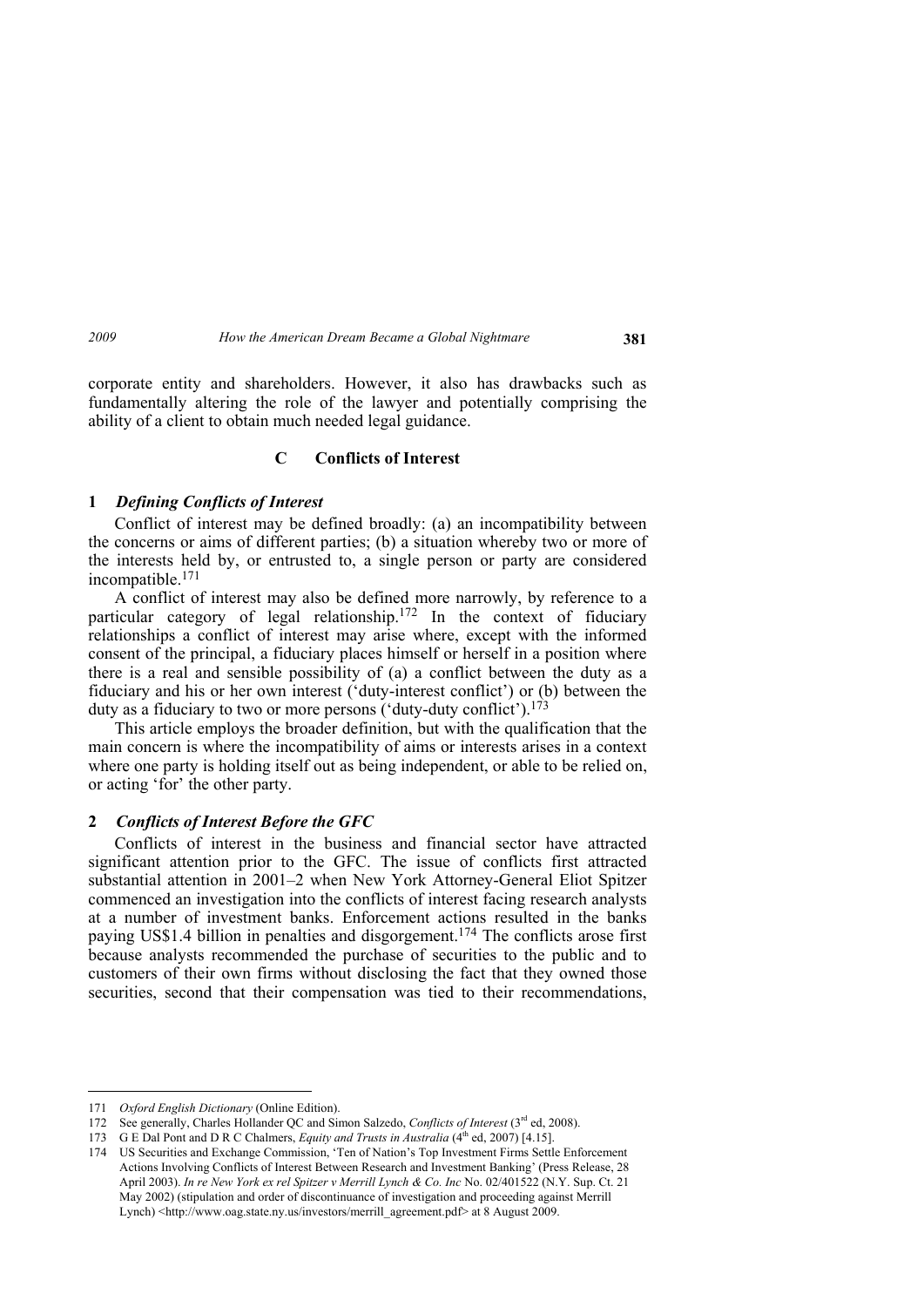and, third and most significantly, that their firms received compensation in the form of investment banking business from the issuer.<sup>175</sup>

In Australia, the concern about conflicts of interest resulted in amendments to the *Corporations Act 2001* (Cth), with the insertion of section 912A(1)(aa), imposing an obligation to 'have in place adequate arrangements for the management of conflicts of interest' on all AFSL holders. ASIC issued *Policy Statement 181 – Licensing: Managing Conflicts of Interest* on 30 August 2004 ( $PS 181$ ) that indicated that to comply with section  $912A(1)(aa)$ , arrangements to manage conflicts of interest must include arrangements to control, avoid and disclose conflicts of interest, as appropriate.<sup>176</sup>

The issue of conflicts of interest and investment banks was brought to the fore in *Australian Securities and Investments Commission v Citigroup Global Markets Australia Pty Ltd (No 4)* (2007) 160 FCR 35 ('*ASIC v Citigroup*').177 In *ASIC v Citigroup*, a case that turned on the exclusion of any fiduciary duty between an investment bank and a client, Justice Jacobson in obiter rejected ASIC's approach to the interpretation of section 912A(1)(aa) that some conflicts must be avoided as it was inconsistent with the plain meaning of the text.<sup>178</sup> Justice Jacobson reasoned that the section uses the word 'management', which does not require the elimination of a possible conflict, although one way of managing conflicts would be to eliminate them if a licensee chose to do so.<sup>179</sup> Further, 'the phrase "management of conflicts of interest" assumes that there will be potential conflicts which must be managed by adequate arrangements rather than totally eliminated.'180

The section  $912A(1)(aa)$  approach can be contrasted with the regulatory approach adopted in relation to auditors where the conflict of interest from receiving substantial income through consulting and other services resulted in independence requirements that effectively banned such conflicts.

## **3** *The GFC and the Continuing Problem of Conflicts of Interest*

Conflicts of interest have been a major part of the behaviour that fuelled the GFC. In the subprime market the mortgage origination and distribution model meant that mortgage brokers were paid for originating a mortgage but did not bear the risk of the non-performance of that mortgage due to it being onsold. The mortgage broker had an incentive to maximise the number of loans that they

<sup>175</sup> See Affidavit of Eric Dinallo in Support of Application for an Order Pursuant to General Business Law § 354 (8 April 2002) <http://www.oag.state.ny.us/press/2002/apr/MerrillL.pdf> at 8 August 2009; Jill I Gross, 'Securities Analysts' Undisclosed Conflicts of Interest: Unfair Dealing or Securities Fraud?' (2002) 3 *Columbia Business Law Review* 631, 632.

<sup>176</sup> ASIC, above n 153, [20]–[21].

<sup>177</sup> See Michael Legg and Nicholas Mavrakis, '*ASIC v Citigroup*: Fiduciary Duties, Managing Conflicts and Chinese Walls' (2009) (forthcoming) *Macquarie Journal of Business Law.*

<sup>178</sup> *ASIC v Citigroup* (2007) 160 FCR 35, [443].

<sup>179</sup> Ibid [311], [444].

<sup>180</sup> Ibid [445].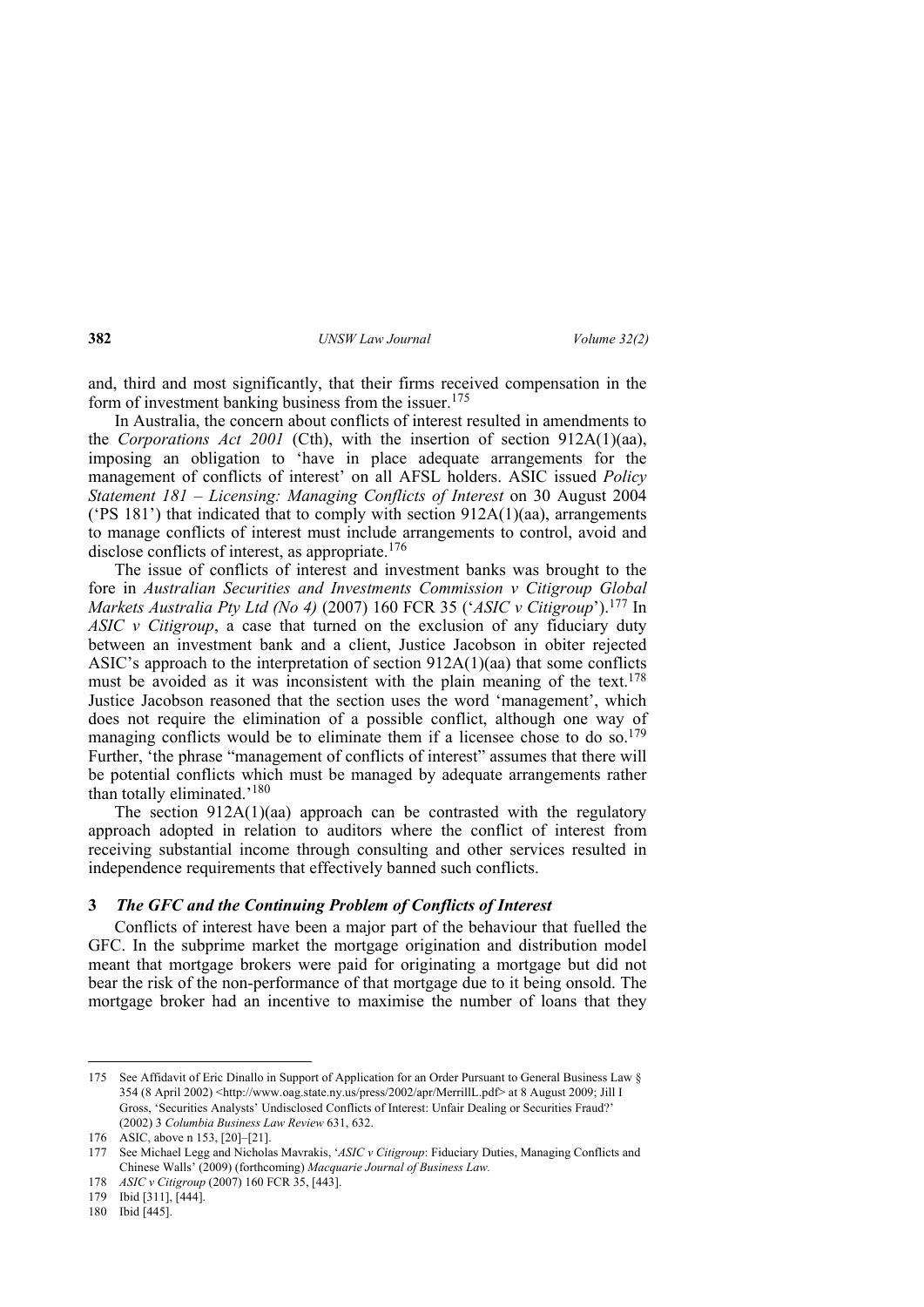wrote which conflicted with the need to assure the quality of the mortgages which was in the best interests of the investor that purchased the MBS.<sup>181</sup>

A further conflict was between individual bankers and the investment banks that they worked for in that their remuneration or bonuses were based on their being able to be rewarded for continuing to create, sell and underwrite financial products such as CDOs although the risk inherent in the CDO was borne by their employer or the shareholders in the investment bank.<sup>182</sup>

The conflict created in investment banks may also be seen as a specific example of the more general situation in which executive remuneration is directed to short-term profitability rather than to long term success, with the result that CEOs are 'incentivised' to take steps to maximise their wealth in the short term by maximising the corporate performance short-term even though that may involve significant risks that ultimately reduce or destroy shareholder wealth in the long term. There is therefore a conflict of interest created between the CEO's interests and the shareholders' or corporations' interests.183

These conflicts have seen a number of proposals for reform put forward with the common thread of aligning interests. Mortgage brokers would retain an interest in the mortgages they wrote, investment bankers and executives would receive bonus payments over time so as to encourage long term performance.<sup>184</sup>

The issue of conflicts also permeates the problems experienced with gatekeepers. Most notably in relation to CRAs. A conflict of interest arose as the rating agency was paid by the issuer of the CDO or MBS who then used the rating to be able to market the financial product to investors. The CRAs remuneration and continued utilisation depended upon them providing sufficiently high ratings and thereby creating a conflict between their financial interest and the interest of investors who relied on the ratings.185 The CRA conflict has been addressed in Australia through bringing CRAs under the coverage of Chapter 7 of the *Corporations Act 2001* (Cth) as discussed above.

In Australia the most prominent conflict of interest has related to financial advisers and consumers where the advisers is paid a commission by the provider of the financial product that they sell to the consumer. Examples include consumers who were advised to invest in Westpoint, Fincorp, Storm Financial,

<sup>181</sup> Schwarcz, above n 29; Securities and Exchange Commission, 'Proposed Rules for Nationally Recognised Statistical Rating Organisations' (Press Release, 16 June 2008) 9.

<sup>182</sup> Stephanie Tsao, 'Managing Investment Banks During the Mortgage Crisis' (2007–8) *Developments in Banking and Financial Law* 50; 'No investment bank owned by its employees would have levered itself 35 to 1 or bought and held \$50 billion in mezzanine CDOs. ... The hope for short term gain would not have justified the long term hit.': Lewis, above n 20, 158-9.

<sup>183</sup> Paul Krugman, 'Banks Gone Wild', *New York Times* (New York), 23 November 2007 <http://www.nytimes.com/2007/11/23/opinion/23krugman.html> at 8 August 2009.

<sup>184</sup> Financial Stability Forum, *FSF Principles for Sound Compensation Practices* (2 April 2009); Department of the Treasury, above n 62, 44–5.

<sup>185</sup> David Matthews, 'Ruined in a Conventional Way: Responses to Credit Ratings Role in Credit Crisis' (2009) 29 *Northwestern Journal of International Law and Business* 245, 257; Securities and Exchange Commission, 'Proposed Rules for Nationally Recognised Statistical Rating Organisations' (Press Release, 16 June 2008) 12.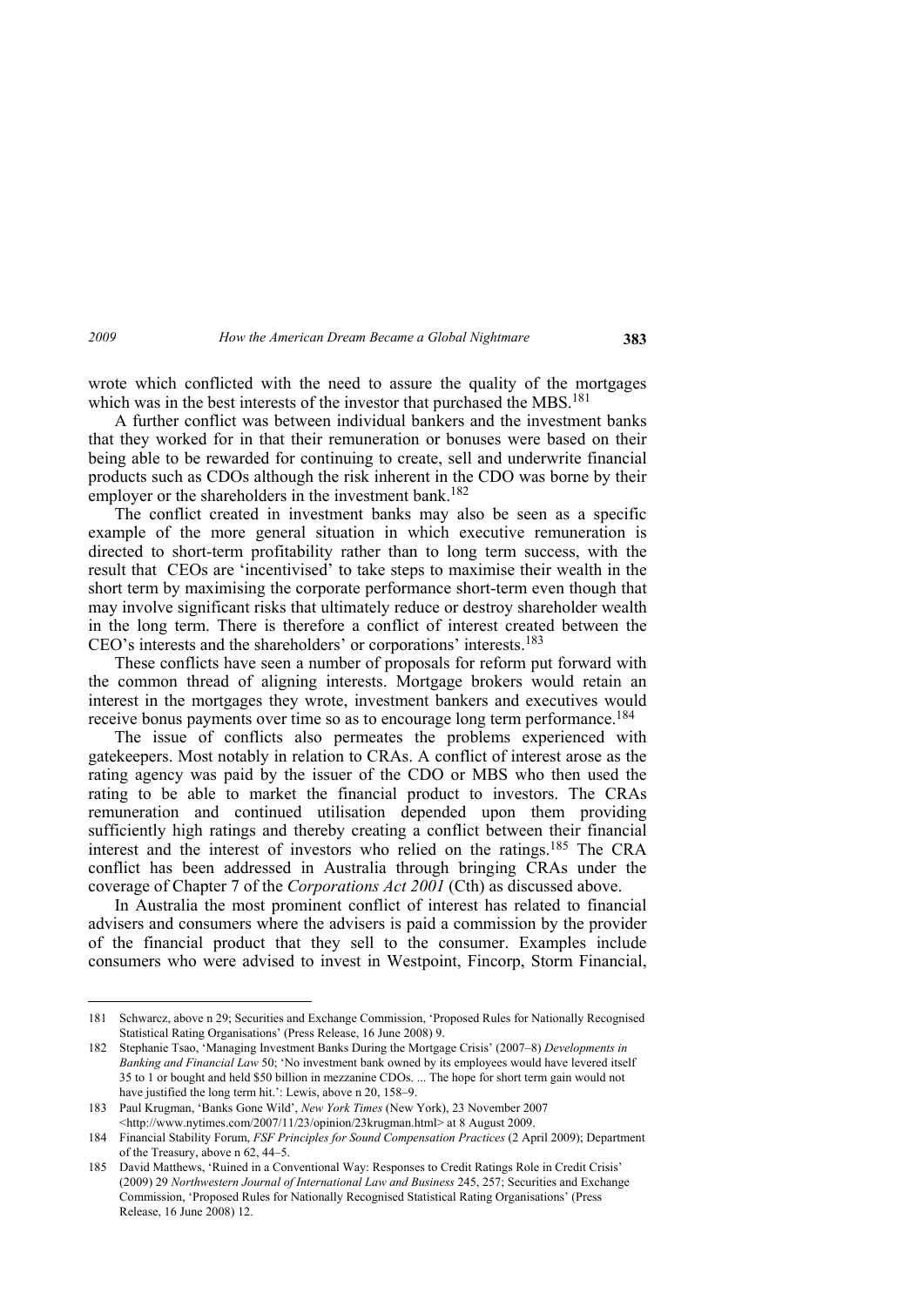Great Southern, Timbercorp and Opes Prime products – all of which failed.<sup>186</sup> The commission-based remuneration creates an incentive for the adviser to put consumers into products paying the best commissions rather than the products most suitable for the consumer.

A particularly egregious example of potential conflicts of interest lay with Great Southern, which used a network of 1100 financial planners and accountants who were paid up-front fees of 10 cents for every dollar invested in Great Southern financial products. In relation to 337 of Great Southern's authorised representatives it has been alleged that they were only authorised to sell Great Southern products so that there could not have been any assessment of whether a different product would have better suited an investor's needs. Through this scheme Great Southern raised A\$1.8 billion from 47,000 investors in five years.187 Great Southern was placed into administration on 18 May 2009.188

Conflicts of interest in the financial sector have traditionally been addressed through disclosure<sup>189</sup> and more recently through section 912A(1)(aa). The GFC suggests that both need to be revisited.

The aim of disclosure is to allow the recipient of the advice to discount the advice to the extent it is influenced by the conflict.190 The act of disclosure may also reinforce the existence of the conflict and the need to counteract it, leading to greater honesty on the part of the advisor.<sup>191</sup> Disclosure is favoured as a regulatory policy as it is the least intrusive way of addressing the conflict and it informs the recipient of the advice so that they can take the action appropriate to their situation.<sup>192</sup> It is also acceptable to the individual or entity facing the conflict as they are not forbidden from acting and can reap the benefits that flow from the conflict – usually financial rewards.<sup>193</sup> The disclosure solution also allows advisers to offer free or at least affordable advice to investors as the advisor is remunerated by the financial product provider.<sup>194</sup>

The problems with disclosure are: (1) recipients of disclosure cannot utilise the disclosure effectively; and (2) the disclosure becomes routine or a

<sup>186</sup> Nicola Berkovic, 'Probe into Conflicts of Interest that Cost Small Investors Billions', *The Australian* (Sydney), 27 February 2009, <http://www.theaustralian.news.com.au/story/0,25197,25112829- 601,00.html> at September 14 2009; Patrick Durkin, 'Corbett Says Commissions Flawed', *The Australian Financial Review* (Melbourne), 29 May 2009, 5.

<sup>187</sup> Anthony Klan, 'Agribusiness Scheme Pay-offs Cost 40c in Dollar', *The Australian* (Sydney), 20 May 2009, 20; Anthony Klan, '"Sales professionals" Pushed Great Southern Products', *The Australian* (Sydney), 21 May 2009, 7.

<sup>188</sup> McGrathNicol, 'Receivers and Managers Appointed to Great Southern', 19 May 2009.

<sup>189</sup> *Corporations Act 2001* (Cth) ch 7; Peter Kell, 'Sins of Commission', *Sydney Morning Herald* (Sydney), 17 August 2005 <http://www.smh.com.au/news/money/sins-ofcommission/2005/08/15/1123957999313.html> at 8 August 2009.

<sup>190</sup> Daylian Cain, George Loewenstein and Dan Moore, 'Coming Clean but Playing Dirtier – The Shortcomings of Disclosure as a Solution to Conflicts of Interest' in Don Moore et al (eds), *Conflicts of Interest: Challenges and Solutions in Business, Law, Medicine and Public Policy* (2005) 105.

<sup>191</sup> Cain et al, above n 190, 114. 192 Ibid 107.

<sup>193</sup> Ibid.

<sup>194</sup> Cartwright, above n 116, 75.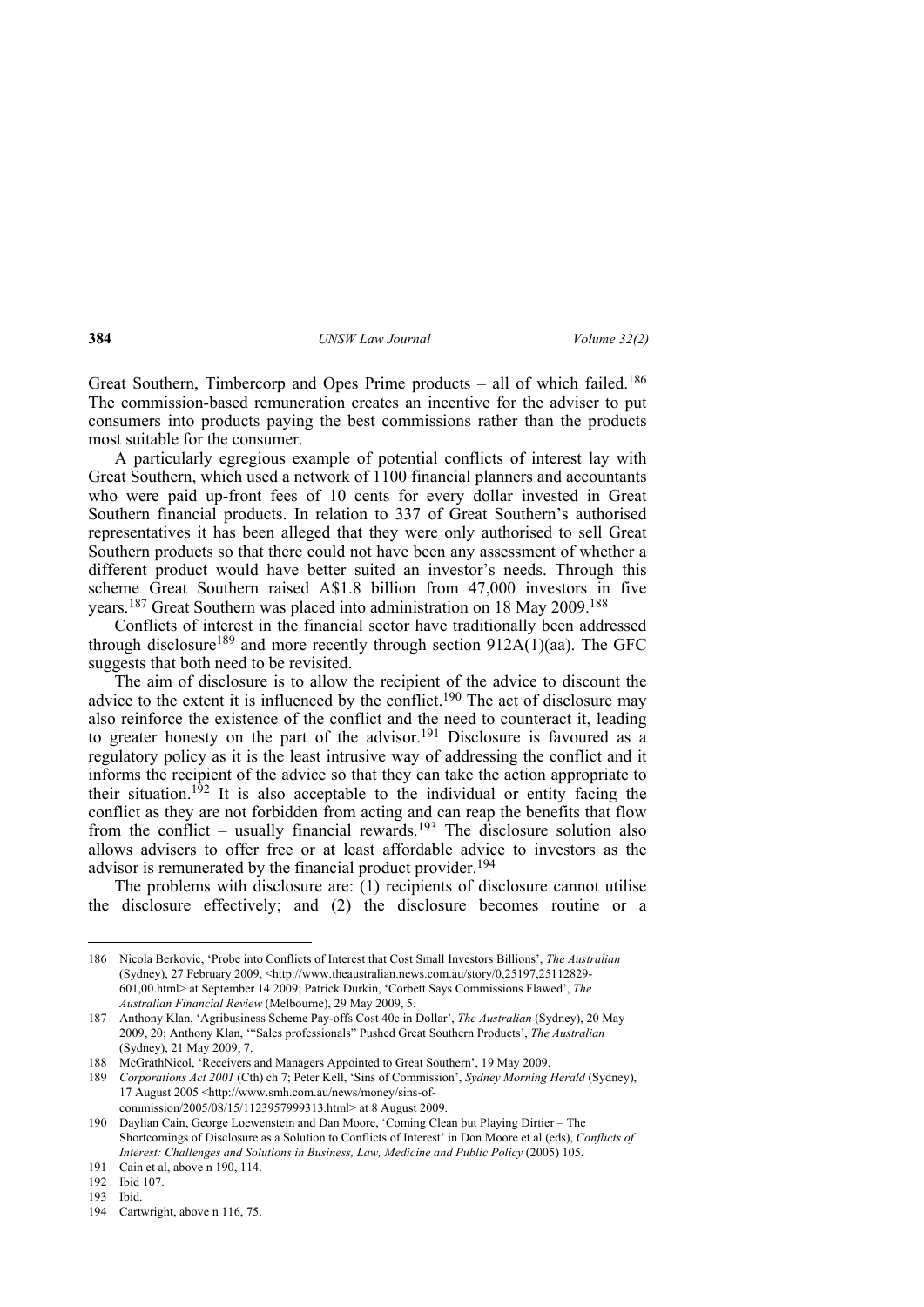'boilerplate' clause in documentation that ceases to reinforce, or even undermines, the advisor's obligations to the recipient.<sup>195</sup>

A substantial body of cognitive psychology research has found that recipients do not correctly discount advice from biased sources. The recipient does not know if or how the conflict may affect the advice they receive. They only know that it might have an effect that they are not in the position to quantify. However, disclosure can also have a counterproductive result. A recipient having been warned of a conflict of interest may then put greater trust in the adviser because of their honesty. The advisor having disclosed the conflict may then feel that they have satisfied their obligation to the recipient and if the recipient relies on the conflicted advice they do so from an informed position.<sup>196</sup> Significantly, these findings do not suggest that the recipient is uneducated or gullible, nor that the advisor is corrupt or fraudulent, only that both are human.

Disclosure also allows conflicts to continue and does not effectively alleviate the underlying problem of tainted advice or actions.197 Some conflicts are so harmful that the conflict should be removed or banned. The independence requirements imposed on auditors after the Enron and HIH collapses are examples of certain identified conflicts of interest not being permitted through structuring relationships so that a conflict cannot arise.<sup>198</sup> It should be noted that after *ASIC v Citigroup*, section 912(1)(aa) does not require the elimination of conflicts of interest, only that they be managed, presumably with disclosure playing a prominent role.

The ramifications of the GFC suggest that some conflicts of interest may need to be structurally prevented. This is because in some cases they create such a mismatch of incentives and are so widespread that they create a systemic risk. The CRAs would be a prime example. Alternatively, in the Australian context the conflict that exists in relation to investment advice for superannuation may be too great a risk for a system of privately funded retirement. The need for affordable advice may mean that it needs to be provided by government or form part of a person's superannuation benefits.199

## **D Private Enforcement**

Traditionally the response to 'mass wrongs' is to rely on government regulation that may encompass both preventive measures and enforcement

<sup>195</sup> See generally William C Whitford, 'The Functions of Disclosure Regulation in Consumer Transactions' (1973) 2 *Wisconsin Law Review* 400, 403; Ross Cranston, *Consumers and the Law* (2nd ed, 1984) 304–6.

<sup>196</sup> Cain et al, above n 190, 114–6; see also Susanna Ripkin, 'The Dangers and Drawbacks of the Disclosure Antidote: Toward a More Substantive Approach to Securities Regulation' (2006) 58 *Baylor Law Review* 139, 160–76.

<sup>197</sup> James Surowiecki, 'The Talking Cure', *The New Yorker* (New York), 9 December 2002, 54.

<sup>198</sup> Samuel Issacharoff, 'Legal Responses to Conflicts of Interest' in Moore et al (eds) above n 190, 198–9.

<sup>199</sup> Cartwright, above n 116, 76.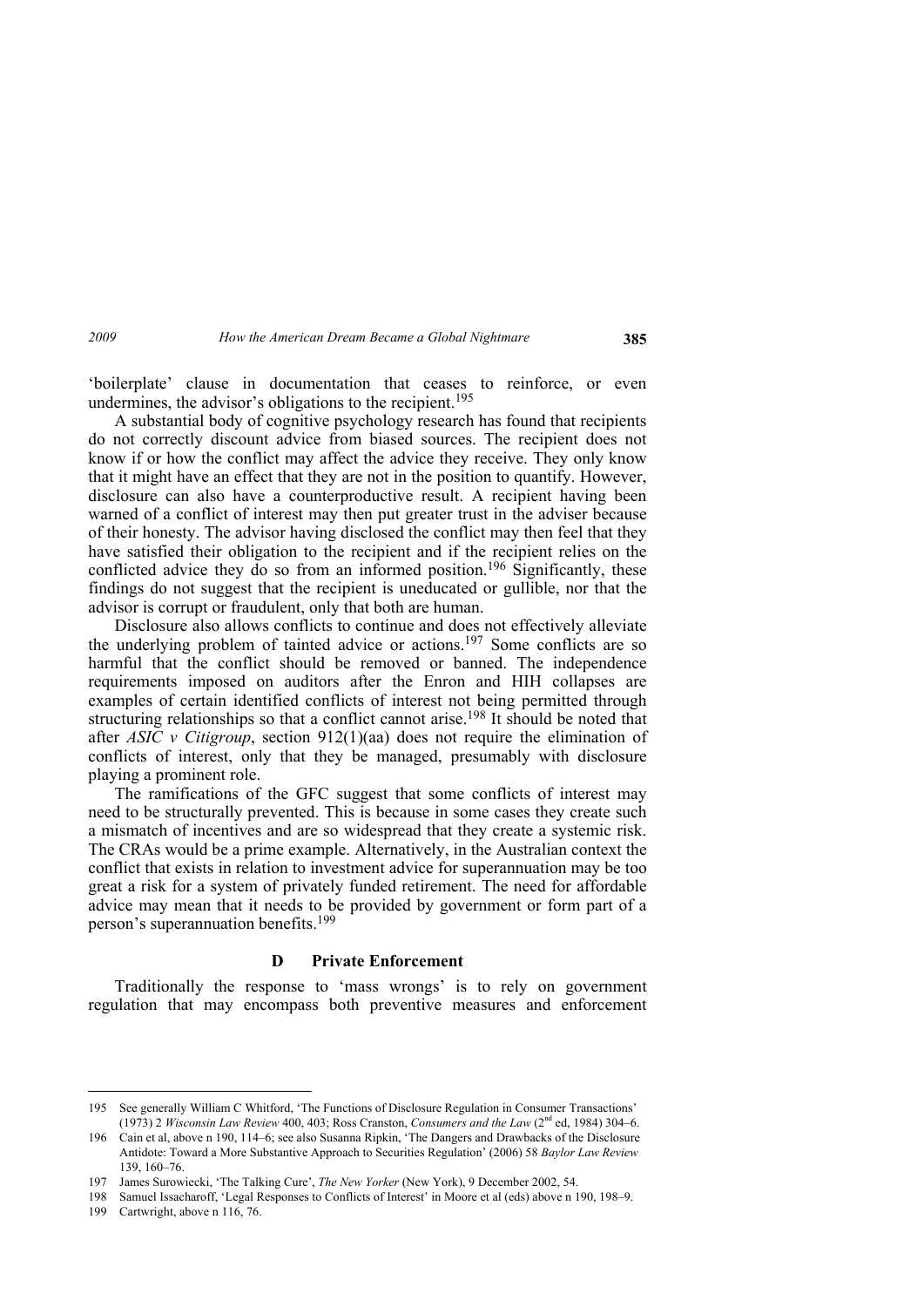measures.200 An alternative response to mass wrongs or group injuries, including securities fraud, misleading or deceptive conduct or nondisclosure is private enforcement, typically through the class action. 201

Class actions (also known as group proceedings, collective actions or representative actions) can take many forms, however they may be generally defined as a legal procedure that enable the claims of a number of persons against the same defendant to be determined in the one suit.<sup>202</sup> The grouping of claims allows for the costs of litigation to be shared and provides an incentive for a third party to fund the litigation. Shareholder class actions have been steadily increasing in Australia in response to a favourable legal framework.203 However the GFC, its spate of corporate collapses and share price declines have seen class action activity increase even further.<sup>204</sup> The GFC's stoking of class action activity in the highly regulated area of securities and financial products suggests that an assessment of public verses private enforcement is warranted.205

Private enforcement through class actions is advocated on the basis that it promotes corporate governance and the efficiency of the market by allowing for the enforcement of statutory requirements such as continuous disclosure and prohibitions on misleading conduct.206 As contraventions are more likely to result in litigation and its related costs, corporations will take greater care not to contravene the law and will provide more reliable information to market participants.207 This in turn promotes investor confidence. Further, being able to

<sup>200</sup> Public enforcement has been criticised for being selective and late: Michael Pascoe, 'How to Spread Rumours', *Sydney Morning Herald* (Sydney), 25 March 2009, <http://www.smh.com.au/business/howto-spread-rumours-20090325-99ub.html> at 14 September 2009; Michael West, 'The Corporate Watchdog That Just Won't Bite', *Sydney Morning Herald* (Sydney), 29 June 2009 <http://business.smh.com.au/business/the-corporate-watchdog-that-just-wont-bite-20090628-d18h.html> at 8 August 2009.

<sup>201 &#</sup>x27;The aggregation of individual claims in a classwide suit is an evolutionary response to the existence of injuries unremedied by the regulatory action of the government. Where it is not economically feasible to obtain relief within the traditional framework of a multiplicity of small individual suits for damages, aggrieved persons may be without any effective redress unless they may employ the class-action device': *Deposit Guaranty Bank v Roper* 445 US 326, 339 (1980).

<sup>202</sup> Rachael Mulheron, *The Class Action in Common Law Legal Systems: A Comparative Perspective* (2004) 3.

<sup>203</sup> Michael Legg, 'Shareholder Class Actions in Australia – The Perfect Storm?' (2008) 31(3) *University of New South Wales Law Journal* 669.

<sup>204</sup> Tony Featherstone, 'Perfectly Legal', *Business Review Weekly* (Sydney), 12–18 February 2009, 62–3; Elisabeth Sexton, 'IMF Benefit from Disasters', *Sydney Morning Herald* (Sydney), 21 February 2009, 3.

<sup>205</sup> Large-scale litigation is the consequence of socio-economic trends, not the cause of these trends – government needs to determine how to best address those socio-economic issues: Deborah Hensler, 'Revisiting the Monster: New Myths and Realities of Class Action and Other Large Scale Litigation' (2001) 11 *Duke Journal of Comparative & International Law* 179, 212.

<sup>206</sup> Peta Spender, 'Securities Class Actions: A View from the Land of the Great White Shareholder' (2002) 31 *Common Law World Review* 123, 127; Bernard Murphy and Camille Cameron, 'Access to Justice and the Evolution of Class Action Litigation in Australia' (2006) 30 *Melbourne University Law Review* 399,  $404 - 5$ 

<sup>207</sup> Robert Thompson and Hillary Sale, 'Securities Fraud as Corporate Governance: Reflections Upon Federalism' (2003) 56 *Vanderbilt Law Review* 859, 861.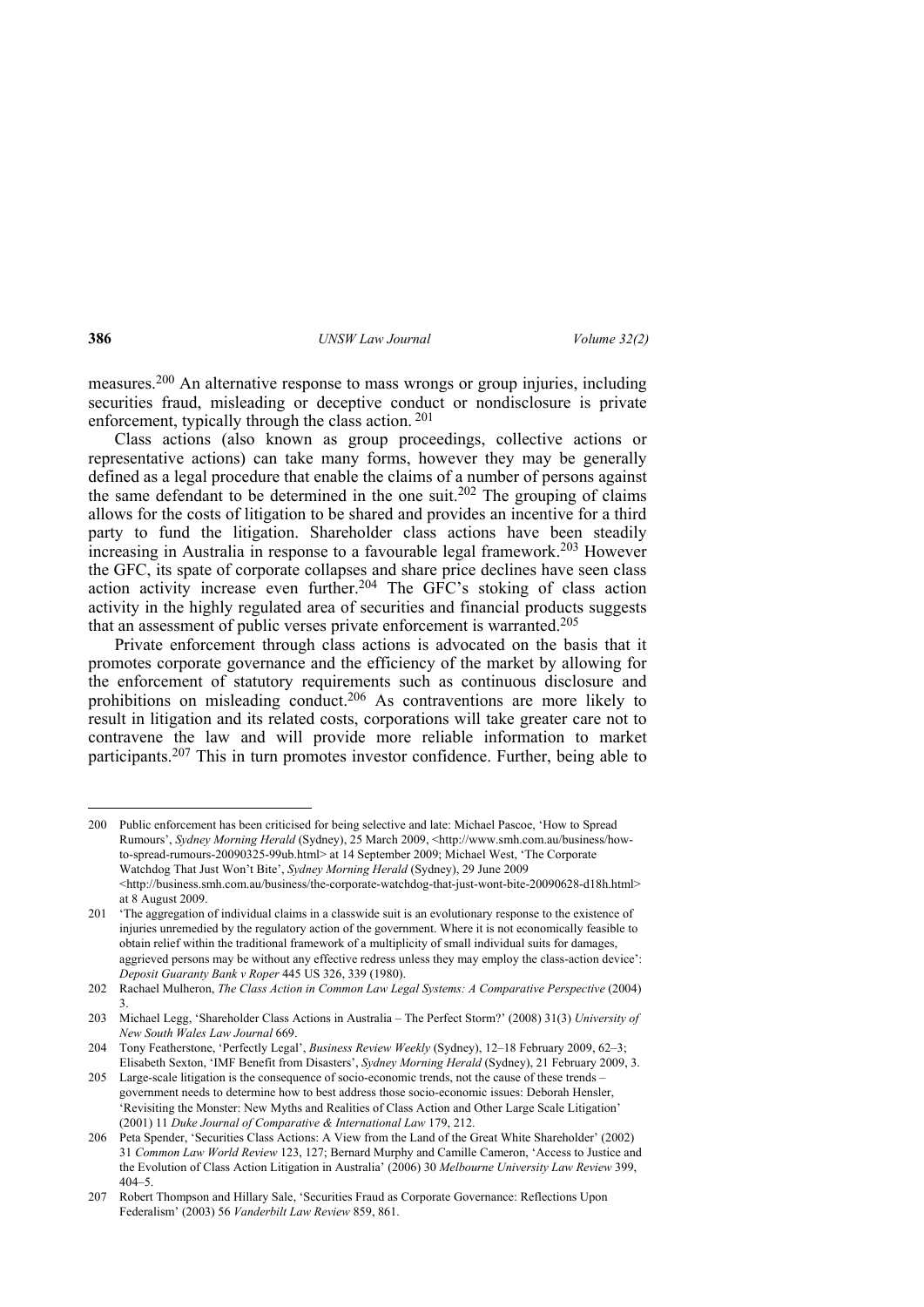commence legal proceedings allows for compensation to those who have suffered loss or damage as a result of misconduct.<sup>208</sup>

Private enforcement is not without its detractions. The advocacy of private enforcement necessarily assumes that public enforcement is not at an optimal level and that private enforcement does not result in over-regulation or overenforcement – matters that are hotly contested.<sup>209</sup> The private litigant may also directly interfere with public enforcement. This is most clearly present in the case of the regulators attempts to encourage and protect the identity of whistleblowers. The class action promoters in seeking access to the fruits of a regulator's investigation or enforcement action can dissuade potential whistleblowers from coming forward as their identity may be revealed or they may become the target of litigation.210 Equally, the regulator may find it more difficult to obtain cooperation or agreement to some form of settlement or fine when a much more expensive class action claim could follow.

The private enforcer may also be unaccountable to the public, as argued by Callinan and Heydon JJ in *Campbells Cash and Carry Pty Limited v Fostif Pty Ltd*, in which they observed that a litigation funder is not '"a generous spirited company who are trying to bring people to justice". It has no public duties, nor is it held to public account, in the same way as an Attorney-General or other public servant.<sup>'211</sup> Similarly, the analogy with the state or an administrative agency neglects the fact that the state provides disinterested administrative expertise as compared to the existence of self-interested class action promoters who often create the class action and have the most to gain from its prosecution or settlement.<sup>212</sup> The management of conflicts of interest between class action promoters and the group members becomes an important issue in the efficacy of any class action.213

The public verses private enforcement debate, while relevant to many areas of regulation, is particularly significant for both securities regulation and investor protection in light of the GFC, where government regulation failed.

<sup>208</sup> James Cox, 'The Social Meaning of Shareholder Suits' (1999) 65 *Brooklyn Law Review* 3, 8–9. However the utility of compensation has not gone unchallenged: see Legg, above n 203, 709.

<sup>209 &#</sup>x27;Public enforcement plays a modest role at best in the development of stock markets': La Porta et al, 'What Works', above n 113, 20; *contra* 'public enforcement typically dominates private enforcement': Howell E Jackson and Mark J Roe, 'Public Enforcement of Securities Laws: Preliminary Evidence', *2nd Annual Conference on Empirical Legal Studies Paper*, 8 August 2007, 37; John C Coffee Jr, 'Law and the Market: The Impact of Enforcement' (2007–8) 156 *University of Pennsylvania Law Review* 229, 302.

<sup>210</sup> See *ASIC v P Dawson Nominees Pty Ltd* (2008) 169 FCR 227; James Eyers, 'Class Actions Pressure Regulators', *The Australian Financial Review* (Melbourne), 17 May 2009 22–3.

<sup>211</sup> *Campbells Cash and Carry Pty Limited v Fostif Pty Ltd* (2006) 229 CLR 386, [269].

<sup>212</sup> Samuel Issacharoff, 'Governance and Legitimacy in the Law of Class Actions' (1999) *Supreme Court Review* 337, 351.

<sup>213</sup> Michael Legg, 'Judge's Role Is Settlement of Representative Proceedings: Lessons from United States Class Actions' (2004) 78 *Australian Law Journal* 58, 70–1.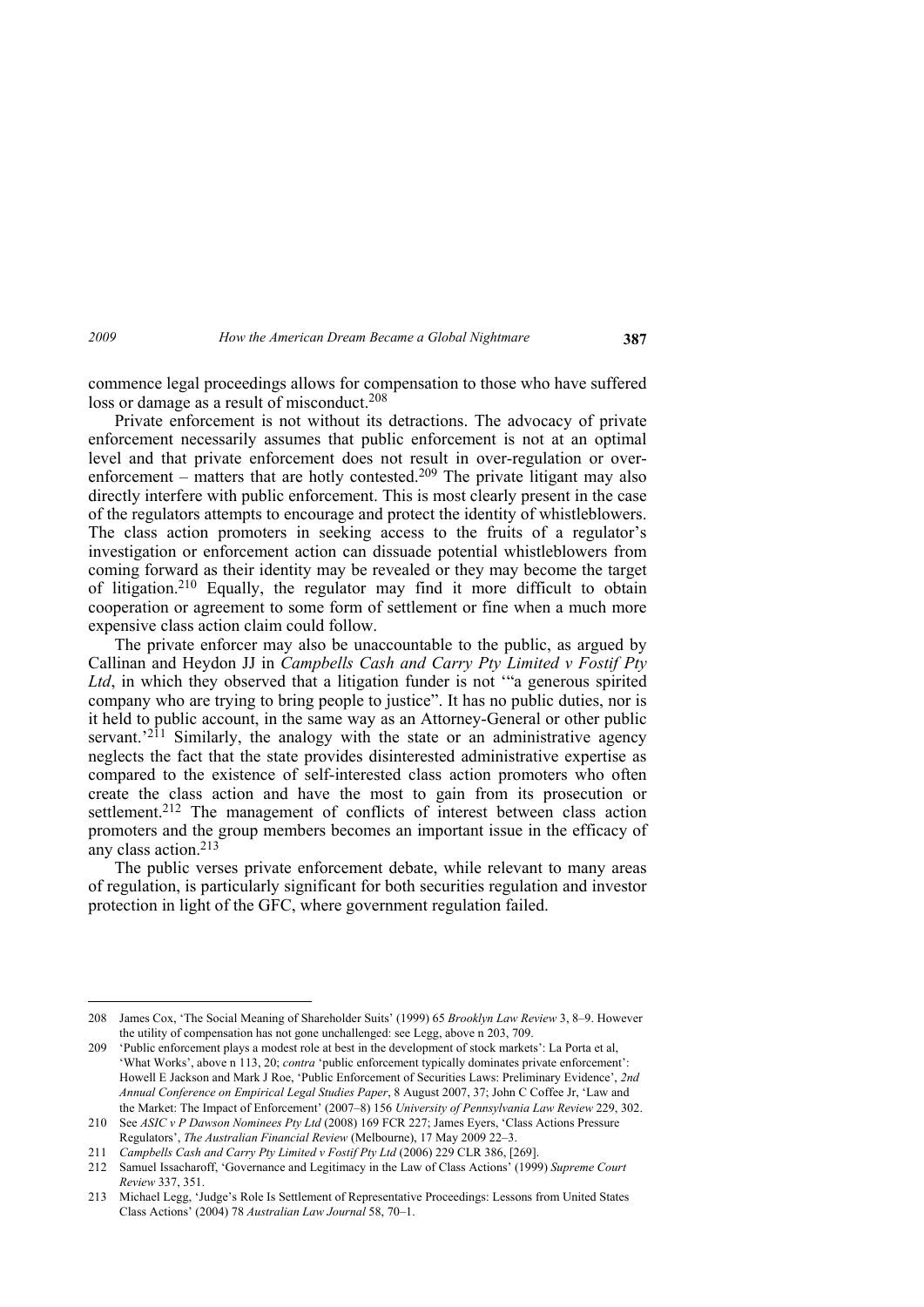## **E Global Regulatory Issues**

The GFC has provoked much soul searching and recommendations for reform in the United States.<sup>214</sup> Australia, having not had its major financial institutions harmed to the same extent, has not sought to fundamentally re-work its 'twin-peaks' regulatory system – one regulator responsible for prudential regulation of relevant financial institutions (APRA), and another regulator responsible for business conduct and consumer protection (ASIC).215 However, markets are global so that national regulatory systems impact upon other nations. For example, the derivatives created by US investment banks found their way into the investment portfolios of local councils in Australia.216

The US President Barack Obama, in seeking financial regulatory reform, commented:

Finally, we must recognize that the challenges we face are not just American challenges, they are global challenges. So as we work to set high regulatory standards here in the United States, we have to challenge other countries around the world to do the same. That's how we will stop financial crises from spilling across borders and prevent global crises of the sort that we now face.<sup>217</sup>

The Obama Administration has accepted that financial stress can spread easily and quickly across national boundaries but that regulation takes place largely in a national context.<sup>218</sup> Consequently, in addition to reforming its domestic structures, the US is seeking to improve international cooperation through supporting 'supervisory colleges' for significant cross-border firms, cross-border crisis management for dealing with failing firms and strengthening of international financial and banking organisations.219 These views were echoed by the Turner Report, issued by the Financial Services Authority in the UK.<sup>220</sup>

For Australia, an active participation in global reform is essential as a means to protect the domestic financial system and domestic investors.

# **V CONCLUSION**

The GFC has had a widespread impact on the world economy. Australia has not been spared the effect of the GFC although Australia has (so far) fared better

<sup>214</sup> See, eg, Cunningham et al, above n 100; Department of the Treasury, 'A Blueprint for a Modernized Financial Regulatory Structure' (March 2008); Group of Thirty, 'The Structure of Financial Supervision: Approaches and Challenges in a Global Marketplace' (October 2008); Group of Thirty, 'Financial Reform: A Framework for Financial Stability' (January 2009).

<sup>215</sup> Ian Macfarlane, 'The Crisis: Causes, Consequences and Lessons for the Future. The Australian Perspective' in ASIC, *ASIC Summer School – The Big Issues for our Financial Markets* (2–3 March 2009) 43–4.

<sup>216</sup> See also, Michael Cole, *Review of NSW Local Government Investments: Final Report* (April 2008).

<sup>217</sup> Barack Obama, 'Remarks by the President after Regulatory Reform Meeting' (Speech delivered at Diplomatic Reception Room, Washington DC, 25 February 2009).

<sup>218</sup> Department of the Treasury, above n 62, 80. See also Jan Aart Scholte, Governing Global Finance in David Held and Anthony McGrew (eds), *Governing Globalization* (2002) 193.

<sup>219</sup> US Department of the Treasury, above n 62, 80–8.

<sup>220</sup> FSA, above n 78.